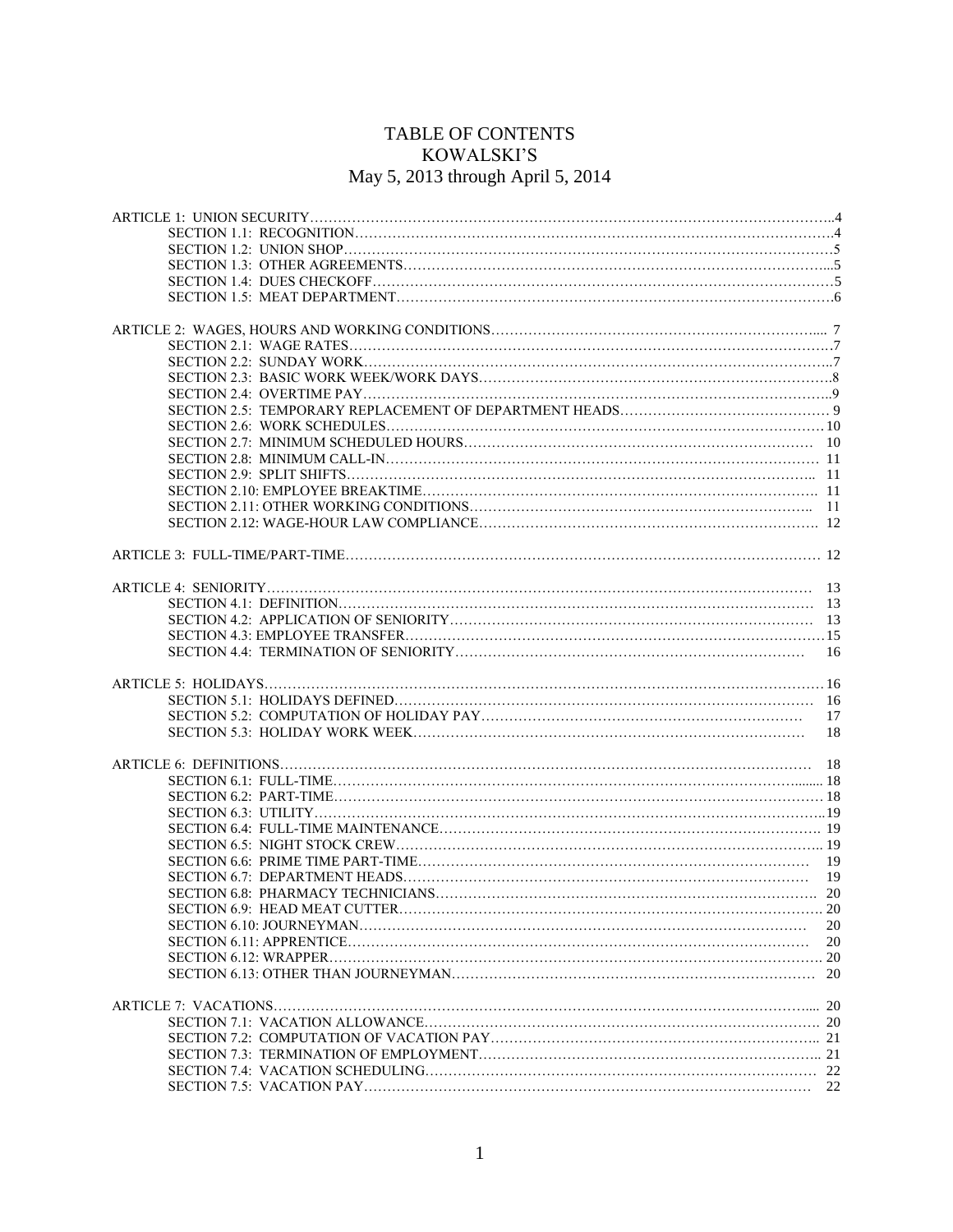| SECTION 20.3: DEFINED CONTRIBUTION PLAN                                   |  |
|---------------------------------------------------------------------------|--|
|                                                                           |  |
| ARTICLE 21: VACATION RELIEF AND SUMMER WAIVER PERIOD, EMERGENCY WAIVER 34 |  |
|                                                                           |  |
|                                                                           |  |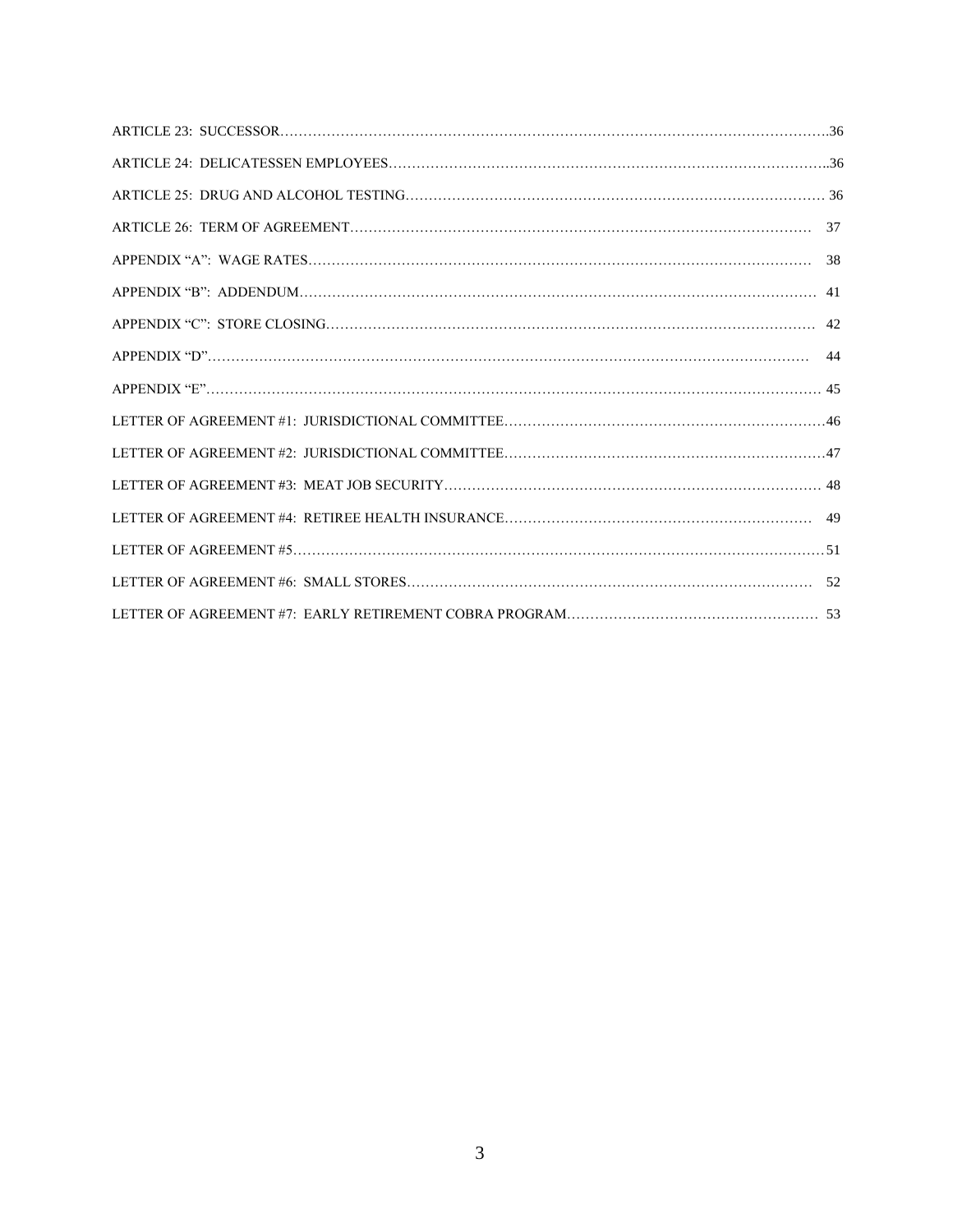#### UNITED FOOD AND COMMERCIAL WORKERS UNION LOCAL #1189 And Kowalski Companies, Inc. Retail Supermarket Agreement May 5, 2013 through April 5, 2014

#### **ARTICLES OF AGREEMENT**

THIS AGREEMENT entered into by and between the UNITED FOOD AND COMMERCIAL WORKERS UNION LOCAL NO. 1189, of St. Paul, Minnesota and vicinity, chartered by the United Food and Commercial Workers International Union, AFL-CIO-CLC hereinafter referred to as the "Union" and Kowalski's Companies, Inc., hereinafter referred to as the "Employer."

#### **ARTICLE 1 UNION SECURITY**

#### **SECTION 1.1: RECOGNITION:**

A. The Union is recognized as the exclusive bargaining representative of the unit consisting of all full-time and part-time employees employed in all present and future stores of the Employer in the St. Paul metropolitan area and vicinity, excluding supervisory employees as defined in SECTION 2(11) of the Labor Management Relations Act of 1947 as amended. The Employer will be allowed to have up to two (2) employees per store, including Store Managers, outside the bargaining unit who may perform bargaining unit work, including the cutting of meat. In stores with more than 100 bargaining unit employees, the Employer may have up to three (3) such non-bargaining unit, supervisory employees.

B. 1) "THE ST. PAUL METROPOLITAN AREA AND VICINITY" shall be understood to comprise an area enclosed by the following boundaries (where roads or rivers are involved, it shall be understood that the boundary shall lie at the center of the road and center of the river respectively); using the 1971 official highway map of Minnesota, issued by the Minnesota Department of Highways and starting at the northwest corner, which is a point caused by the intersection of Anoka County Road #14 and Lexington Avenue (East of Johnsonville), the Western boundary goes south from that point following Lexington Avenue to Interstate Highway #35W, thence on #35W to the Minneapolis-St. Paul border (as shown on the map), thence follow the border line to the Mississippi River and the Mississippi River to the south end of the Mendota Bridge, and from that point on a straight line to a point lying one mile due east of Rosemount.

2) The Southern boundary shall lie on a straight line from the point lying one mile due east of Rosemount to a point on the St. Croix River lying two miles south of Hastings.

3) The Northern boundary shall extend from the northwest corner, described above, and lies on a line going due east to the St. Croix River.

4) The Eastern boundary shall follow the St. Croix River from the northeast point to the southeast point.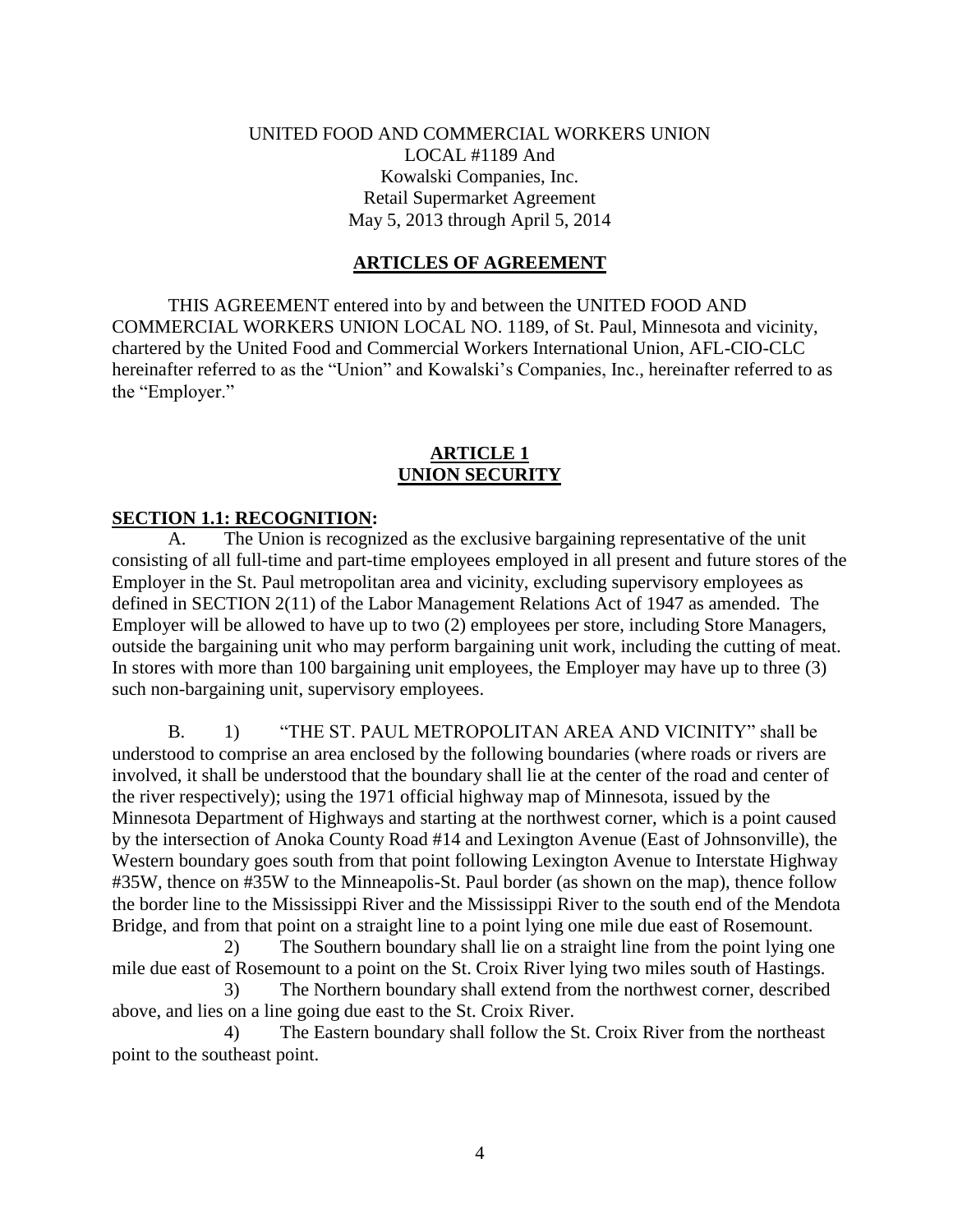## **SECTION 1.2: UNION SHOP:**

A. It shall be a condition of employment that all employees of the Employer covered by this Agreement who are members of the Union in good standing on the effective date of this Agreement shall remain members in good standing and those who are not members on the effective date of this Agreement shall, on the thirty-first (31st) day following the effective date of this Agreement, become and remain members in good standing in the Union. It shall also be a condition of employment that all employees covered by this Agreement and hired on or after its effective date shall, on the thirty-first (31st) day following the beginning of such employment become and remain members in good standing in the Union.

B. "In good standing," for the purposes of this Agreement between this Union and this Employer, is defined to mean the payment of a standard initiation fee or a standard reinstatement fee, if applicable, and standard monthly dues as applies uniformly to all employees covered by this Agreement.

## **SECTION 1.3: OTHER AGREEMENTS:**

No employee shall be asked or permitted to make any written or verbal agreement that will conflict with this Agreement.

## **SECTION 1.4: DUES CHECKOFF:**

A. 1) The Employer agrees to deduct Union dues and initiation fees from the wages of employees in the bargaining unit who voluntarily provide the Employer with a written authorization which shall not be irrevocable for a period of more than one (1) year, or beyond the termination date of this Agreement, whichever occurs sooner. Such deduction will be made by the Employer from the wages of the employees during each calendar month and will be transmitted to the Union. In the event that no wages are due the employee, or that they are insufficient to cover the required deduction, the necessary deduction shall be made from the employee's wages in the immediate following month at the time which is the usual and customary time for dues and initiation fees deductions. Said amount will thereupon be transmitted to the Union. Together with the transmittal of deductions referred to above, the Employer shall furnish the Union with a list of the employees for whom deductions were made.

2) The Union agrees to refund promptly any dues found to have been improperly deducted and transmitted to the Union and to furnish the Employer with a record of such refund.

B. The Employer will collect and forward membership application forms for new hires on behalf of the Union.

C. The Employer will deduct contributions to the UFCW Active Ballot Club from the wages of any employee who voluntarily provides the Employer with a written authorization. The Employer will send all such deductions to the Union. The Employer is not responsible for the management or administration of the Club or decisions on Club expenditures.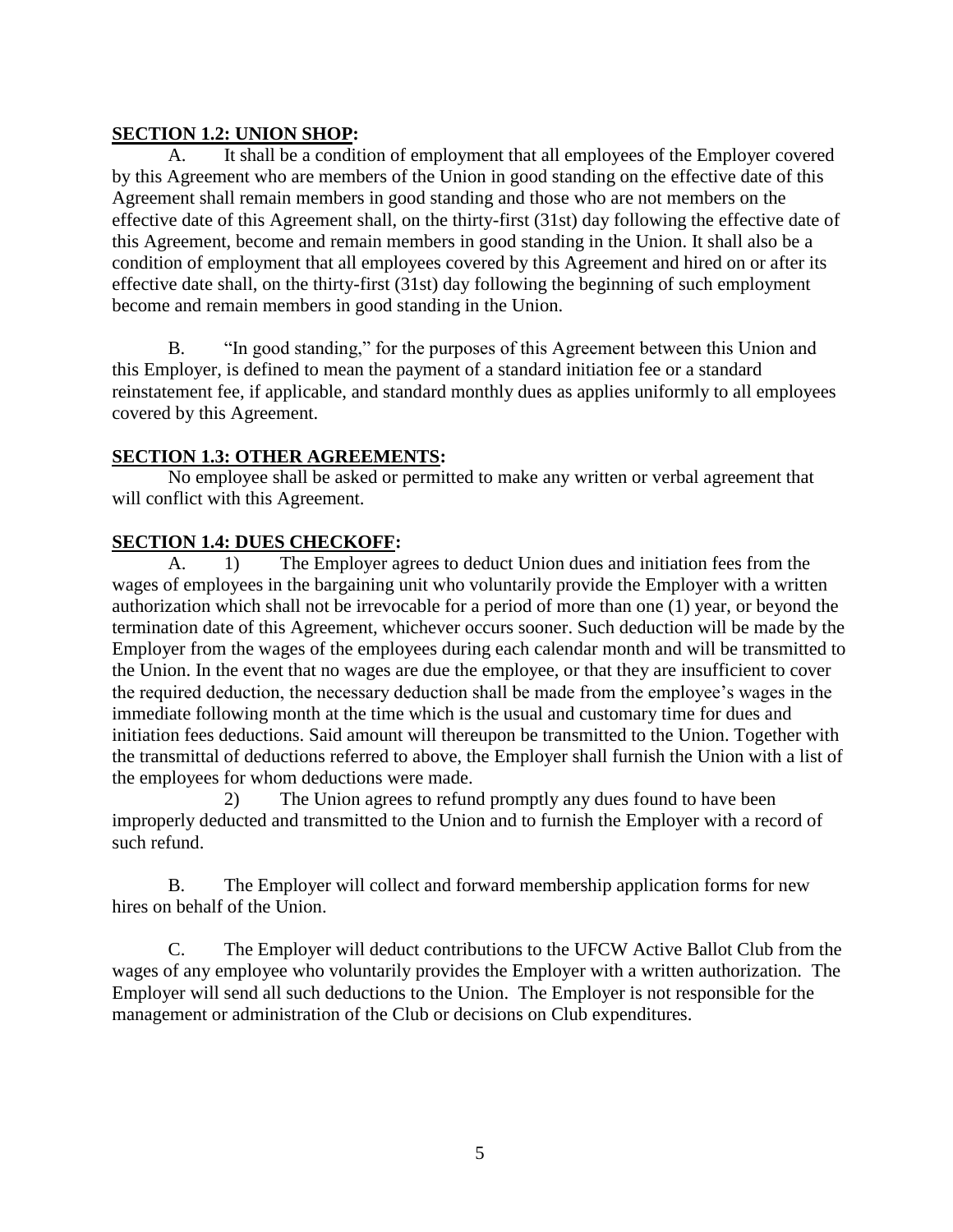## **SECTION 1.5: MEAT DEPARTMENT:**

A. All work performed in the meat department will be done by bargaining unit members of the meat department (Head meat cutter, Journeymen, Apprentices, Wrappers and other-than-Journeymen) except as provided in ARTICLE 1 SECTION 1.A and below:

- 1) Journeymen Meat cutters are meat employees whose duties include production work commencing with the initial reduction of primal, sub-primal and / or supplemental cuts of all fresh or frozen meat department products including fish and seafood. (whether by use of the saw, grinder, cuber, tenderizer, slicer, knife or other tolls of the trade), through and including the boning, scraping and trimming of those products to reduce to retail cuts and the initial daily grind. Journeymen may also perform any other work in the Meat Department. In the absence of any other work in the meat department, Journeymen Meat Cutters will be allowed to perform all functions in the store, and will maintain their rate of pay when performing the duties assigned.
- 2) Wrappers and Other-than-journeymen are meat employees whose duties include all work in the meat department with the exception of Journeymen duties, unless they have been trained and certified by the Employer to perform meat cutting. Wrappers and Other-thanjourneymen will be offered the first opportunities to train and become certified by the Employer to cut meat; they will be paid no less than the top Universal employee scale rate. These employees shall retain all job guarantees under this Agreement for meat employees hired prior to June 04, 2012. Wrappers and Other-than-journeymen employees will be allowed to work in all areas of the store.
- 3) Full-time employees (excluding maintenance employees) will be allowed to perform all functions in the store, including the meat department, with the exception of those jobs specifically designated for Journeymen meat cutter, except that the Employer may train and certify Senior Retail Specialist and Universal employees to cut meat. The decision to train and certify an employee to cut meat will be by mutual agreement.
- 4) Part time employees may work in the meat department including waiting on the trade and filling all cases; however, they may not work in the processing areas of the meat department except for cleaning.
- 5) Meat employees: Head meat cutter, Journeymen, Wrappers and Other-than-journeymen, hired before June 04, 2012 will not lose hours or be removed from their historical schedule of hours, including Sunday hours, because of the utilization of other employees in the meat department, nor will they be displaced from their work in the meat department by any other store employee unless such change is by mutual agreement.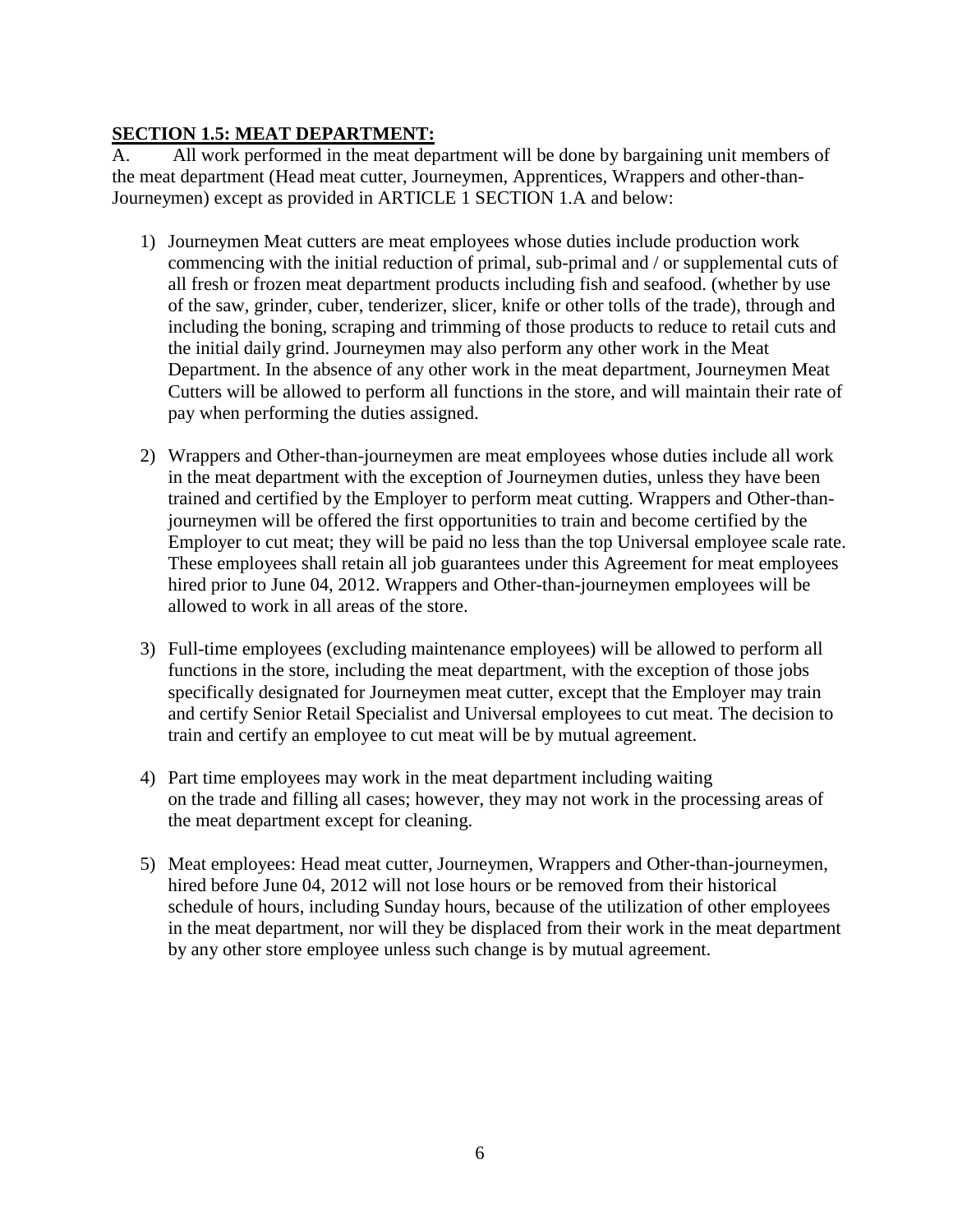#### **ARTICLE 2 WAGES, HOURS AND WORKING CONDITIONS**

#### **SECTION 2.1: WAGE RATES:**

A. Minimum Wage Rates: The minimum hourly rates of pay for the classifications covered by this Agreement are contained in APPENDIX "A" and made a part of this Agreement.

#### B. Past Experience:

1) An employee shall receive full credit for past experience provided that employee returns to work for the same company and into the same classification.

2) When an employee is hired from a different Employer or is being promoted from parttime to full-time, they shall be allowed to negotiate with the Company to determine what past experience, if any, will be credited for wage purposes. Where a rate is established that is higher than the starting rate, the employee will receive credit for the minimum number of hours corresponding to that wage rate and will progress from there.

3) A part-time employee who is promoted from a position where the part-time wage that is higher than the entry level wage rate for the new position or classification will be paid the nearest higher wage rate and will receive credit for the minimum number of hours corresponding to that wage rate and will progress from there.

### C. Temporary Full-time:

1) A part-time employee, works in any one week thirty-two (32) hours or more Monday through Saturday they shall be paid the appropriate full time rate of pay and time and one half (1-1/2) for all hours worked on Sunday, for hours worked during that week only. When the employee works less than thirty-two (32) hours Monday through Saturday, they shall be paid his/her part-time rate of pay.

2) The appropriate full-time rate will be the beginning of the full-time wage scale for the work performed or the nearest higher wage rate if the employee's part-time rate is higher.

### **SECTION 2.2: SUNDAY WORK:**

A. The Employer will be closed Easter Sunday.

B. Work on Sundays may be required for all employees with the exception of employees hired on or before March 15, 1971. No employee may be required to work more than forty six (46) Sundays.

C. No Senior Full-time employee hired prior to March 1, 1998 or Meat employee hired prior to March 9, 2008 who has regularly worked on Sundays and who requests to continue to work Sundays on a regular basis shall be displaced from working their historical Sunday schedule. To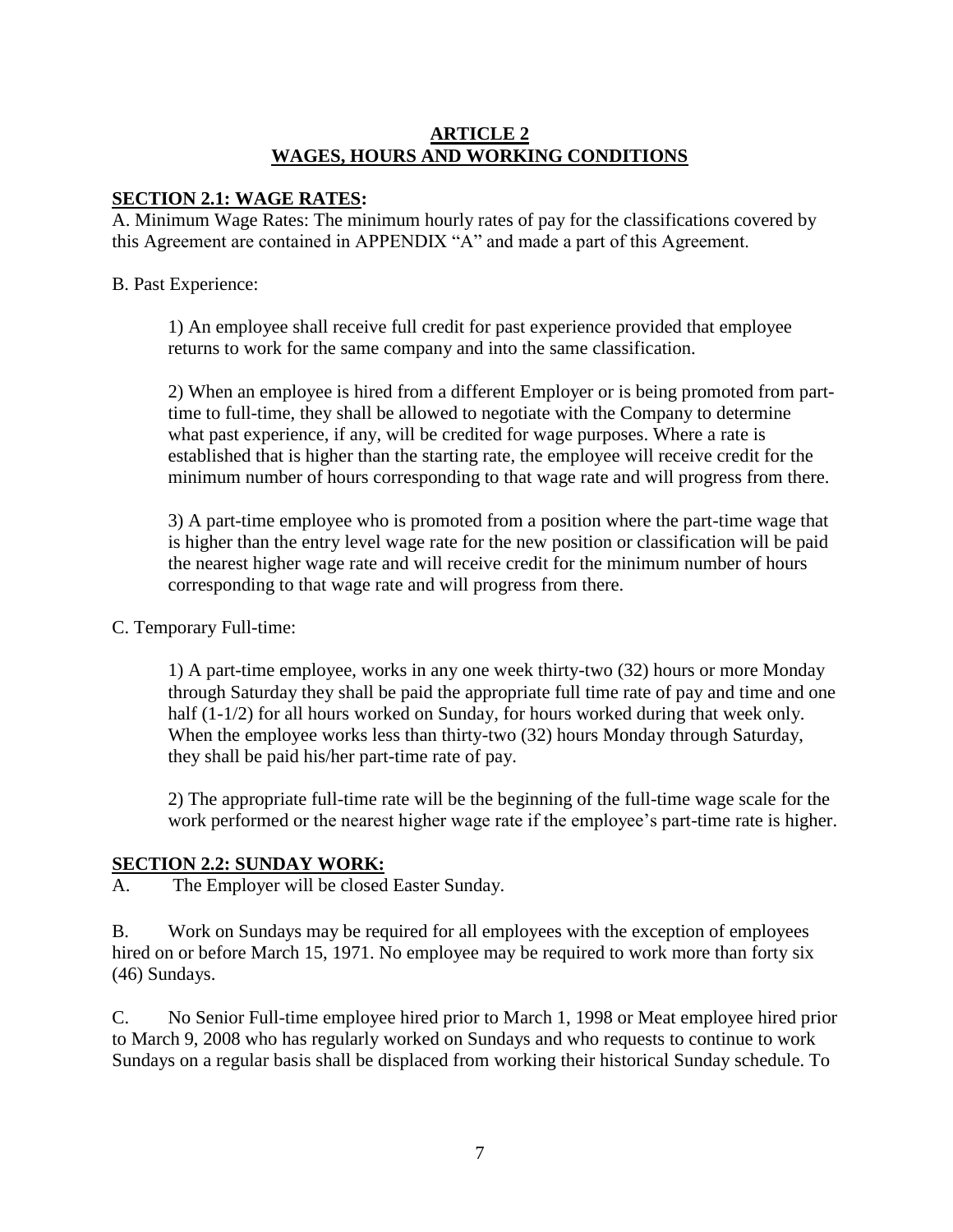retain this guarantee, the employee must continue to be available for their historical Sunday schedule.

D. After scheduling the guaranteed Sunday hours, all remaining Sunday work shall be rotated among qualified employees so as to distribute the Sunday work equally between volunteers. In the event there are not enough volunteers for Sunday work, the employer has the right to schedule Sunday work to meet business needs subject to any other provisions in this agreement.

E. Rates of pay shall be as follows:

1) Straight time pay for:

a. All Senior Full-time Grocery employees (including department heads) and fulltime maintenance employees hired or promoted from part-time after March 8, 2008.

b. All other full-time (non-meat) employees.

2) Straight time plus a \$.50 per hour premium for:

a. All Part-time (non-meat) employees hired prior to May 5, 2013. All Part-time employees hired on or after May 5, 2013 will be paid at straight time. b. All Utility employees. All Utility employees hired on or after May 5, 2013 will be paid at straight time.

3) Time and one-half (1-1/2) the straight time rate of pay for:

a. All Senior Full-time employees (including department heads) and full-time maintenance employees hired or promoted from part-time before March 9, 2008. b. All Meat employees, full and part-time.

### **SECTION 2.3 BASIC WORK WEEK/WORK DAY:**

A. The basic workweek shall be forty (40) hours to be worked in any five (5) days. Eight (8) hours shall constitute the basic workday. Daily hours shall be consecutive, subject to other provisions in the agreement.

1) The basic work week will be Monday through Saturday and time worked on Sunday and holidays shall be outside of the basic work week for:

a. All Senior Full-time employees, including Department Heads, hired or promoted from part-time before March 9, 2008.

b. All Part-time and Utility employees.

c. All Meat department employees (full and part-time).

2) The basic workweek for all other employees is Sunday through Saturday but exclusive of hours worked on holidays. Employees shall be scheduled to have two consecutive days off each week, except in those weeks affected by holidays.

3) No employee shall be required to work on the sixth (6th) day of the work week.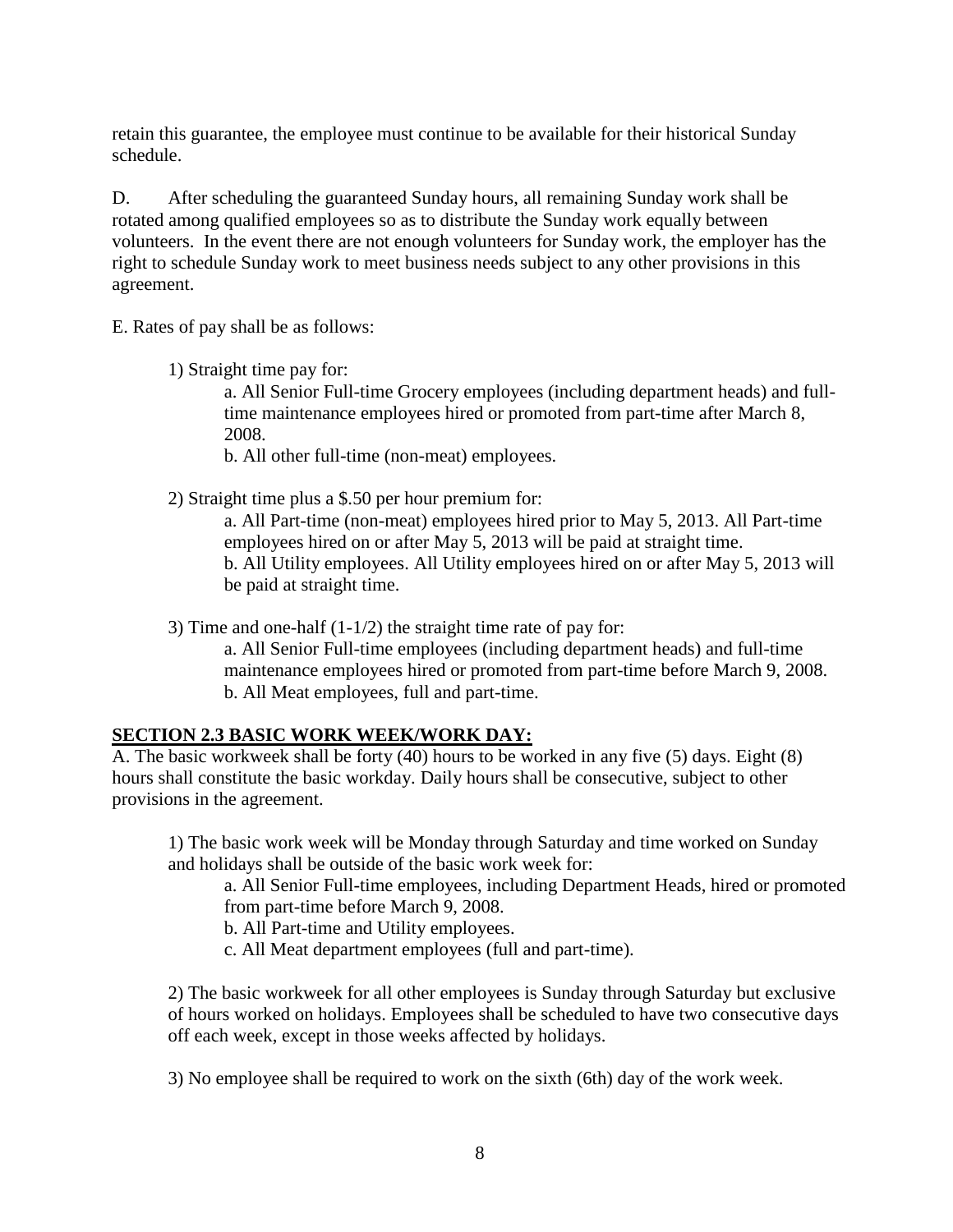C. 40 Hour Week: On an individual basis, employees may elect to work "flexible schedules" where overtime is paid after forty (40 hours) of work. The request may be initiated by either the employee or the Employer and must be made in writing, and must be by mutual agreement.

D) Scheduling Option: All full time employees whose basic work week is Monday through Saturday and who have Sunday hours guaranteed under 2.2.C. above shall have the option of working five (5) days [including Sunday at time and one-half (1-1/2) the regular rate of pay] with two consecutive days off during the week, or working six days. The Employer will use its best efforts to schedule based on such employee elections and the Employer's ability to schedule employees as needed to ensure adequate staffing and coverage. Employees will make their scheduling elections four (4) times each year, to be effective for three (3) month periods.

## **SECTION 2.4: OVERTIME PAY:**

A. Regular Week: All work performed in excess of forty (40) hours per week shall be paid for at one and one-half (1-1/2) times the employee's regular rate of pay, except as otherwise provided in this Agreement. The employer may adjust schedules later in the workweek to avoid weekly overtime. Such adjustments will be initiated by the employer. The employer will have the ability to send employees home to avoid weekly overtime.

After nine (9) hours, the ability to waive incidental overtime becomes void and overtime will be paid on all time worked after eight (8) hours.

B. Holiday Work and Overtime: Full-time employees will receive premium pay (time and one half) for hours worked after 6:00 p.m. on New Year's Eve, and hours worked on New Year's Day and Thanksgiving Day. Hours worked on Easter, and Christmas on an emergency basis while the store is closed shall be paid for at one and one-half (1-1/2) times the employee's regular rate of pay.

C. All work performed by Meat employees after 12:00 midnight or before 5:00 A.M. shall be paid for at one and one-half (1-1/2) times the employee's regular rate of pay.

D. Sixth Day Time and one-half (1-1/2) shall be paid to all full-time employees for all work performed on the sixth (6th) day of a basic work week and the fifth (5th) day of a holiday week where the holiday is not worked by the employee.

E. No Pyramiding: There shall be no pyramiding or duplicating of overtime payments and/or premium time pay on any day of the week including Sunday.

## **SECTION 2.5: TEMPORARY REPLACEMENT OF DEPARTMENT HEADS:**

If an employee in a "head position is gone for five days or more [forty (40) hour work week], the employee assigned the additional duties will be paid the department head rate of pay.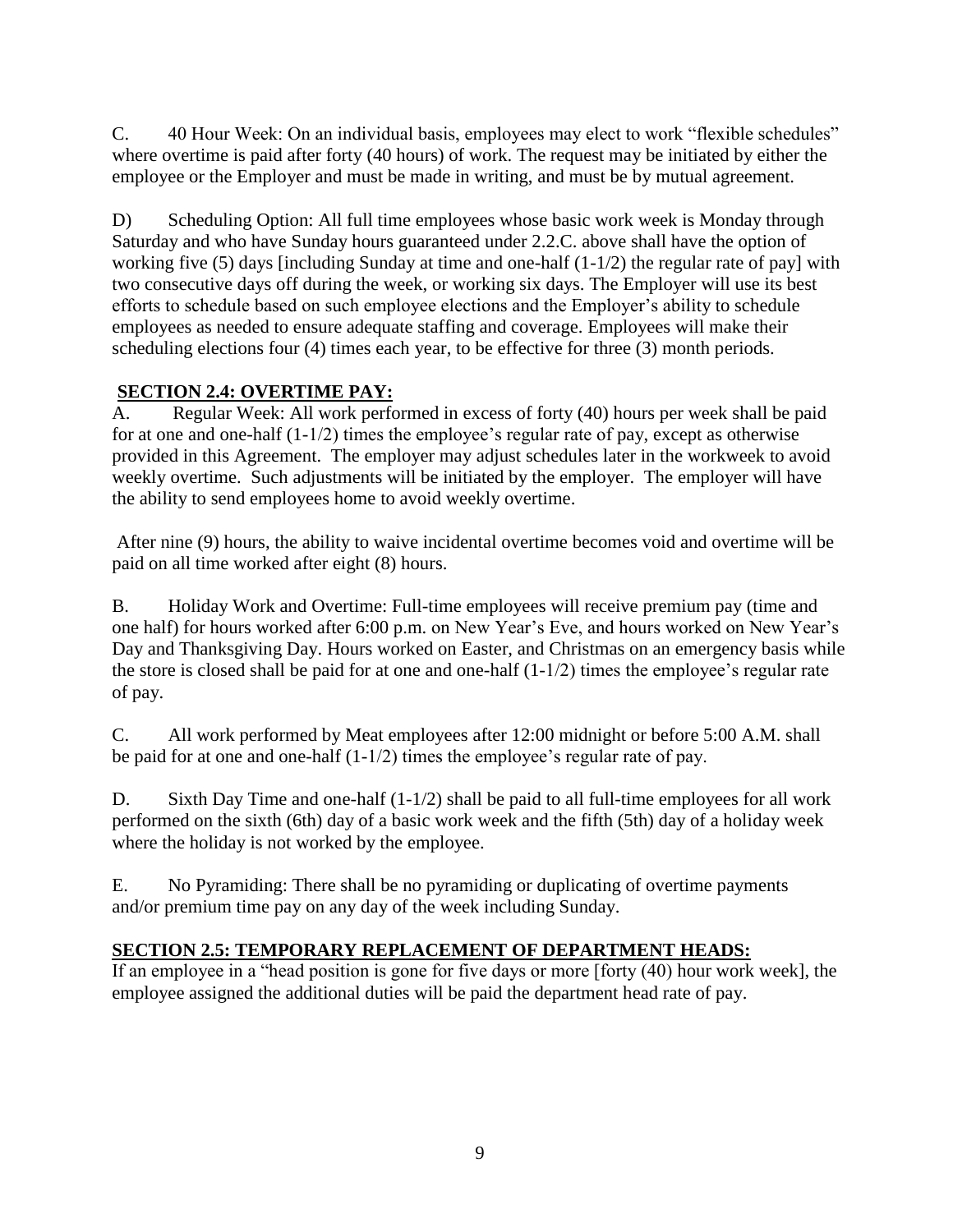## **SECTION 2.6: WORK SCHEDULES:**

A. Posting Schedules: Schedules for all employees will be posted in each store by Friday noon for the following two (2) work weeks; Sunday schedules for all employees shall be posted two (2) weeks in advance. The Employer will set up a schedule of work for the employees in the meat department which shall be regular each week. Two (2) weeks' notice will be given to employees in the meat department if changes are required in the basic scheduled work week. The schedule shall also include the employee's meal period and days off.

B. Part-Time Employees: Part-time employees may not be scheduled for more than five (5) days in any week on an involuntary basis, except in the case of weeks in which schedules are impacted by the occurrence of a holiday. Holidays affecting scheduling are Easter, Memorial Day, Independence Day, Labor Day, Thanksgiving, Christmas and New Year's Day. This provision shall not be interpreted to preclude regular part-time employees who wish to do so from working more than five (5) days in a week.

C. Night work: It is agreed that no employee except for employees on the night stock crew shall be required to work more than three (3) nights per week. A full-time employee hired prior to May 31, 1962, need not accept a schedule which calls for straight-time work before the hours of 7 A.M. or after 6 P.M. Journeymen and Wrappers who were on the seniority list prior to May 12, 1974, shall not be required to work any more than two (2) nights per week.

D. Meat Department Employee on Duty: There must be one (1) meat employee on duty in the meat department at all times the store is open for business between the hours of 7:00 A.M. and 6 P.M. Meat employee is defined to mean a Head Meat Cutter, Journeyman Meat Cutter, Apprentice, Wrapper, Other Than Journeyman, or a Full-time (non-meat employee), subject to the conditions of Section 1.5. This requirement will not apply to one (1) and two (2) person markets during meal periods. One (1) apprentice may be employed for each two (2) journeymen employed by the Company.

E. Store-to-Store Meat Schedule: If any meat employees are to be scheduled to work in more than one store, such assignments shall be given to junior employees on the basis of company seniority within the bargaining unit. In case of daily transfer from one store because of absenteeism or emergency, the junior meat employee in the store shall be utilized. F. 8 Hours between shifts: The Employer will provide a minimum of eight (8) hours between scheduled shifts for all employees unless otherwise requested by the employee in writing.

## **SECTION 2.7: MINIMUM SCHEDULED HOURS:**

A. An employee shall be guaranteed no less than four (4) hours of work each time he/she is scheduled to work or receive pay in lieu thereof except: (1) for an employee who may be restricted to shorter daily hours under state law, or (2) in cases where the employee requests fewer hours and the Employer agrees.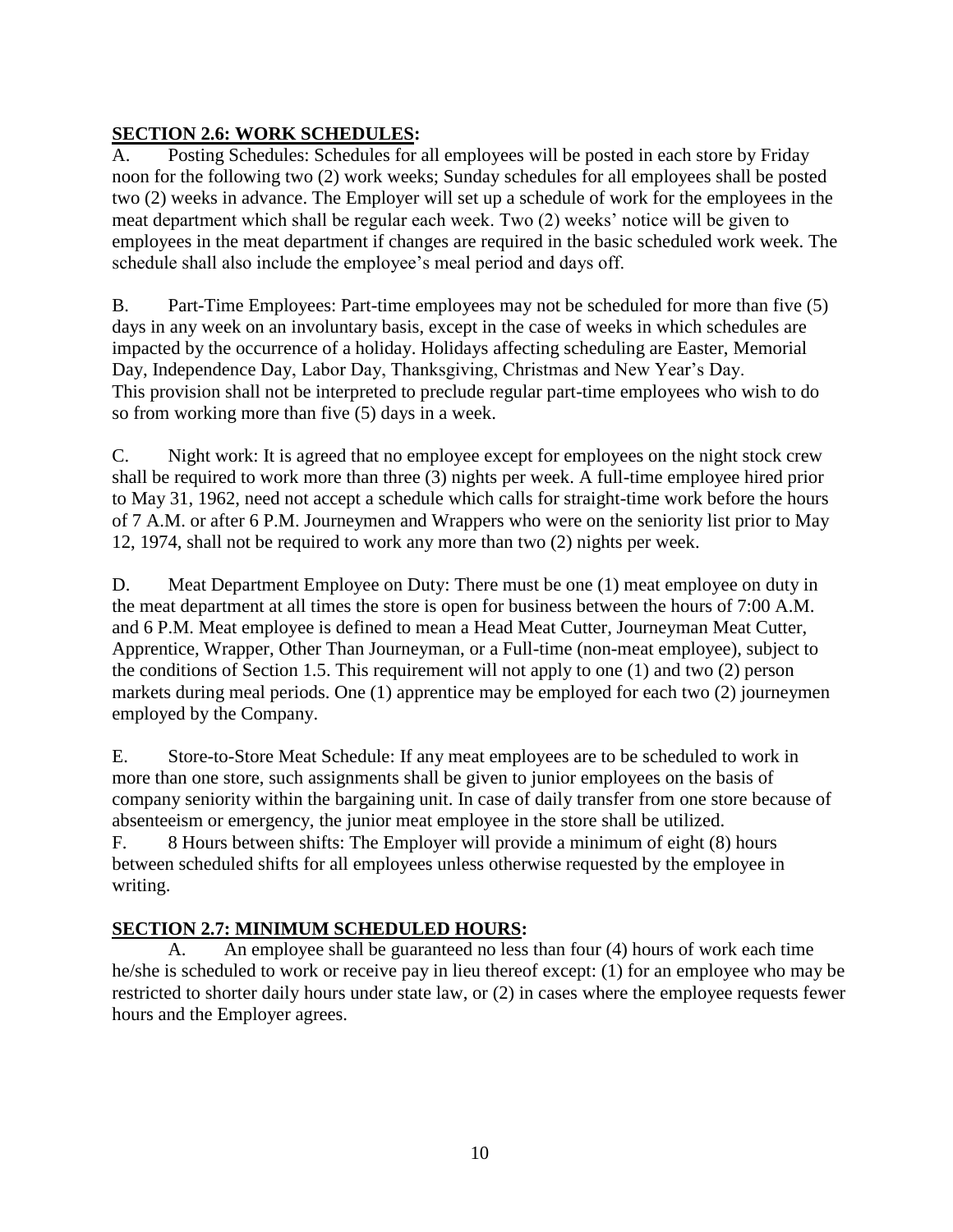B. No employee shall be scheduled for less than fifteen (15) hours per week, except those scheduled for the last working day of the week (Saturday), who shall be scheduled for not less than six (6) hours.

C. 1) At least twenty-four percent (24%) of the regular part-time employees in each store (excluding bagger/carry-outs/part-time maintenance), in order of part-time seniority, will be offered the opportunity to work schedules of at least twenty-four  $(24)$  hours or more per week. This percentage will be achieved within each store through attrition as hours become available. The Union and the employer tentatively agreed to.

2) A senior regular part-time employee may choose to be scheduled for less than twenty-four (24) hours by written request to the store manager.

D. None of the provisions of Paragraphs B and C of this SECTION 2.8 shall apply to prime time part-time employees.

## **SECTION 2.8: MINIMUM CALL-IN:**

An employee who is called in to work outside of his/her regular schedule shall receive no less than four (4) hours work or pay in lieu thereof, except in the case where such employee is called in to replace someone who has called in sick or to replace someone who has not reported to work as scheduled.

### **SECTION 2.9: SPLIT SHIFTS:**

No employee shall be required to work a split shift.

### **SECTION 2.10: EMPLOYEE BREAK TIME:**

A. Rest Periods (Employer's Time):

1) All employees shall receive a paid rest period of (15) minutes for every three (3) hours worked not to exceed thirty (30) minutes in any work day of less than twelve (12) hours. Employees entitled to two (2) fifteen (15) minute paid break periods will continue to be allowed to take their breaks consecutively where the practice exists. No rest period shall be provided in any four (4) hour period which is broken by a paid supper period.

2) Any employee who has worked a regular full day shift and is required to work overtime during a regular scheduled night operation shall be entitled to a twenty (20) minute supper period paid for by the Employer. No employee who is entitled to a paid supper period shall be required to take such supper period earlier than three and one-half (3-1/2) hours after conclusion of the employee's noon lunch hour.

B. Meal Periods (Employee's Time): Any employee who is employed at least six (6) hours in a workday shall be entitled to up to thirty (30) minutes for a meal period without pay.

## **SECTION 2.11: OTHER WORKING CONDITIONS:**

Time Clocks: Where time clocks are installed, each employee shall, as a condition of employment, be required to "punch" his/her individual time card. Failure to properly punch time card shall be cause for discharge.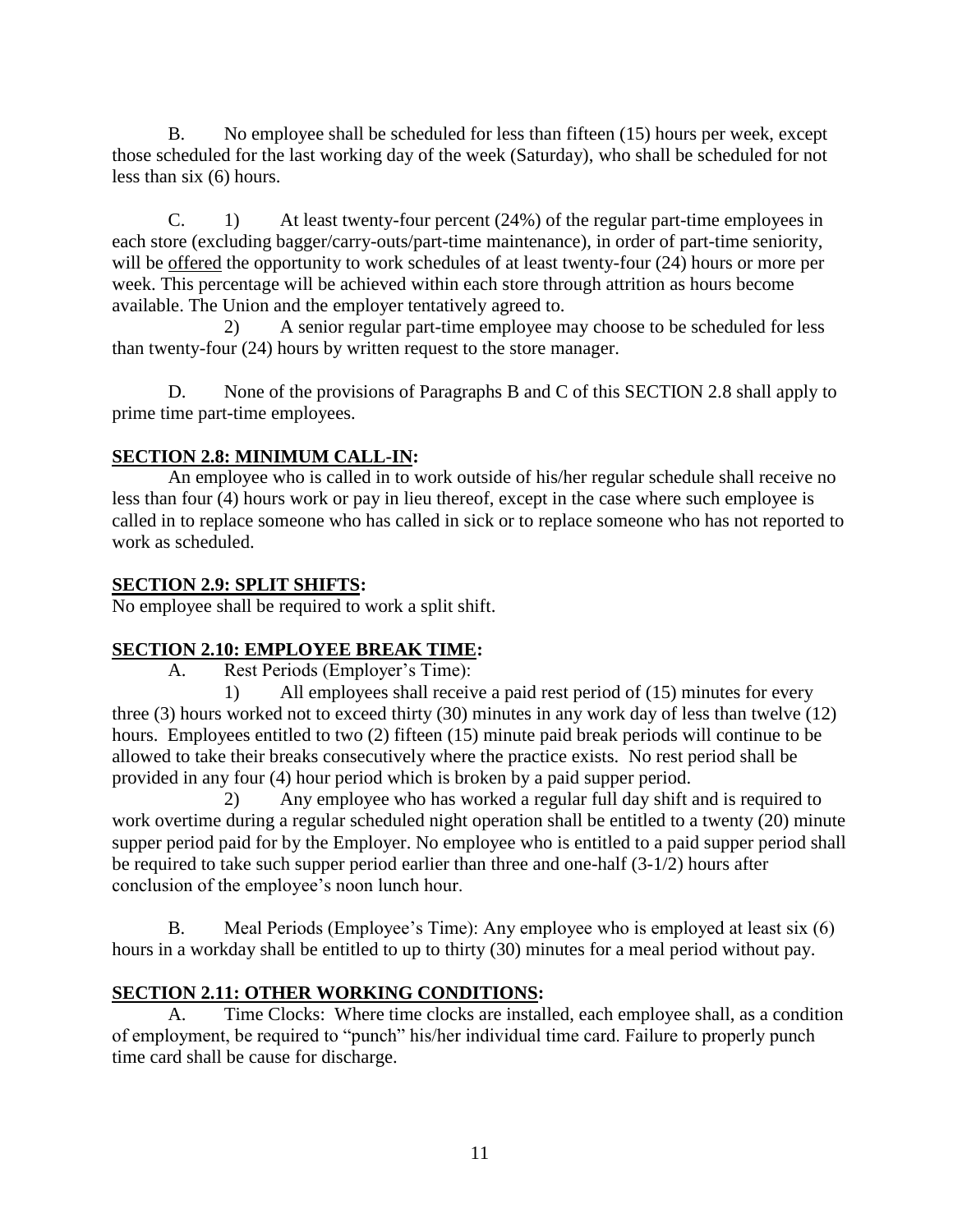B. Meetings: When an employee is required to attend a meeting by the Employer, this time shall be considered as time worked.

C. Refusal to Work: No employee shall be discriminated against for refusal to work on his/her day off, provided qualified and experienced help acceptable to the Employer is available.

D. Uniforms and Equipment: No employee covered by this Agreement shall be required to pay for linen or dry cleaning, nor shall they be asked to furnish tools of the trade. In the event the Employer furnishes to the employees wash-and-wear uniforms and the employees accept same, the employees shall launder the uniforms. If a specific uniform or insignia is required by the Employer, that uniform will be provided by the Employer except for white shirts.

E. Payroll Records: A complete and correct record of all time worked by each employee and wages paid said employee shall be made by the Employer and record shall be made available to the representative of the Union upon demand.

F. Travel time and Mileage:

1) When an employee is required to travel from one store to another in any one (1) day, travel time shall be considered as time worked and, in addition, the employee shall be paid mileage in accordance with the mileage policy of the Employer, but not less than the rate specified by the IRS.

2) If an employee makes a delivery of product to a store or to a customer at the Employer's direction, such time will be considered as time worked and mileage will also be paid.

3) No employee will be required by the Employer to make a delivery to a store or a customer.

### **SECTION 2.12: WAGE-HOUR LAW COMPLIANCE:**

Notwithstanding any other provision of these Articles of Agreement, no employee who is restricted under applicable wage-hour laws from working in excess of three (3) hours on any given shift shall be scheduled or assigned to work in violation of such legal restrictions.

#### **ARTICLE 3 FULL-TIME/PART-TIME RATIOS**

The Employer must maintain a minimum total bargaining unit workforce ratio of full-time to part-time, of 25%:75%. Full-time waivers employees, if they are not current employees will not count in this ratio. Waiver, Utility and Prime Time Part Time employees are excluded from this ratio. Part-time employees on Full-time waivers will be counted as Part-time.

For purposes of calculating the above ratio, the full time bargaining unit workforce is defined as all department heads, and all other employees working that are, or may have been classified, as Senior Retail Specialist, Universal Employee, Retail Specialist, Journeymen, Apprentice, Wrapper and Full-Time Maintenance.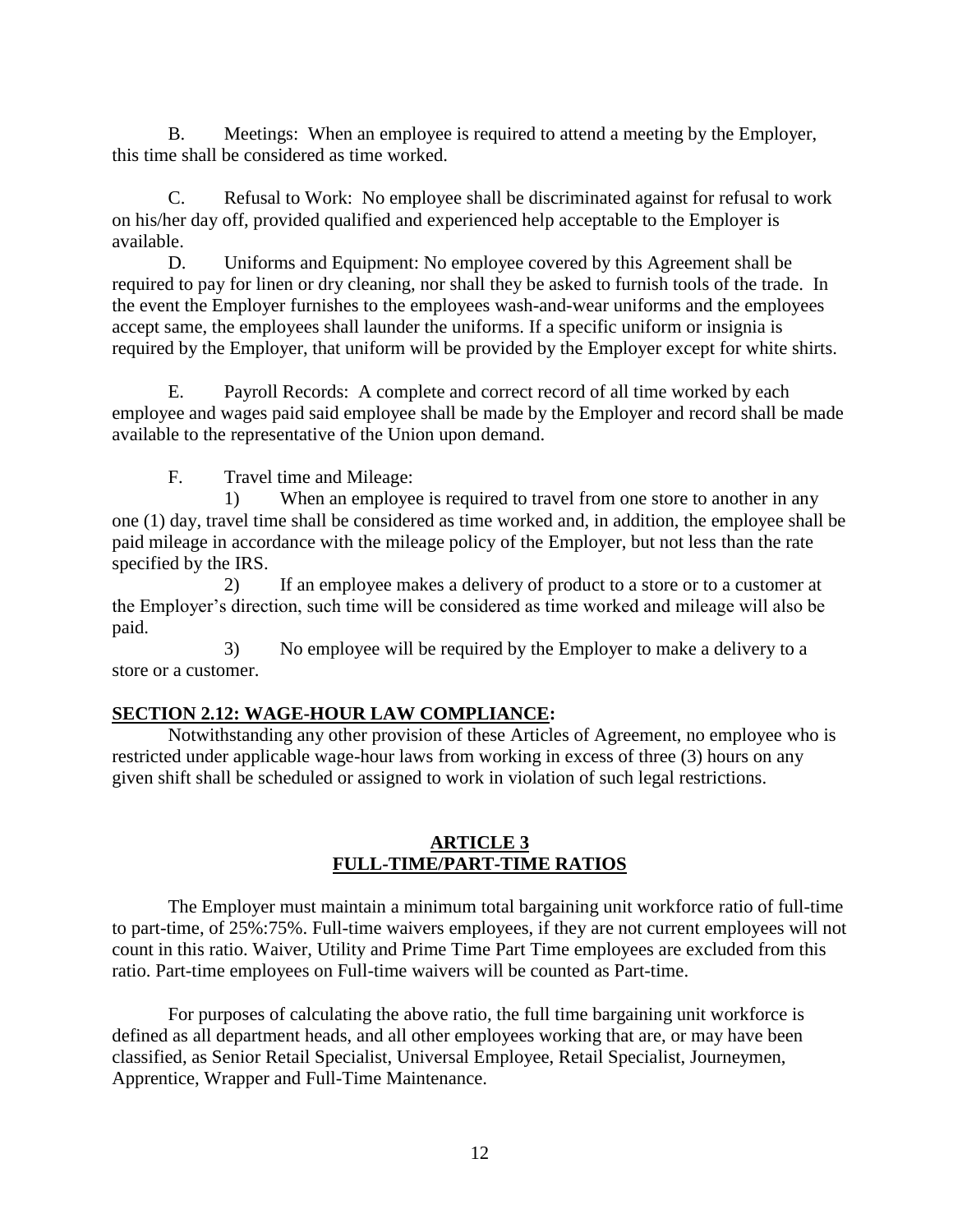Employees that are full-time as described above on June 04, 2012 will not be laid off or reduced to part-time for the sole purpose of meeting the ratio requirement of 25%. However, the Employer reserves the right to do so if it has a legitimate business reason, which may include, for example, a decrease in sales due to competition or otherwise.

### **ARTICLE 4 SENIORITY**

#### **SECTION 4.1: DEFINITION:**

A. The employee's date of hire shall be defined as the day the employee starts active employment for the Employer as a new hire or the date the employee starts active employment as a rehire.

B. Seniority shall be defined as length of continuous service within a classification with the Employer covered by this Agreement. In the case of two or more employees starting active employment in a classification on the same day their seniority ranking will be determined by lot.

C. Seniority will be applied on the basis of the following classifications:

- **1.** Full-time (meat and non-meat) employees
- **2.** Part-time (meat and non-meat) employees
- **3.** Utility employees
- **4.** Prime-time employees

#### **SECTION 4.2: APPLICATION OF SENIORITY:**

A. Probationary Period:

1) All newly hired employees will be on probation for thirty (30) calendar days and will thereafter attain seniority with the Employer, with seniority reverting back to the date of hire.

2) Prior to the end of the thirty (30) day probationary period, the Employer may request in writing an additional thirty (30) day probationary period in the case of an employee found questionable by management. If the Union approves, this additional thirty (30) day probationary period may be instituted after which time, if the employee remains in the employ of the Employer, the seniority date shall revert back to his/her original date of employment.

3) An employee's seniority date may change due to a change of classification, but a new probationary period is not required nor will the date of hire be changed for purposes of benefits.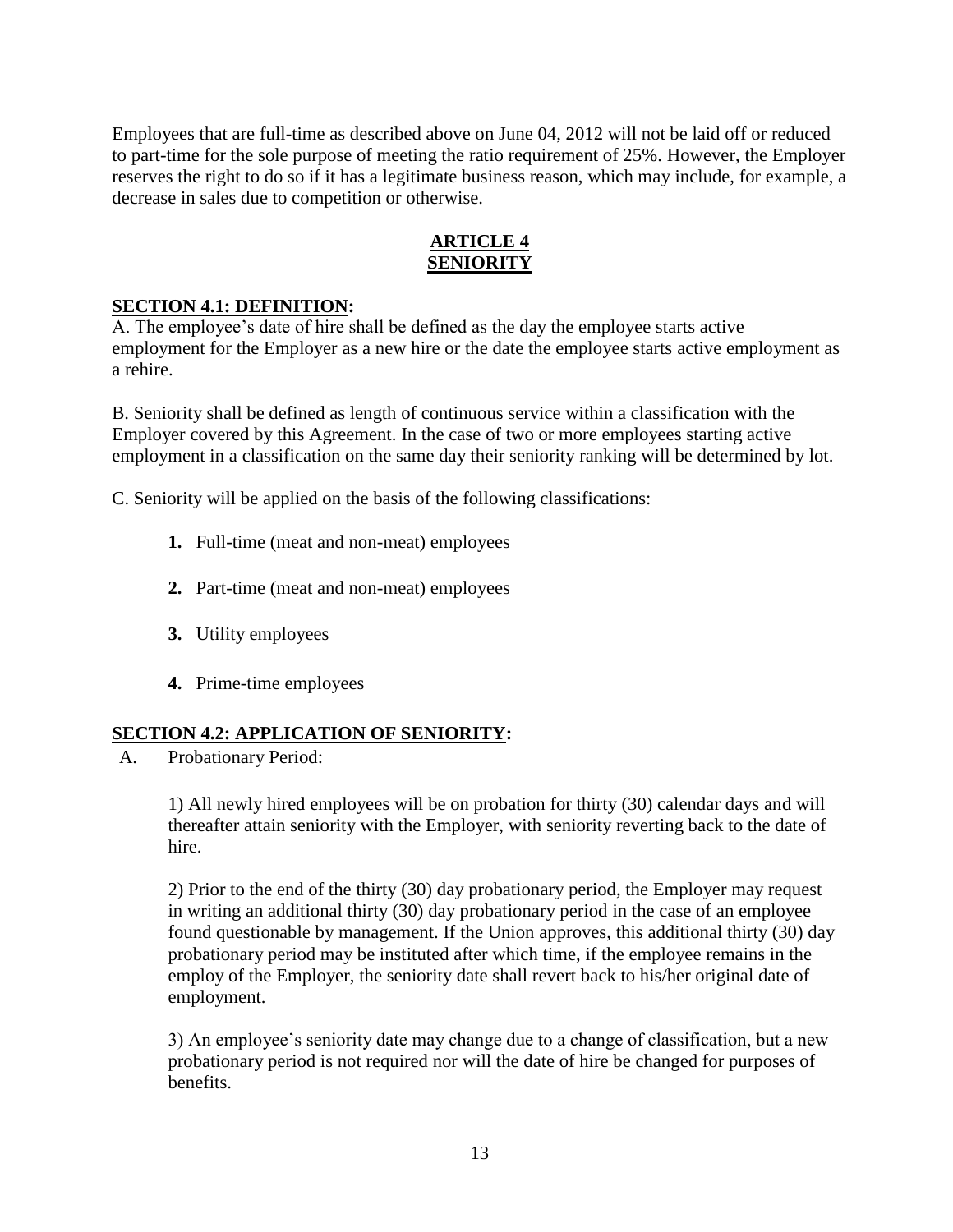B. Department Heads: Employees who are promoted or hired into department head positions will be given "super seniority" for lay-off purposes, only, after they have been in the department head position for eighteen (18) months. During the eighteen (18) month period the employee retains their date as a full-time employee.

An employee who voluntarily steps down or is demoted for cause from the department head position, will be placed in the appropriate full-time classification with his/her original seniority date in that position. An employee who is removed from the department head position without cause will be placed in the appropriate full-time classification and will maintain their rate of pay.

C. Layoff and Recall: Lay-off will be by reverse seniority in each classification. The last laid-off will be the first recalled.

1) Full-Time: Full-time employees hired prior to March 6, 2005 cannot be laid-off or involuntarily reduced in hours. For the purposes of lay-off, all full time classifications are merged and company-wide. The least senior hired or promoted will be the first to be laid off or reduced in hours. Full time employees who are laid off may elect to work part-time. Full-time employees who are reduced to part-time will be placed at the top of the part-time seniority list and will be paid the top of the part-time scale or, if their current full-time rate of is lower than the top of the part-time scale they will be place on the nearest rate on the part-time scale and progress from there.

2) Part-Time: For the purposes of lay-off, Part-time employees shall have seniority within their store and company-wide seniority after five (5) years of employment as a part-time employee. In the event of layoff, a part-time employee with five (5) or more years of employment may bump the most junior regular part-time employee with the Company. In the case of layoff, a Part-time employee has the right to bump Utility employees (and be paid the appropriate Utility rate) provided the regular part-time employee has greater total Part-time and Utility seniority than the employee being bumped. The Employer will offer work, if available at another of its locations, to employees who are on lay-off. An employee's inability to accept such work at another location will not disqualify them from their right to recall in their own store.

3) Utility: For the purposes of lay-off and recall, Utility employees shall have seniority within their store. After five (5) years of employment, the Utility employee's seniority date will be merged with the Part-time seniority on a company-wide basis and the employee will have the right to bump the most junior part-time or utility employee with the Company. The Employer will offer work, if available at another of its locations, to employees who are on lay-off. An employee's inability to accept such work at another location will not disqualify them from their right to recall in their own store.

4) Pharmacy Technician: For purposes of layoff and recall, the Employer has a right to maintain its Nationally Certified Pharmacy Technicians (NCPT) without regard to their original part-time or full time seniority date. In the event of a reduction of force in the Employer's Pharmacy, the least senior, based on their NCPT date of hire or promotion as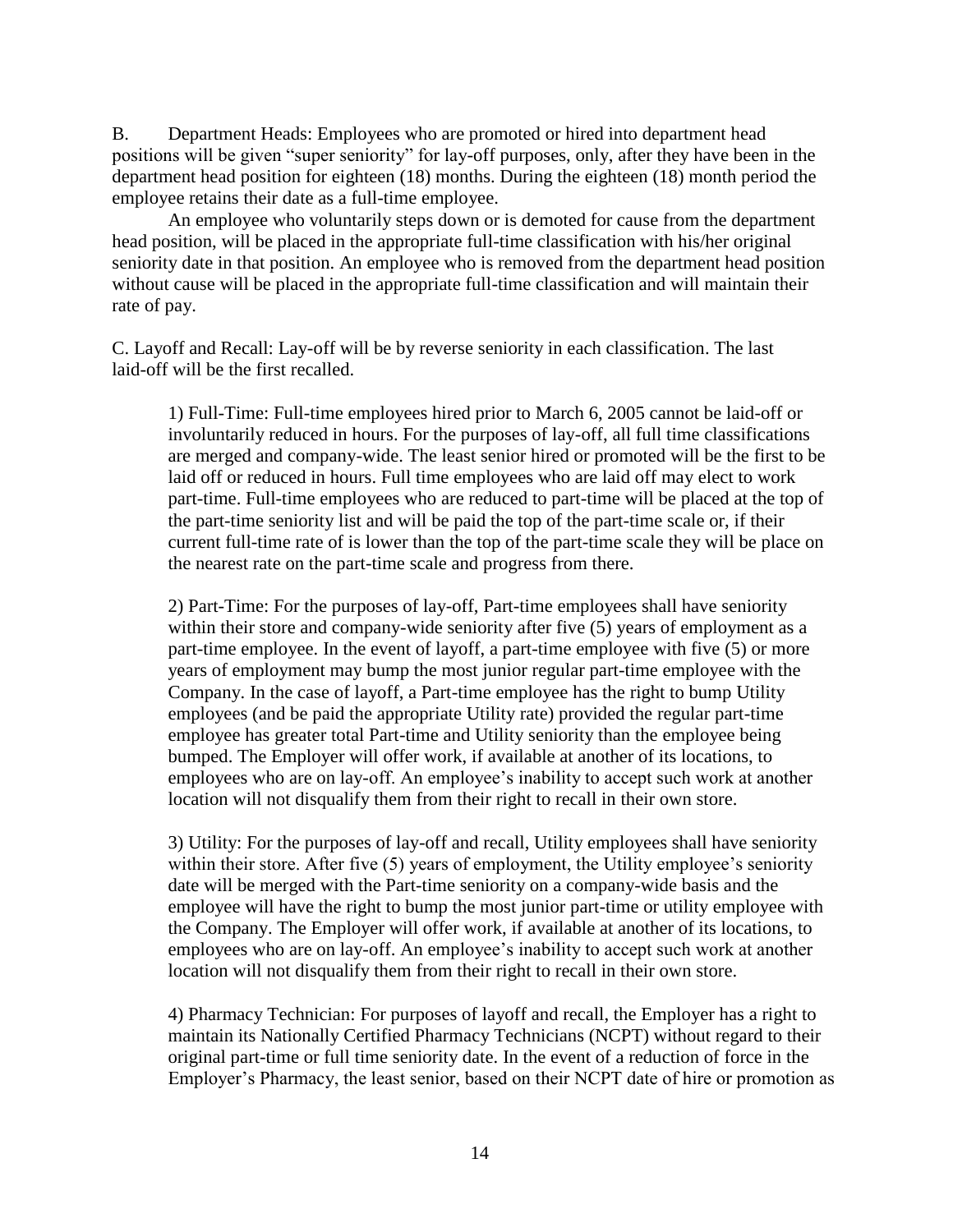a NCPT will be the first laid off from the pharmacy. The NCPT who is laid off from the pharmacy will be scheduled in other areas of the store and will maintain their seniority in the appropriate classification.

#### D. Preference of Hours

1) Senior Full-time employee hired before March 7, 2005 will be allowed to exercise their preference of hours. It is agreed that preference, if qualified, shall be given to the more senior, Senior Full-time employees within the store in granting the more desirable schedule of hours among full-time non-meat positions. Department heads and employees designated for management training may be scheduled without regard to preference. This provision shall have no application to Sunday hours.

2) If two (2) or more regular part-time employees are scheduled in the same store and the employee with less service is scheduled for more hours, the employee with the most seniority will have the right to claim the junior employee's full schedule. The claim must be made in writing to the store manager and the employee asserting the claim must be qualified to perform the duties involved. The schedule rights described in the first sentence above for senior part-time employees shall not apply to scheduled hours of "Waiver" employees as described in ARTICLE 21 of this Agreement.

E. Job Posting: The Employer will post all open bargaining unit positions and will promote from within the bargaining unit employees who have worked for the employer for **six (6) months** or more, unless none of the applicants has the ability or availability to perform the duties required. Employees will be allowed to apply and will be considered for all openings. When two or more employees are qualified for a position; seniority will be the deciding factor in determining which one is promoted. Utility employees who notify their employer in writing of their desire for part-time positions, will be given the opportunity to fill part-time openings, by seniority and if qualified, within the particular store without regard to the **six (6) month** requirement.

### **SECTION 4.3: EMPLOYEE TRANSFER:**

A. The Employer agrees to give an employee two (2) weeks' notice of an Employerinitiated transfer, except in the case of an emergency. Temporary transfers may occur without notice in the event of an emergency arising in the business.

B. The Employer will not transfer an employee as a means of discipline.

C. The Employer shall consider the circumstances of the affected employee in making the transfer decision.

D. If a regular part-time or bagger/carry-out/ part-time Maintenance employee is transferred by the Employer, he/she shall retain his/her accumulated experience for the purpose of acquiring and retaining seniority.

E. Retail Specialist employees hired prior to March 9, 2008, may be transferred to other stores by mutual agreement with the Employer. Retail Specialists hired after March 8, 2008 may be transferred at the Employer's discretion.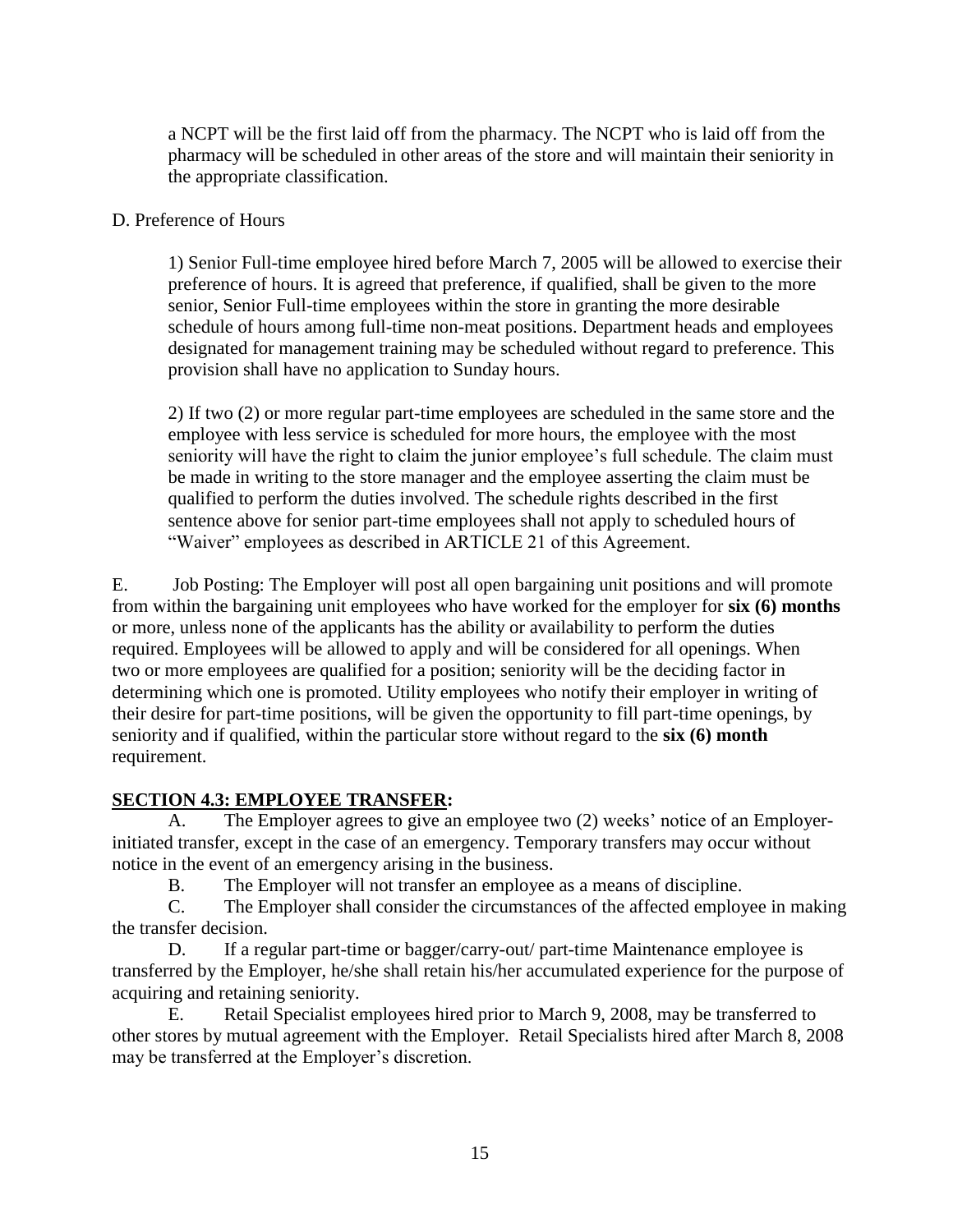### **SECTION 4.4: TERMINATION OF SENIORITY:**

An employee's seniority and employment shall be terminated if the employee;

- A. quits;
- B. is discharged for cause;
- C. fails to return from any of the leaves of absence referenced in ARTICLE 8 of this Agreement, within the time limits contained therein;

D. fails to respond within ten (10) calendar days of the date notice to return is registered with the U.S. Postal Service, or;

E. is absent from the job for any reason, other than sickness or injury, for a period in excess of one (1) year. (Prime time part-time limit is ninety (90) days).

#### **ARTICLE 5 HOLIDAYS**

#### **SECTION 5.1: HOLIDAYS DEFINED:**

A. The following days shall be recognized as holidays: New Years' Day (beginning at 6 pm on New Years' Eve), Memorial Day, Independence Day, Labor Day, Thanksgiving Day, and Christmas Day (beginning at 4 pm on Christmas Eve).Work performed on the holidays is outside the basic work week for all purposes including the "Minimum Scheduled Hours" and "Temporary Full-Time."

B. Christmas: There shall be no retail operation on Christmas Day or on Christmas Eve after 4:00 P.M. No Employee shall be required or permitted to work on the following named holidays: Christmas Day or after 4:30 PM Christmas Eve. When Christmas falls on Sunday, the store may be open the following Monday and, if open, shall be treated as a Sunday for purposes of scheduling and payment of wages.

C. New Year's Day, Memorial Day, Independence Day, Labor Day, & Thanksgiving Day:

1) Full-time: Work on New Year's Eve after 6:00 p.m., New Year's Day, Thanksgiving Day, shall be strictly voluntary for all full-time employees. Work on the "summer holidays shall be voluntary for full-time employees with the exception of fulltime Meat employees hired after May 2, 1983 who may be required to work. All holiday work shall be rotated among the volunteers.

Compensation for work on the summer holidays shall be straight-time for all hours up to eight (8), in addition to holiday pay provided the employee is eligible for holiday pay. Hours worked in excess of eight (8) on the "summer holidays" shall be compensated at time and one-half (1-1/2) the employee's straight-time rate**.** All full-time employees will receive premium pay (time and one-half) pay for hours worked after 6:00 p.m. on New Year's Eve, New Year's Day and Thanksgiving Day.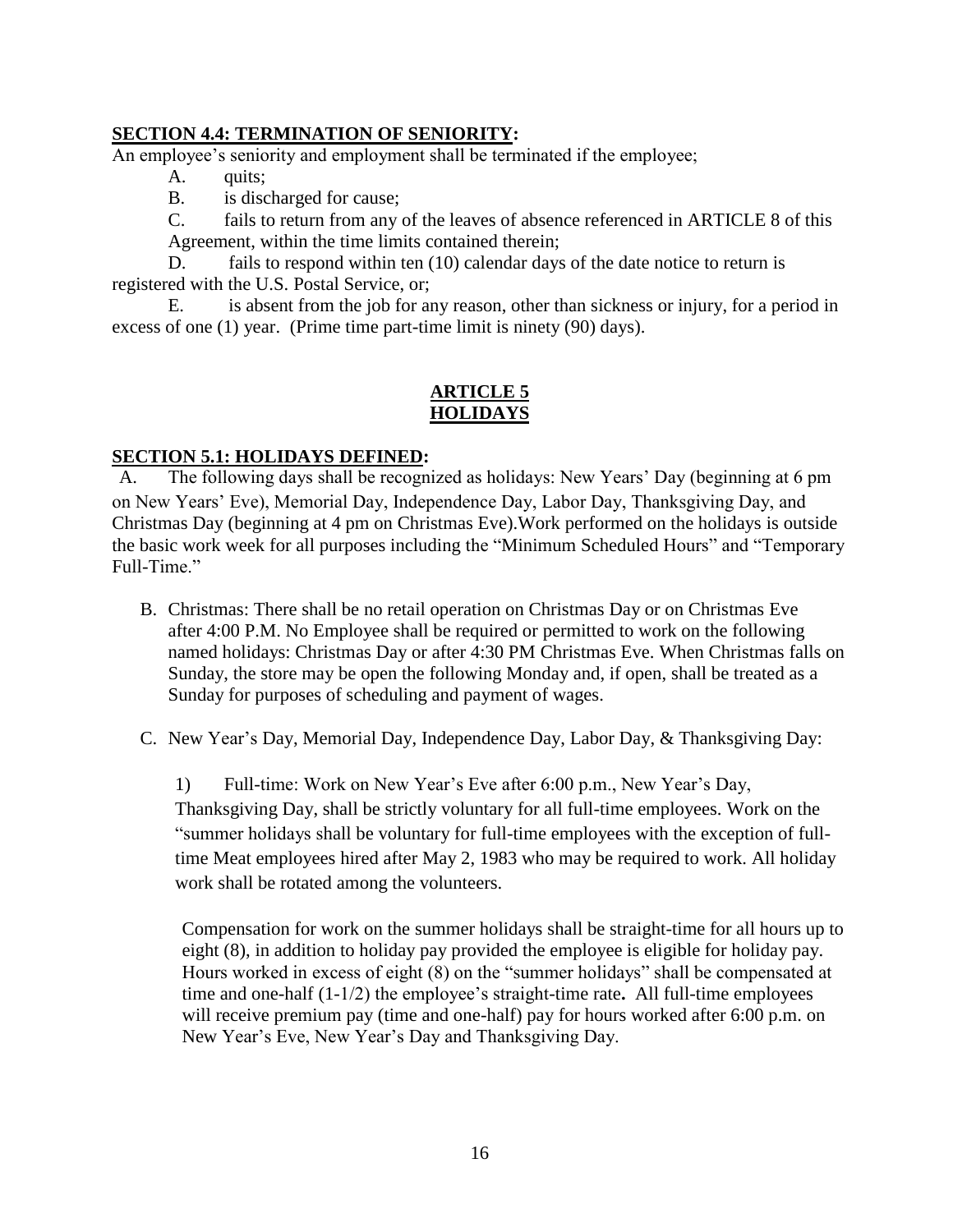2) Part-time and Utility: Work on the summer holidays, Thanksgiving and New Year's shall be voluntary for all regular Part-time and Utility employees hired before May 15, 1983. Employees hired on or after May 15, 1983, may be scheduled to work on the "summer holidays," New Year's or Thanksgiving. Work on New Year's Day and Thanksgiving Day will be staffed with volunteers first. If there are insufficient volunteers part-time employees will be scheduled by reverse seniority. The Employer may schedule the required number of employees by reverse order of store seniority by classification. In the event more employees volunteer than are needed to staff the store, the work will be assigned on a store seniority basis among the volunteers.

Compensation for work on New Year's Eve after 6:00 p.m., New Year's Day, and the "summer holidays" shall be straight-time for all hours up to eight (8), in addition to holiday pay provided the employee is eligible for holiday pay. Hours worked on Thanksgiving Day in and in excess of eight (8) on all holidays shall be compensated at the employee's straight-time rate.

3) Meat Scheduling: Meat Departments shall first be staffed by volunteers according to the following steps (in numerical order). 1) Journeyman Meat Cutter Volunteers 2) Apprentice Meat Cutter Volunteers 3) Wrapper volunteers 4) Other Than Journeyman volunteers 5) Volunteers qualified to perform the duties at the appropriate rate of pay.

D. Personal Holidays:

1) Full-time employees shall, after completion of the first (1st) year of employment with the Employer covered by this Agreement, be entitled to four (4) personal holidays, in addition to the six (6) nationally recognized holidays listed above.

2) Part-time employees shall, after completion of the first (1st) year of employment with the Employer covered by this Agreement, be entitled to one (1) personal holiday in addition to the six (6) nationally recognized holidays listed above.

3) Personal Holidays are scheduled by mutual agreement.

4) Employees who work on any of the holidays and who are otherwise eligible for holiday pay under this section will have the option to exchange holiday pay for a floating holiday, to be utilized on the same basis as other floating holidays.

## **SECTION 5.2: COMPUTATION OF HOLIDAY PAY:**

A. Full-time: All regular full-time employees shall be paid eight (8) hours times his/her straight time rate of pay for each of the listed holidays and personal holidays. In addition to eight (8) hours of holiday pay for Christmas Day, full-time employees shall receive three (3) hours straight time holiday pay for Christmas Eve regardless of the day it falls on.

B. Part-time: A regular part-time employee (less than thirty-two (32) hours), after ninety (90) days of employment, will receive four (4) hours of pay at his/her regular rate for the listed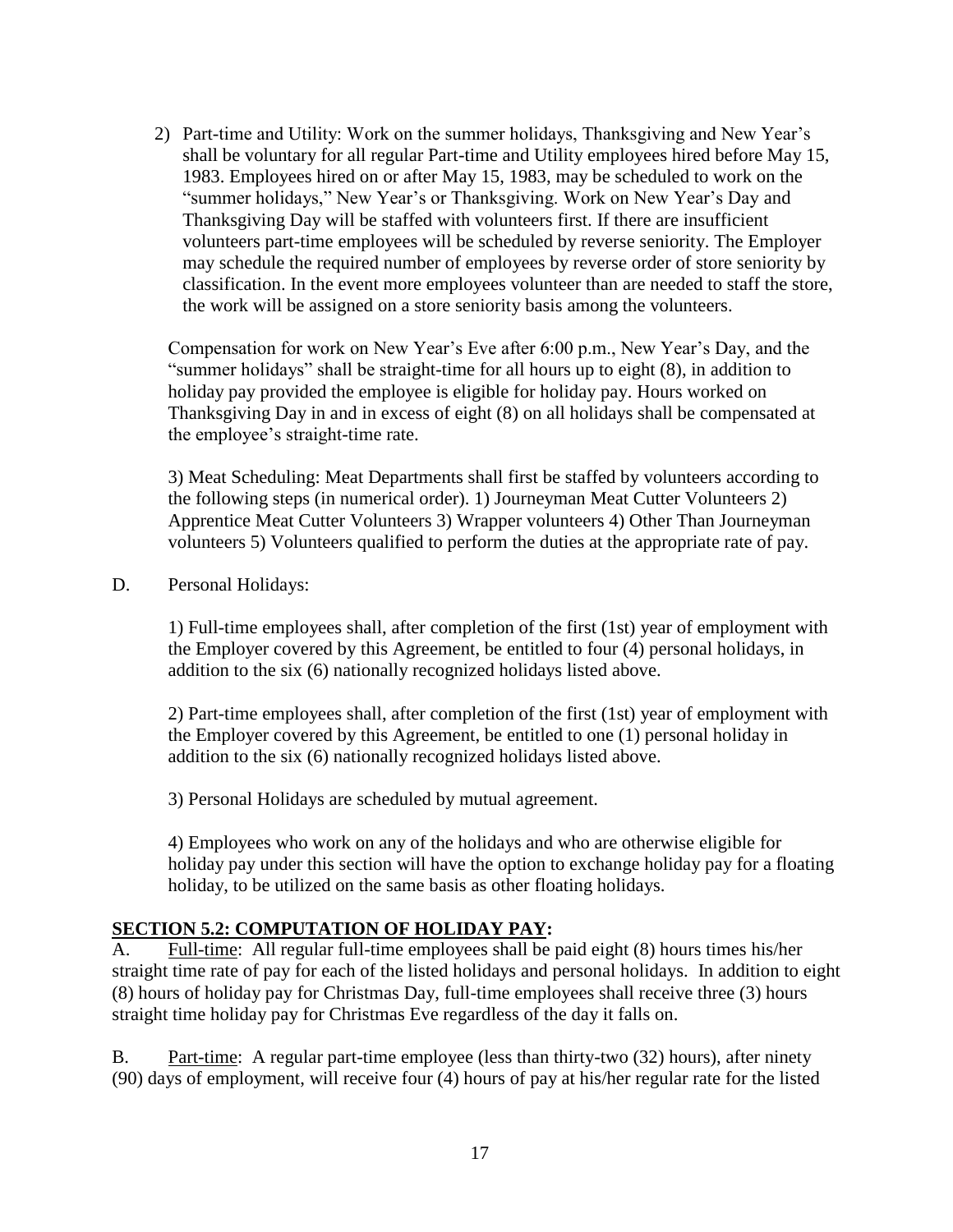holidays irrespective of scheduled work days and also for one personal holiday. Prime time parttime employees shall have no entitlement to holiday pay. A regular part-time meat employee with less than ten (10) years of continuous service shall be compensated four (4) hours pay at his/her regular rate for the six (6) calendar holidays set forth in SECTION 5.1. Regular part-time grocery and meat employees with at least ten (10) years of continuous service will receive six (6) hours of holiday pay at their regular rate of pay for each recognized national holiday and personal holiday.

C. Utility A utility employee who has completed one (1) year of continuous service with the Employer shall be entitled to four (4) hours pay at his/her regular rate of pay for the six (6) listed calendar holidays. This pay is due irrespective of scheduled work days.

D. Eligibility For Holiday Pay: In order to qualify for holiday pay, an employee must have worked in one of the following: the week before the week in which a holiday occurs, the week in which the holiday occurs, or the week after the week in which the holiday occurs. In addition, the employee must work his/her scheduled workday before and his/her scheduled workday after the holiday unless excused by the Employer or unless absent due to proven illness.

## **SECTION 5.3: HOLIDAY WORK WEEK**

A. In weeks in which an entire day is celebrated as a holiday, the work week shall be four (4) days of eight (8) hours each, or a total of thirty-two (32) hours.

B. If the holiday falls on any day except for Sunday the basic workweek for full-time employees shall be thirty-two (32) hours. When the holiday falls on Sunday, the preceding week shall be forty (40) hours and the following work week shall be thirty-two (32) hours, and the following Monday will be scheduled and paid in the same manner as Sunday.

### **ARTICLE 6 DEFINITIONS**

### **SECTION 6.1: FULL-TIME:**

A Full-time employee shall be an employee who normally works thirty-two (32) hours or more per work week. Full time employees include employees classified as Department heads, Journeymen, Wrappers, Senior retail Specialists, Universal, Retail Specialists and Full-time Maintenance employees.

### **SECTION 6.2: PART-TIME:**

A Part-time employee shall be an employee who normally works less than thirty-two (32) hours per work week, in all departments within the store without limitation other than those outlined in Section 1.5 exclusive of hours worked on Sundays or Holidays. Part-time employees include Regular Part-time employees and Other than Journeymen.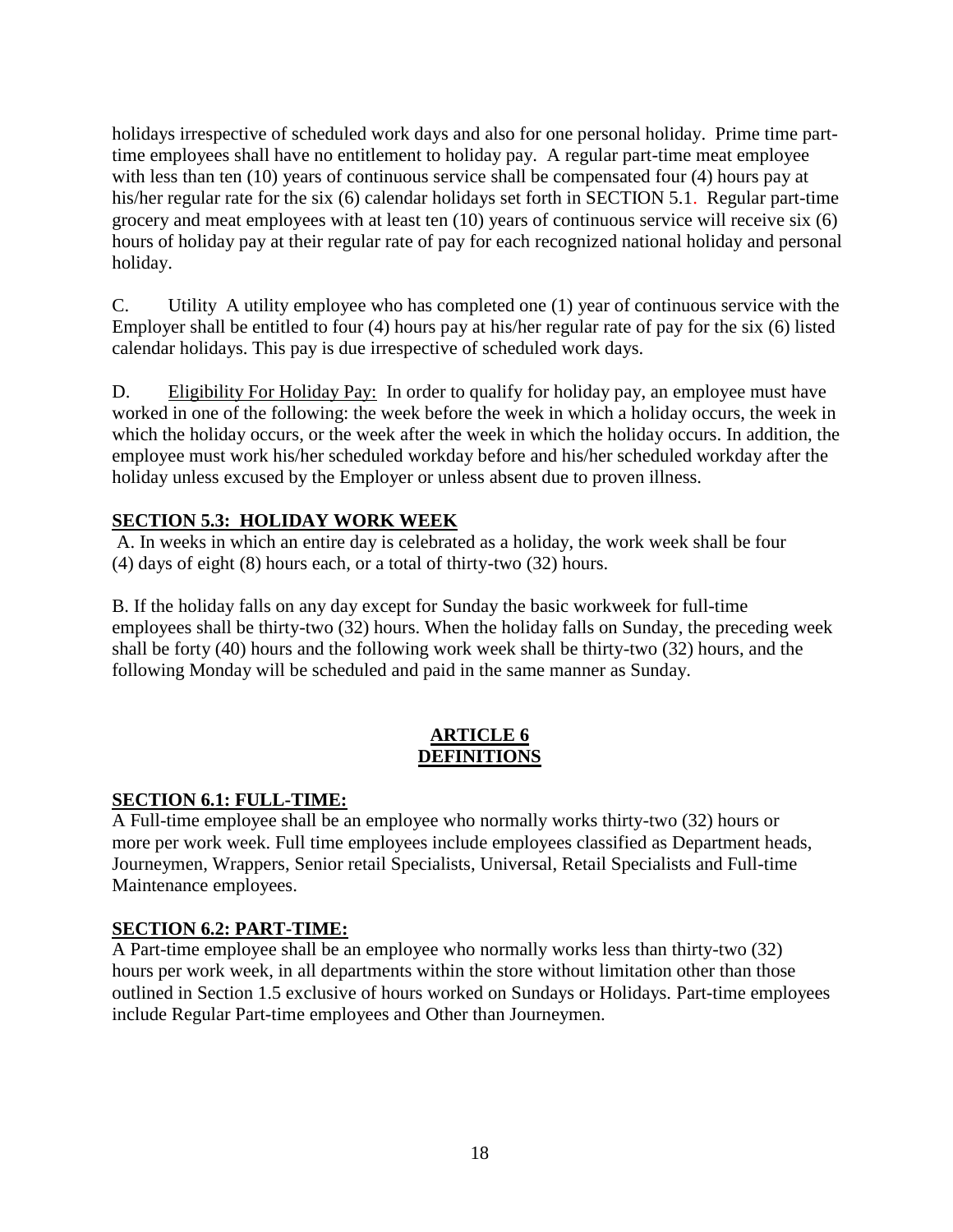## **SECTION 6.3: UTILITY:**

Utility employees are part-time employees who may perform maintenance and cleaning in all areas inside and outside the store; clean and maintain all shelving, equipment and display cases (refrigerated and non-refrigerated); remove cardboard from the shelf, case or display, and level product; collect and dispose of refuse or trash from all areas inside and outside the store; restock to the shelf or case all product returned, not purchased or otherwise moved by customers; remove product from shelf or case in the event of equipment breakdown or to clean the same and return product to the shelf or case. Utility employees are not eligible for health and welfare or retirement benefits except that they may make pre-tax contributions to the 401(K) plan.

## **SECTION 6.4: FULL-TIME MAINTENANCE:**

Full-time maintenance employees are those employees whose primary duties are the performance of skilled or "hard" maintenance such as electrical repairs, refrigeration work, and provided further that none of these tasks may be performed by such employees in the store's meat production area (defined as any area in the meat department not accessible to the customer.

## **SECTION 6.5: NIGHT STOCKING CREW:**

Employees may be assigned to a night stocking crew.

## **SECTION 6.6: PRIME TIME PART-TIME:**

A prime time part-time employee shall be an employee who may work no more than thirty (30) hours per week and may be assigned working hours only during the period from 6:00 a.m. on Wednesday through 6:00 a.m. on Tuesday. These hours shall be subject to Section 4.2D (Application of Seniority). Prime time part-time employees may be scheduled and assigned on an interchangeable basis between grocery and delicatessen operations. Notwithstanding the provisions of SECTION 2.1, the wage rates payable to prime time part-time employees shall be fixed at the level closest to the \$7.75 rate specified in the applicable scale of wages for part-time employees appearing in Appendix "A." For purposes of assessing the Employers compliance with ARTICLE 3 (ratio), prime time part-time employees do not count as part of the Employer's bargaining unit work force. However, prime time part-time employees may not exceed a maximum of twenty (20) percent of the Employer's total part-time work force company-wide.In the event of any ambiguities or conflicts between the terms of this section and any other provisions of this Agreement, the terms of this section shall control any questions concerning the terms and conditions of employment in the prime time part-time position. The employer will give consideration to prime time employees for the next available regular part time position. The Union and employer tentatively agree to.

## **SECTION 6.7: DEPARTMENT HEAD:**

Each Employer shall maintain a minimum of four Department Head positions inclusive of a Head Meat Cutter and Assistant Store Manager in each of its stores. Each Employer shall have the option to designate a total of up to eight Department Heads and/or Manager Trainee positions in each store.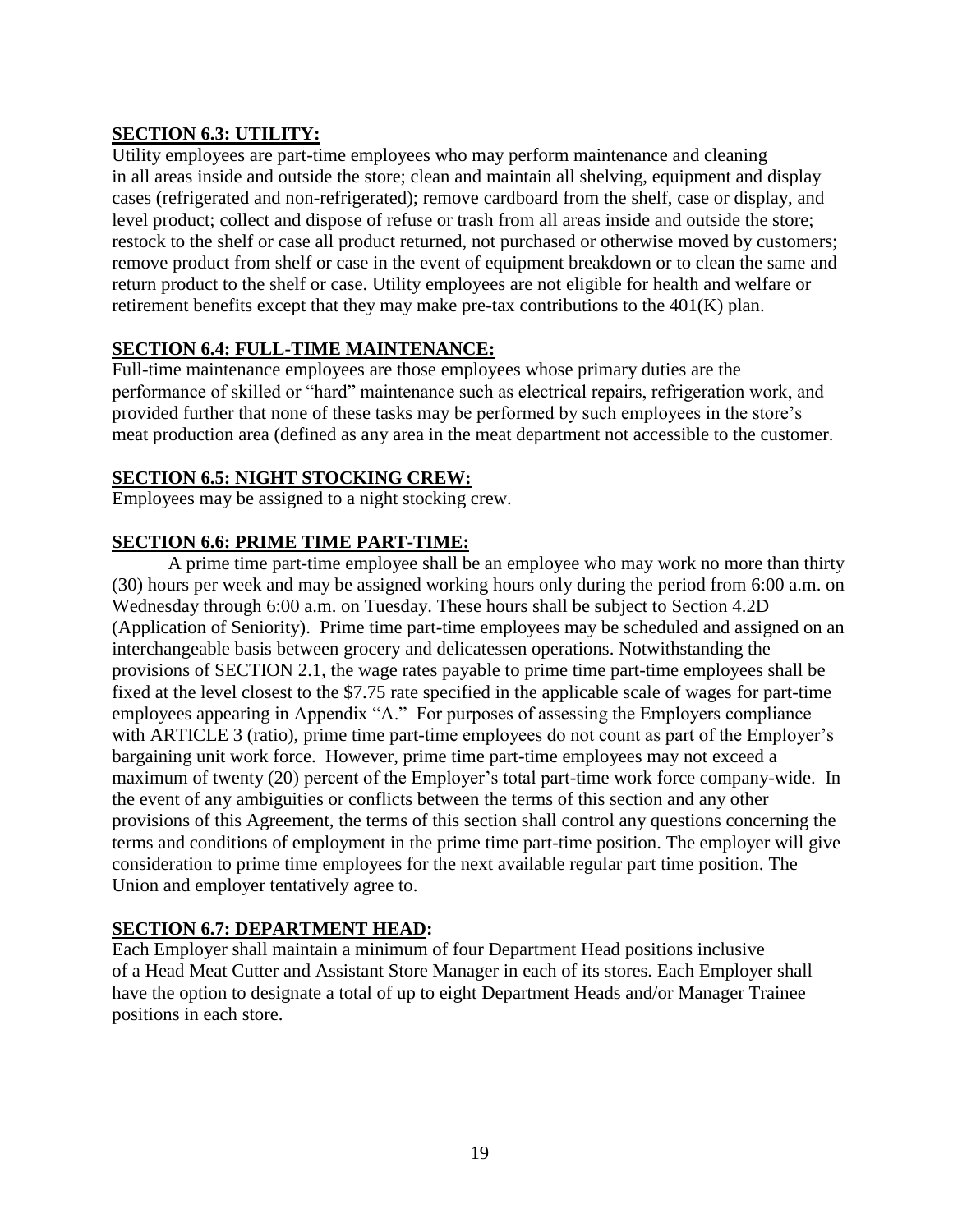# **SECTION 6.8: PHARMACY TECHNICIAN:**

The Pharmacy Technician classification shall consist of employees working in the Employer's pharmacy departments who have obtained or are actively in training for national certification as a pharmacy technician. The Employer agrees to reimburse each pharmacy technician upon successful completion of the certification examination, the employee's application/examination fee and the cost of necessary training materials (only one examination fee will be reimbursed per person), for any registration fee required to be paid as a condition of obtaining or maintaining certification as a Pharmacy Technician including fees for attending required continuing education courses for renewal of certification if recertification is obtained. Employees who have obtained certification will be entitled to receive an hourly "certification premium" of \$.75 per hour for so long as the employee remains. The Employer reserves the right to approve in advance and potentially limit the numbers of those employees who obtain certification at its expense, together with accompanying premium pay.

## **SECTION 6.9: HEAD MEAT CUTTER:**

The Head Meat Cutter shall be a qualified Journeyman Meat Cutter. He/she shall perform all of the duties of a Journeyman in the meat department.

## **SECTION 6.10: JOURNEYMAN:**

A Journeyman is a full-time employee who is a skilled meat cutter who has either served his/her apprenticeship in accordance with the period of time as set forth in this Agreement or who has qualified as a skilled meat cutter.

### **SECTION 6.11: APPRENTICE:**

An Apprentice is a person learning all the details in developing manual skill for performing, after a stated training period, the duties of a Journeyman Meat Cutter. In the course of their duties, they shall be under the supervision of a Journeyman or Head Meat Cutter. Any employee being trained by the employer to cut meat will be considered an Apprentice.

### **SECTION 6.12: WRAPPER:**

A Wrapper is a Full-time meat employee who performs all duties in the meat department with the exception of those specifically assigned to Journeymen and Apprentices.

### **SECTION 6.13: OTHER THAN JOURNEYMAN:**

The Other Than Journeyman employee is a part-time Wrapper.

### **ARTICLE 7 VACATIONS**

### **SECTION 7.1: VACATION ALLOWANCE:**

A. An employee covered by this Agreement who has had one (1) year of service with said Employer or in said store shall receive one (1) week vacation with pay as of the employee's anniversary date of employment.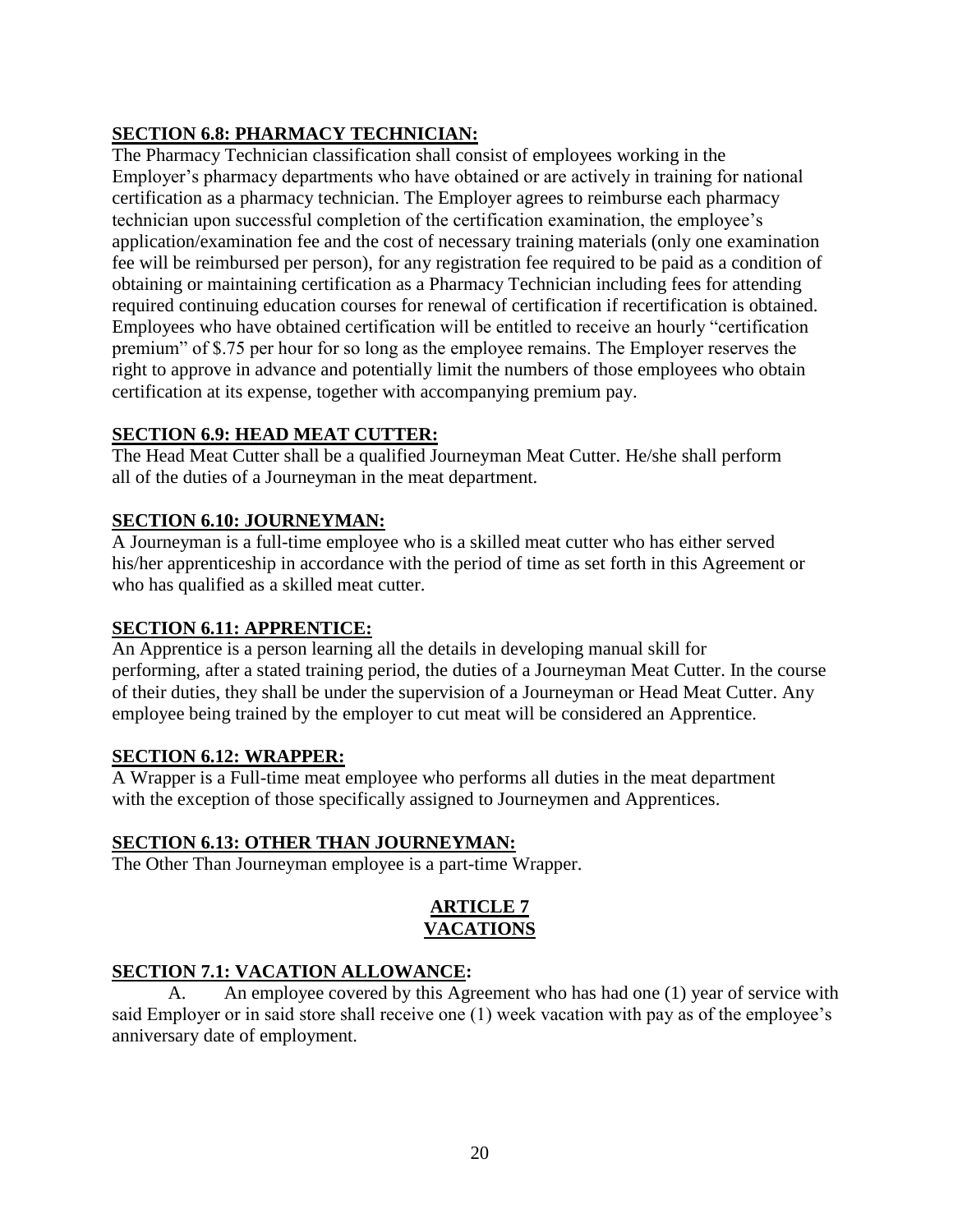B. An employee with two (2) years of continuous service with said Employer shall receive two (2) weeks' vacation with pay each year as of the employee's anniversary date of employment.

C. An employee with eight (8) years of continuous service with said Employer shall receive three (3) weeks' vacation with pay each year as of the employee's anniversary date of employment.

D. An employee with sixteen (16) years of continuous service with said Employer shall receive four (4) weeks' vacation with pay each year as of the employee's anniversary date of employment.

E. An employee with twenty (20) years of continuous service with said Employer shall receive five (5) weeks' vacation with pay each year as of the employee's anniversary date of employment.

# **SECTION 7.2: COMPUTATION OF VACATION PAY:**

A. Full-time: Vacations for these employees will be computed on the basis of average hours worked per week with straight-time pay up to forty (40) hours and time and one-half (1-1/2) pay on those hours over forty (40). An employee in this classification who has worked 1600 hours or more in their anniversary year shall be entitled to a full vacation period with pay based on forty (40) hours.. If the employee works less than 1600 hours in an anniversary year, they shall receive one-tenth (1/10th) of a full vacation period for each 160 hours worked.

B. 1) Part-time (1040 hours and above): A part-time employee who works (including paid hours) 1040 hours during a twelve (12) month period from his/her anniversary date shall be entitled to a prorated vacation based on his/her straight-time rate of pay at the time of taking vacation.

2) Part-time (less than 1040 hours): Prorated vacation for a part-time employee working (including paid hours) less than 1040 hours per year shall be granted based on his/her average hours worked during his/her anniversary year. The maximum vacation in any year shall be three (3) weeks at twenty (20) hours pay per week.

C. Vacation pay to be paid on the average of hours worked in full work weeks worked in the previous calendar year, at the employee's present rate of pay.

D. Prime time part-time:

Prime time part-time employees are not eligible for vacation.

# **SECTION 7.3: TERMINATION OF EMPLOYMENT:**

A. Unless discharged for just cause, a full-time employee who is permanently terminated shall receive vacation pay on a prorated basis as specified in 7.2.A, provided he/she has been employed for more than one (1) year of continuous employment.

B. Unless discharged for just cause, a full-time employee who has been employed six (6) months, but less than one (1) year and is permanently terminated shall receive vacation pay on the same prorated basis as set forth in SECTION 7.2.A.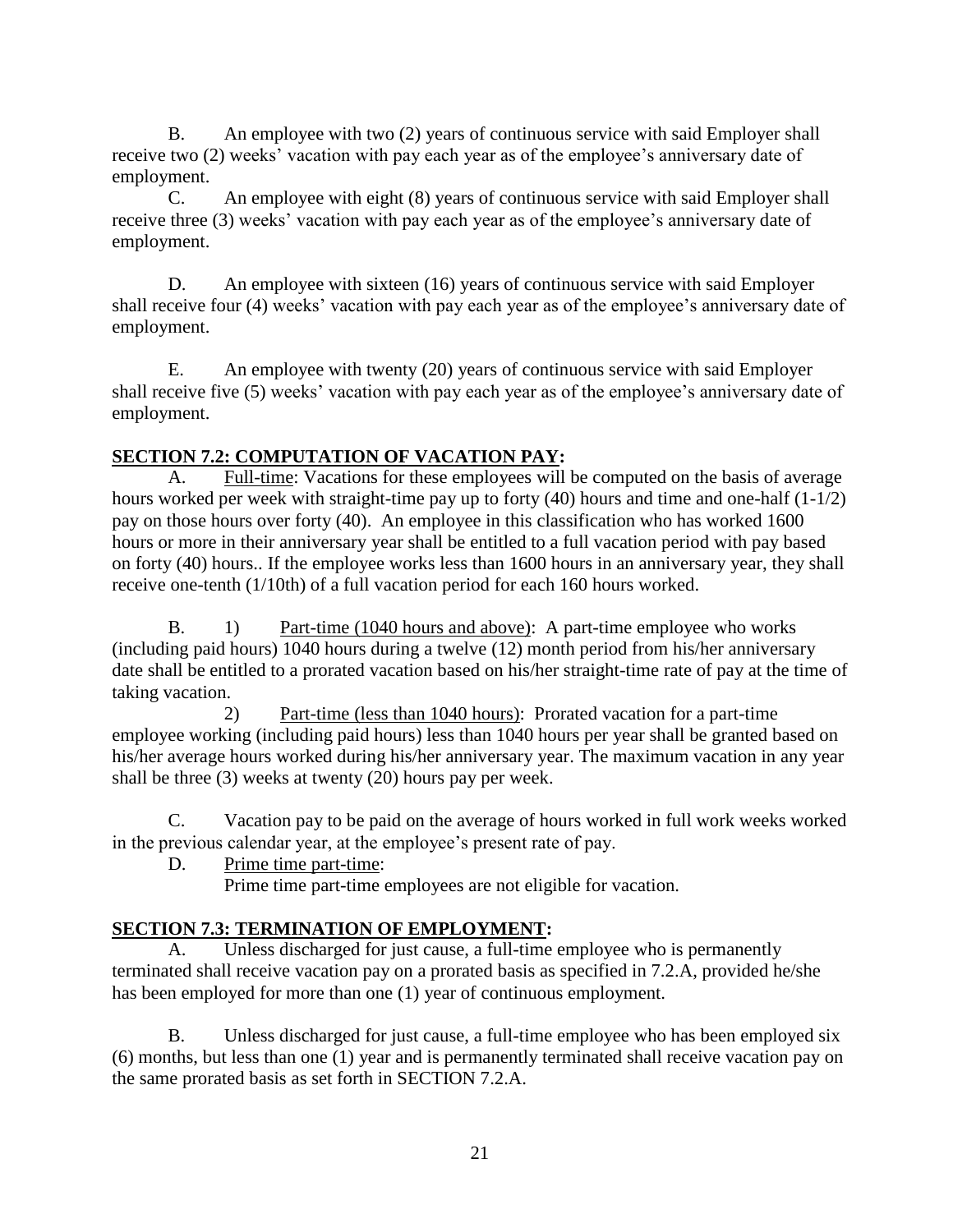## **SECTION 7.4: VACATION SCHEDULING:**

A. Vacations shall consist of consecutive working days.

B. Vacation schedules in each store shall be posted by January 15, and vacations selected on the basis of seniority by March 1 of each year for the period from April 1 through the following March 31. The approved vacation schedule shall be posted in each store by April 1 of each year.

C. An employee who fails to select vacation by March 1, will be placed at the bottom of the seniority list for the purpose of vacation selection.

D. For Meat department employees vacation scheduling shall be done in two (2) rounds, each in seniority order. During the first round, no employee may select more than one week of vacation time before other meat department employees have had an opportunity to select. During the second round, each employee may schedule the entire balance of his/her vacation eligibility. Vacation scheduling will be done in rounds to ensure that, to the greatest extent possible, each employee will have an opportunity to schedule some vacation time during the summer months. For all employees the process of vacation scheduling historically observed by the Employer (i.e., either by store or company-wide) shall remain in effect. Vacations shall be scheduled during the summer months to the greatest extent possible

E. All employees who are eligible to take two (2) or more weeks of paid vacation per year shall be allowed to take all of their vacation in half (1/2) day or one (1) day increments. Under normal circumstances requests to use these single or half days should be made; in writing during the week prior to the posting of the schedule for the period when the vacation days are to be used. These requests will be granted as mutually agreed to by the employee and the Employer, provided the Employer's consent shall not be withheld simply because the day requested is a weekend day or would result in an extended weekend. When an employee requests to use these single or half days due to an immediate need said requests will not be unreasonably withheld.

F. If a holiday occurs during an eligible employee's vacation, the employee shall be paid an additional day's pay or given an additional day off with pay in addition to the vacation pay.

G. Employees will be allowed to take individual days of paid vacation on Sundays, at the employee's straight time (base) rate of pay.

### **SECTION 7.5: VACATION PAY:**

All employees shall receive their vacation pay in the week they take their vacation.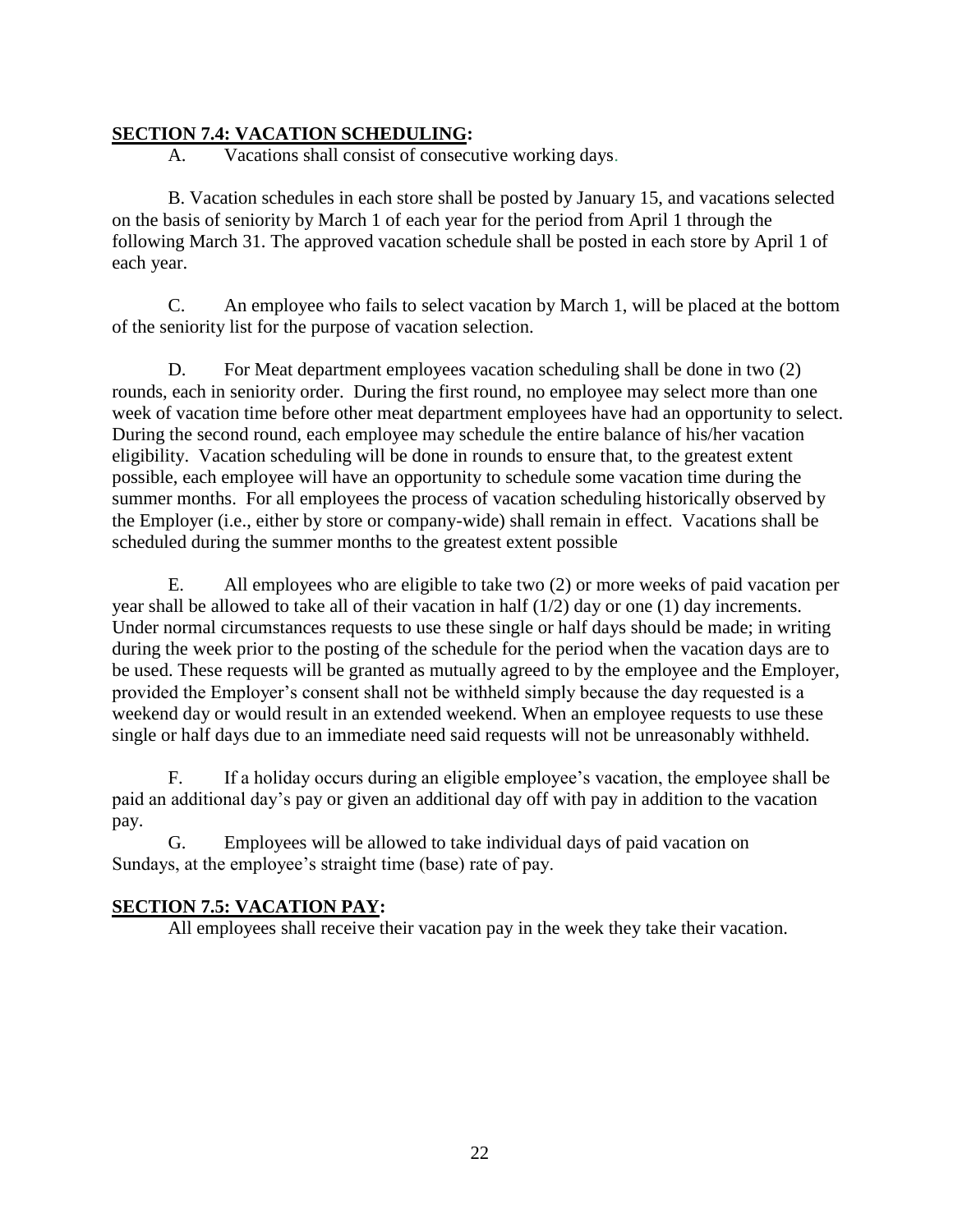### **ARTICLE 8 LEAVE OF ABSENCE**

### **SECTION 8.1: PERSONAL LEAVE OF ABSENCE:**

A leave of absence not to exceed six (6) months may be granted by mutual agreement between the Employer, employee and the Union. All leaves of absence shall be requested and confirmed in writing. Failure to return at the end of a leave of absence shall result in loss of seniority and employment. The Employer will use reasonable and fair judgment in determining whether or not an employee shall be granted a leave of absence and further, the Union may not unreasonably deny a requested leave of absence.

### **SECTION 8.2: ACCIDENT, INJURY, PREGNANCY, OR SICKNESS:**

A. In case of accident, injury, pregnancy or sickness which renders the employee unable to work, an automatic leave of absence shall be granted for the period of time that they are judged unable to work up to a period of one year.

B. Extensions of this time limit shall be granted upon certification that the employee is still unable to return to work, up to a period of three (3) years. The employee must be able to pass a physical examination upon return to work, if requested.

C. The employee shall advise the store manager of his intent to return to work two (2) weeks in advance. The employee may return earlier if a mutual agreement is reached and hours are available.

D. In case of injury on the job, the employee shall be paid for the full scheduled day, providing the doctor verifies that the employee was unable to return to work.

## **SECTION 8.3: FUNERAL LEAVE:**

A. After completing the probationary period all employees, except prime time parttime employees, shall be entitled to a maximum of three (3) days paid leave when it is necessary to be absent on scheduled work days to arrange for, travel to, or attend the funeral of an immediate family member. Immediate family member is defined as the employees' spouse, parents, step-parents, children, brothers, sisters, mother-in-law, or father-in-law or grandparents. In the event of the death of a spouse or domestic partner, the employee shall be entitled to a maximum of four (4) days funeral leave.

B. Employees are responsible for limiting their time away from work to those days that are reasonably required for the particular circumstance. Funeral leave may be taken from the day of death through the day after the funeral. The employee must attend the funeral to be eligible for the leave.

C. The last day of the leave will be the day of the funeral; provided, however, that the last day of the leave can be the day after the funeral if the funeral was two hundred (200) miles or more from the employee's residence, and employees will not be entitled to pay for intervening scheduled days off.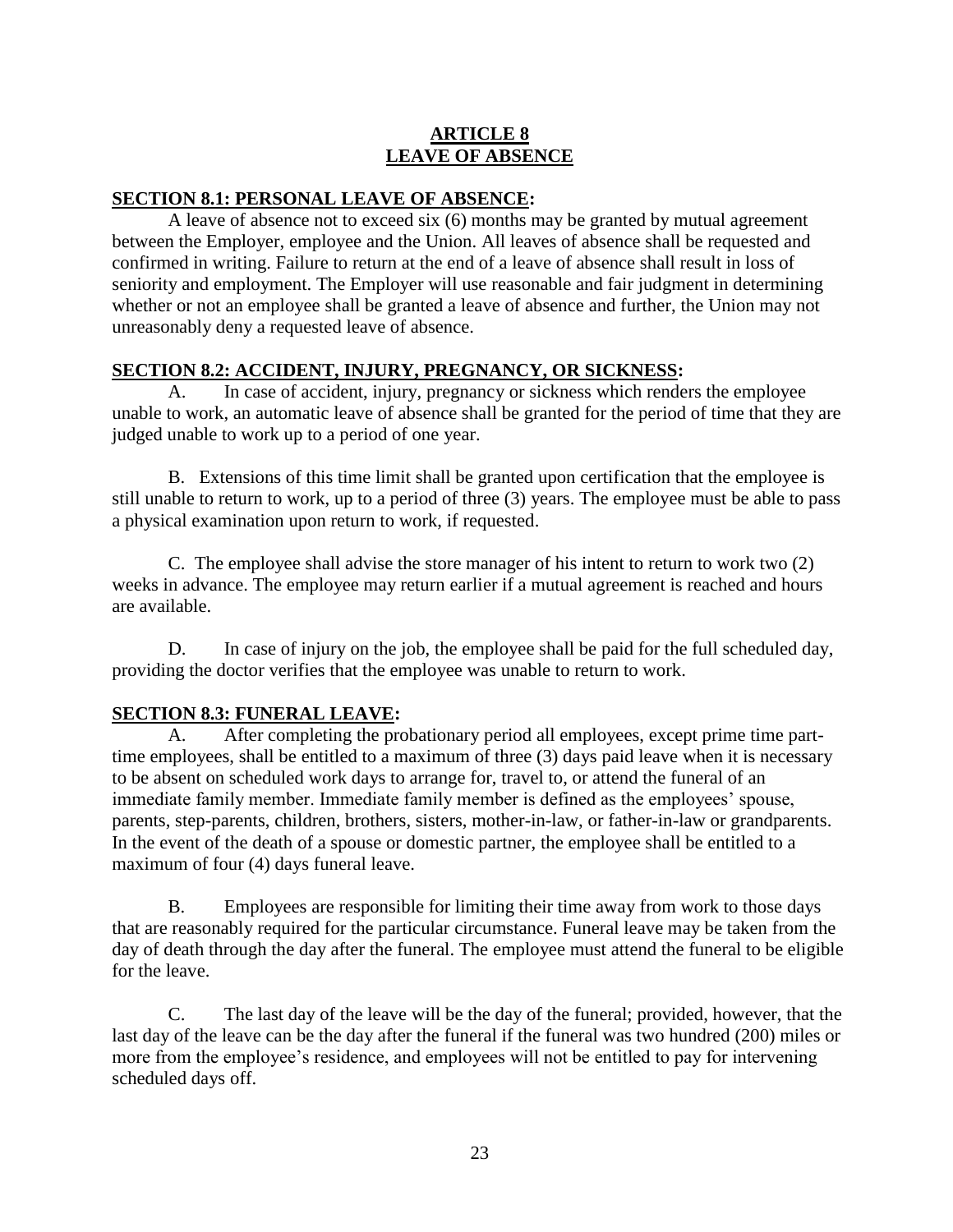D. Payment will not be made when death occurs while the employee is on vacation or leave of absence.

E. One (1) day leave of absence with pay in the event of death of any other relative living in employee's home at time of death.

F**.** Domestic Partner shall be defined to mean a person who: 1) is in a committed and mutually exclusive relationship, jointly responsible for the other domestic partner's welfare and financial obligations: and 2) resides with the domestic partner in the same principle residence and intends to do so permanently; 3) is at least eighteen (18) years of age and unmarried; and 4) is not a blood relative of the other domestic partner; and 5) has been in a relationship for six (6) continuous months prior to the date on which the person seeks benefits under this Section.

#### **SECTION 8.4: JURY DUTY:**

An employee shall immediately notify his/her Employer upon receiving a call for jury duty. When a full-time employee is required to serve on a petit jury, the Employer agrees to pay the difference between jury pay and the employee's earnings for a forty (40) hour week at their straight-time rate of pay. When a "top 24%" part-time employee is required to serve on a petit jury, the Employer agrees to pay the difference between jury pay and the employee's average weekly earnings, exclusive of Sundays. Such an employee must report for work whenever his/her presence is not required on jury duty. Hours spent on jury duty will be counted as time worked for the purposes of this Agreement.

### **SECTION 8.5: MILITARY SERVICE:**

An employee entering into the military service of the United States shall be entitled to reinstatement as an employee if required by law.

### **SECTION 8.6: FAMILY AND MEDICAL LEAVE ACT:**

Employees shall not be required to use their paid vacation or personal paid holiday time during any leave period which is covered by the Family and Medical Leave Act.

#### **SECTION 8.7: S.P.U.R.:**

The Employer agrees that it will provide a leave of absence for a period of time, not to exceed one (1) year, for an employee requested by the Union to assist the UFCW International or the Local for temporary work as a Union Representative. It is understood that the Union would make any contributions necessary to continue the employee's participation in Health or Pension programs as provided by the Agreement during this leave of absence. The Employer would provide this leave without loss of seniority; however, a Department Head may not return to a Department Head position.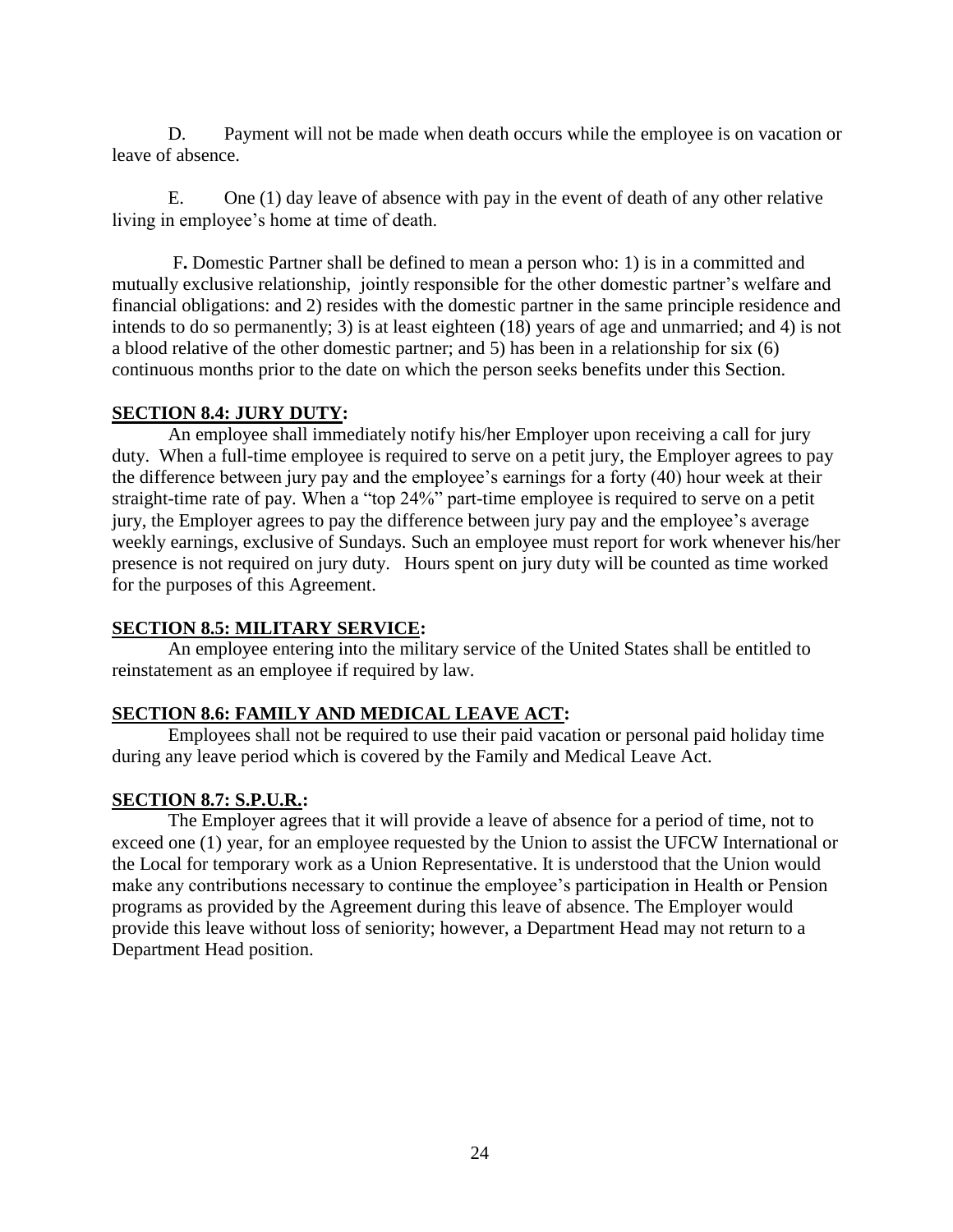## **ARTICLE 9 HEALTH AND SAFETY**

#### **SECTION 9.1: HEALTH AND SAFETY CONDITIONS:**

A. The Employer shall continue to make reasonable provisions for the health and safety of its employees in the store during working hours of their employment in accordance with the laws of the State of Minnesota.

B. The Employer will establish and publish a written policy setting out its guidelines for employee safety and store security. These guidelines shall make clear that no employee is required to take any action in response to theft or security incidents which may endanger the safety of the employee.

#### **SECTION 9.2: WORKERS COMPENSATION:**

Where an employee is injured on the job and such accident is compensable under workers compensation, the Employer agrees to pay one hundred percent (100%) of the employee's regular straight-time rate of pay up to three (3) days. If workers compensation reverts to payment from the first day of injury, then the above mentioned one hundred percent (100%) will not be paid. An employee will be paid in full for the day they receive such compensable injury.

#### **SECTION 9.3:**

The Employer will comply with any local, state or federal regulations relative to the temperatures in the meat cutting rooms.

#### **SECTION 9.4:**

The Employer shall provide and completely stock first aid kits in all meat departments.

#### **ARTICLE 10 DISCHARGE**

A. No employee shall be discharged except for just cause.

B. The properly accredited officers or representatives of the Union and the Employer are authorized to settle any dispute arising out of a discharge. Grievances under Section 15.1 regarding discharge without just cause must be filed in writing with the Employer within fifteen (15) calendar days after the effective date of termination of the employee's employment. Failure to comply with this time requirement will result in the grievance being waived and not submitted to mediation or arbitration under Article 15.

C. Warning Notices And Discharge. In all instances of discipline, except where the grounds are sufficient to constitute just cause for immediate discharge, the Employer will give the employee at least one (1) warning notice in writing, with a copy to the Union.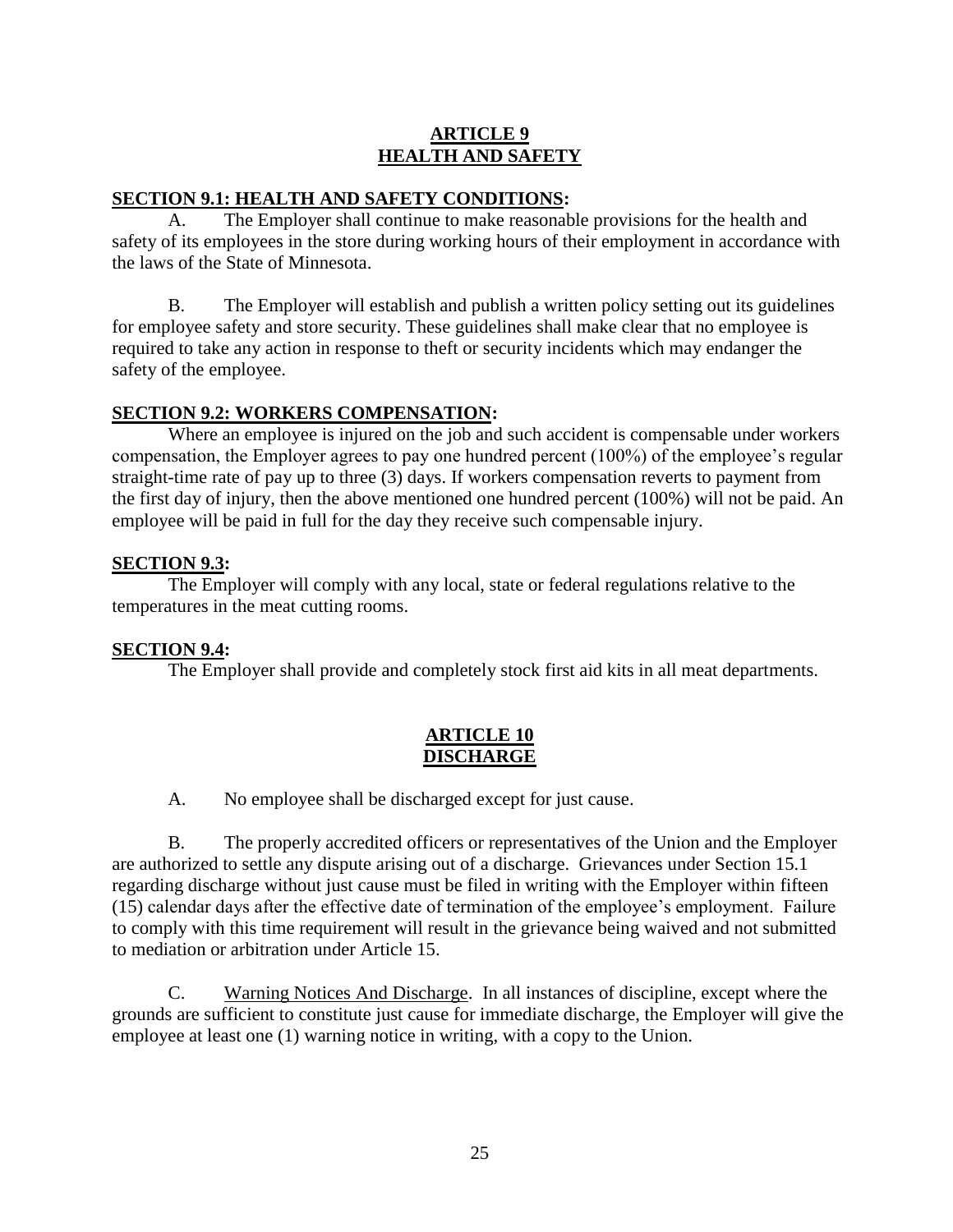## **ARTICLE 11 PICKETING**

It shall not be considered a violation of this Agreement for an employee to refuse to cross a legal picket line, nor shall an employee be disciplined or discharged for refusal to cross a legal picket line of a striking union when such picketing has the approval of the United Food and Commercial Workers International Union. The Union shall give forty-eight (48) hours' notice in writing to the Employer of its intention to sanction or approve the picket line. It is further agreed that the Employer reserves the right to close his place of business if a legal picket line is established and it shall not be considered a violation of this Agreement.

#### **ARTICLE 12 STRIKE-LOCKOUT**

The Union agrees that during the term of this Agreement, there shall be no strike by the Union or its members. The Employer agrees that there shall be no lockout during the term of this Agreement.

## **ARTICLE 13 UNION-EMPLOYER COOPERATION**

### **SECTION 13.1: UNION STORE CARD:**

The Union agrees to issue a Union store card and/or window decals to the Employer under the rules governing Union store cards set forth in the Constitution of the United Food and Commercial Workers International Union. Such Union store card and decals are, and shall remain, the property of said International Union and the Employer agrees to surrender said Union card and/or decals to the authorized representative of the Union on demand in the event of failure by the Employer to observe the terms of this Agreement or the conditions under which said Union store card and/or decals are issued.

The Employer shall display such Union store cards and decals in conspicuous areas accessible to the public in each establishment covered by this Agreement.

### **SECTION 13.2: STORE VISITATION:**

The duly authorized representative of the Union shall be permitted access to the store at reasonable times provided the conduct of the representative does not interfere with the operation of the Employer's business.

### **SECTION 13.3: LABOR MANAGEMENT COMMITTEE:**

A committee composed of representatives of the Union and the Employer shall be established for purposes of discussion and resolution of any problems occurring under the terms and conditions of this Agreement. This language does not preclude the use of the normal grievance procedure contained in ARTICLE 15.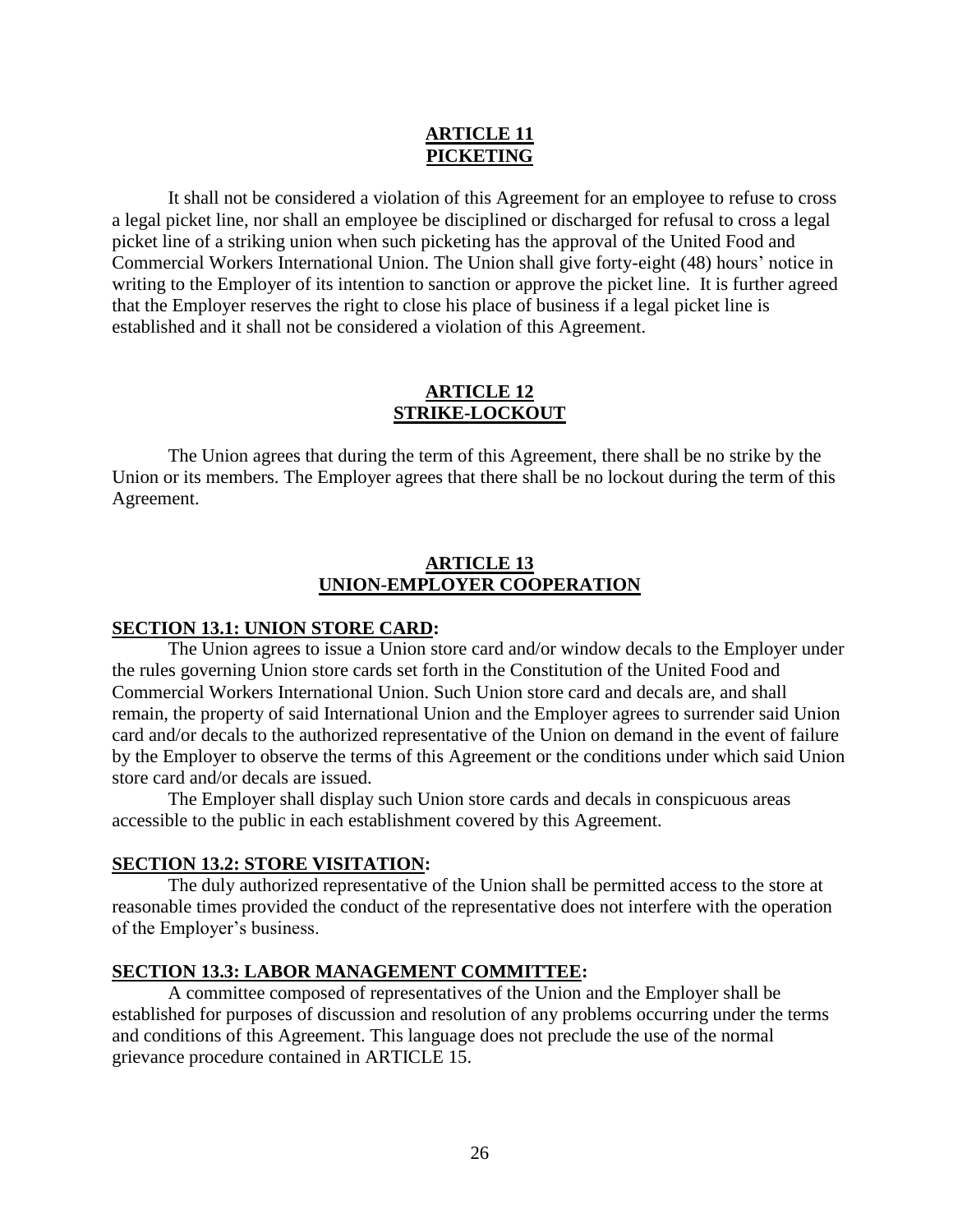#### **SECTION 13.4: FURNISH HELP:**

Local 1189 will at all times endeavor to furnish reliable, competent help and further agrees to promote the best interests of the Employer at all times.

#### **SECTION 13.5: UNION MEMBERSHIP AND EMPLOYERS:**

No individual Employer shall be required to belong to the Union. However, no more than two (2) partners or proprietors or bona fide officers of a corporation shall be permitted to work in a grocery and meat department. All others are to be members of the Union.

#### **SECTION 13.6: SHOP STEWARDS:**

The Union shall have the right to appoint a steward. In no instance shall the steward be discriminated against for discharging Union duties, provided such duties do not interfere with the regular performance of work for the Employer or in any way interfere with the operation of the business.

#### **SECTION 13.7: BULLETIN BOARD:**

A space will be provided on a designated bulletin board in each store where official Union notices originating from the Union offices may be posted.

#### **SECTION 13.8: STORE SECURITY:**

The Employer will establish and publish a written policy setting out its guidelines for employee safety and store security. These guidelines shall make clear that no employee is required to take any action in response to theft or security incidents which may endanger the safety of the employee.

#### **ARTICLE 14 VIOLATIONS OF AGREEMENT**

The settlement of any one violation of this Agreement shall not constitute a waiver of the particular provisions violated or of any other provisions of this Agreement, and shall not constitute a waiver of any subsequent violation of any provision of this Agreement.

#### **ARTICLE 15 GRIEVANCE AND ARBITRATION**

### **SECTION 15.1: GRIEVANCE:**

A. When a grievance arises in a store, the employee (with or without the Union representative) may attempt first to settle the matter with his/her immediate supervisor. In the event that this is unsuccessful, the representative of the Union shall be called so that the matter may be settled without loss of time to either party.

B. If the grievance cannot be resolved on a local level, a representative of the Employer and a representative of the Union shall, within seven (7) calendar days, attempt to reach a settlement of the controversy, dispute or disagreement.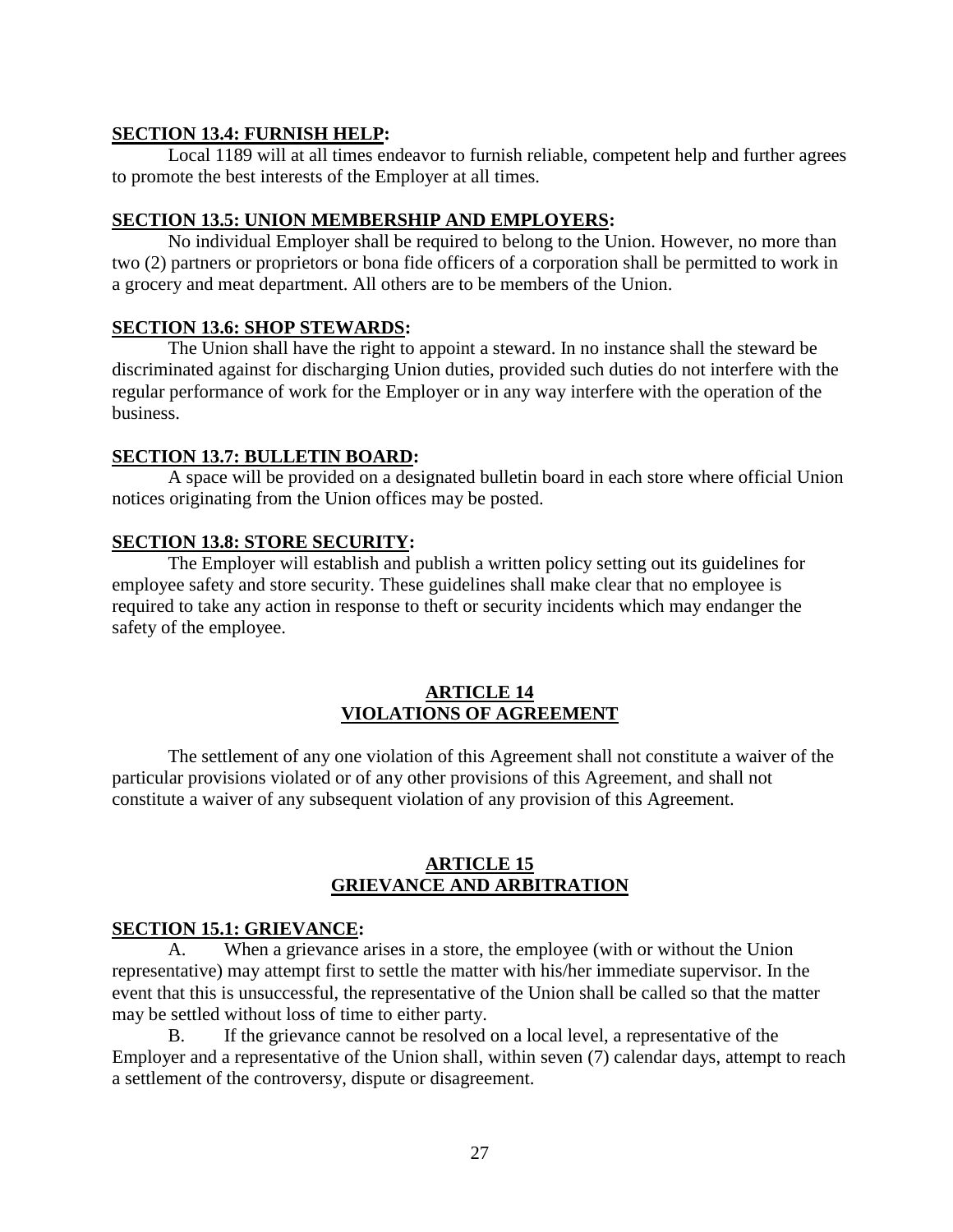C. In the case of wage discrepancies, the Employer agrees to submit to the Union upon request from the Union any and all wage data concerning same.

D. Any claimed grievance of any kind to be acted upon or accepted as valid for any reason must be filed in writing with the Employer and the Union within thirty (30) calendar days after the employee has knowledge of the occurrence giving rise to the grievance. Regardless of the date of filing, the employee will receive the full back pay to which the employee is entitled for a valid grievance and shall be collectable over a period of time covering two (2) years or back to the effective date of the Agreement, whichever is more.

E. Any controversy over the interpretation of or the adherence to the terms and provisions of this Agreement , including all claims for wages which cannot be settled by negotiations, shall be submitted to arbitration by either party notifying the other involved in writing of its desire to do so. Notification of desire to submit the grievance to arbitration must be made within thirty (30) calendar days following exhaustion of A, B, C, and D above.

F. 1) Employer Violations: Any Employer who intentionally violates any part of this Agreement shall be penalized for such violation, such as paying less than the established rate of pay or violating hours of employment, etc. If such violations are proven, the Employer shall pay double (2) times the amount involved.

2) No such case shall be recognized after sixty (60) calendar days of said violation. However, in case of a dispute, such dispute shall be decided in accordance with the regular arbitration provisions contained in SECTION 15.2 and 15.3.

## **SECTION 15.2: MEDIATION:**

Any discharge or dispute that cannot be resolved under the provisions of SECTION 15.1 may be referred by mutual agreement to the Bureau of Mediation Services of Minnesota in an attempt to reach an agreement on a resolution. The party wishing to submit the dispute or discharge to nonbinding mediation shall do so in writing within fifteen (15) calendar days following the exhaustion of the remedies in SECTION 15. 1. The parties, by mutual agreement, may elect to bypass Mediation and refer the matter directly to Arbitration.

# **SECTION 15.3: ARBITRATION:**

If a dispute or discharge is not resolved by the provisions of SECTIONS 15.1 and 15.2, either party may refer the matter to Arbitration by notification to the other party, in writing of their desire to arbitrate the issue.

B. A representative of the Union and a representative of the Employer shall meet and attempt to agree on a neutral third (3rd) party to hear and decide the Grievance. If within seven (7) calendar days of notification, the parties cannot agree on a neutral party, either party may petition the Federal Mediation and Conciliation Service (FMCS) for a list of seven (7) neutral arbitrators. The parties shall alternately strike from this list until one (1) name remains that person shall be the one (1) to hear and decide the grievance.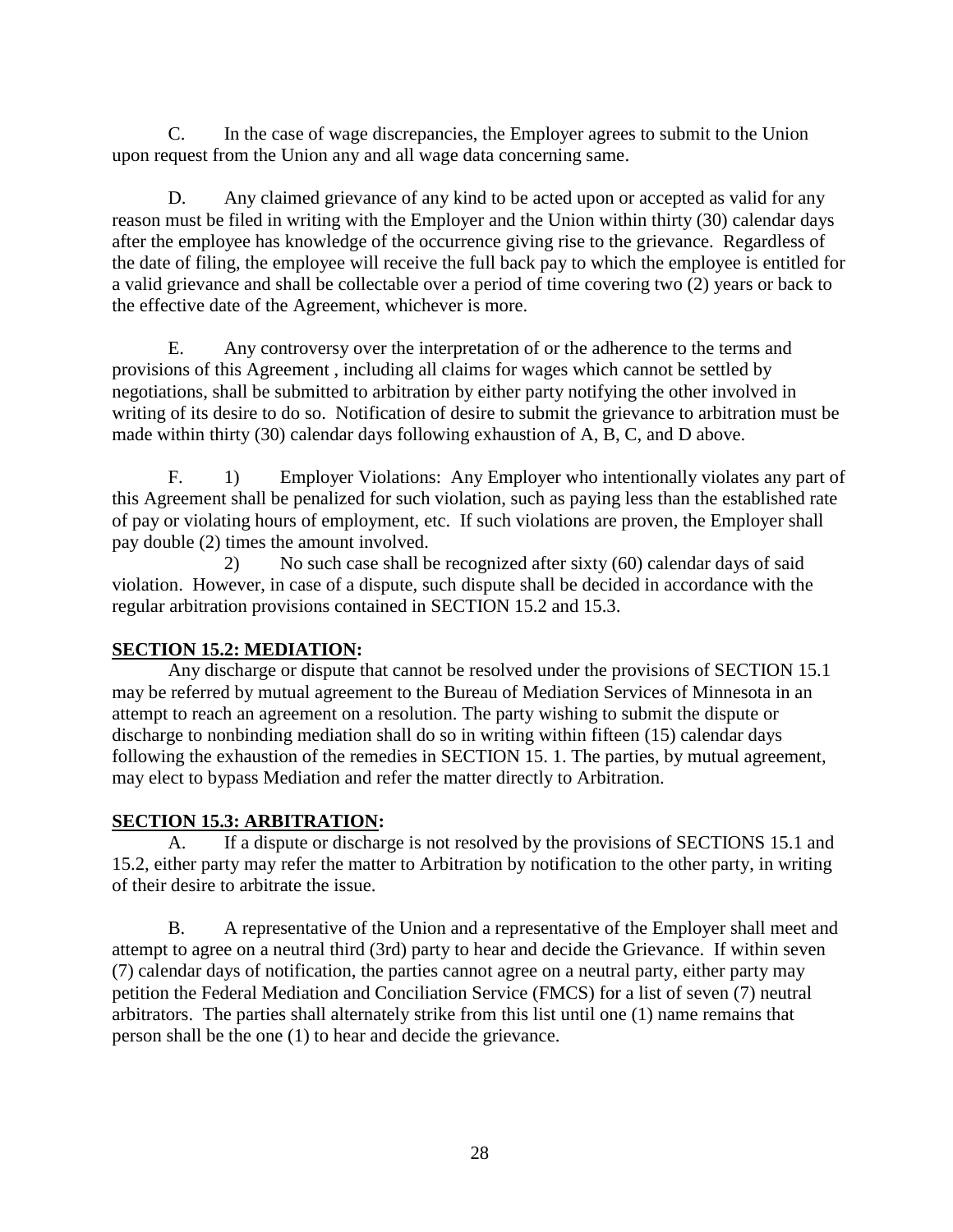C. The neutral party shall meet with the parties to the dispute, hear all evidence in the case or cases referred and render a decision as soon as possible.

D. Each party shall bear the expenses of preparing and presenting its own case. The expenses of the neutral party shall be equally shared by the parties.

E. There shall be no recourse to any other method of settlement, unless a party fails to accept and comply with the award, in which case the award may be enforced by further action of the party in whose favor such award has been given.

F. The decision of the Arbitrator shall be final and binding upon all parties to the dispute.

G. Status Quo: During the period of adjustment or arbitration, as provided in this Article, the conditions in effect at the time of the notification of the claimed grievance shall continue in effect pending final decision.

#### **SECTION 15.4: LIMITATIONS ON ARBITRATOR:**

The arbitrator shall not have the authority to decide questions involving the jurisdiction of any Local, or of the International, or which may in any way affect or change the Union security clause, nor shall the arbitrator have the authority to effect a change in, modify or amend any of the provisions of this Agreement.

#### **SECTION 15.5: TIME LIMITS:**

The time limits set forth above shall be absolutely mandatory and failure to comply will mean the grievance is void and no consideration will be given to it. The time limits may be extended by mutual agreement.

#### **ARTICLE 16 SHELF STOCKING**

The Employer shall be allowed to utilize suppliers, vendors and salesmen to stock products that they represent, stocking of these products will be held at the minimum consistent with a good operation. Further, the Employer shall be allowed to utilize retail merchandisers, i.e., perishable specialists in perishable departments, grocery specialists in grocery departments, etc., for the purpose of doing resets. All other products will be stocked by members of Local 1189 only, except that the Store Manager and either one, (1), or two, (2), other supervisory employees, as described in Section 1.1 Recognition, may do bargaining unit work.

As a condition of this Article, the participating Employer agrees for the duration of the collective bargaining agreement that there shall be no lay off or reduction in hours of any fulltime employee, or for the 24% most senior part-time employees as of March 6, 2005 on the Employer's seniority list, a reduction of scheduled hours below twenty-four (24) per week. If such an employee is laid off or suffers a reduction in hours during this period, the Employer shall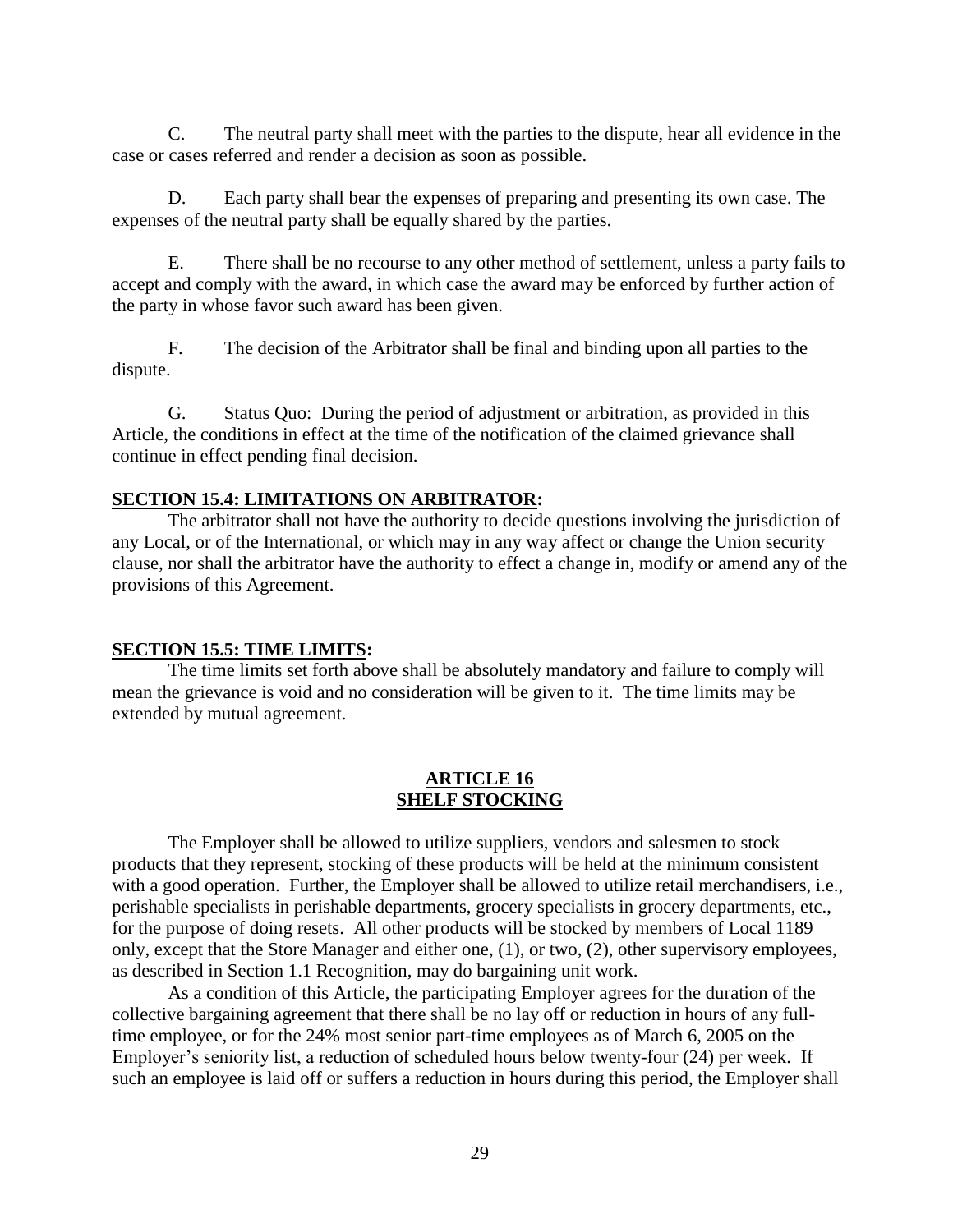lose its right to operate under the terms of this Article. It is understood and agreed that this provision regarding layoffs or reduction in hours shall have no application in the event of store closure, proven loss of business, excluding seasonal fluctuations, retirement, voluntary quit, discharge for just cause, inability to perform the essential functions of the job due to disability, termination prior to the completion of the probationary period, interruption of business due to "act of God," or death. Moreover, it is understood that the employees intended to be protected by this provision do not include retired employees working on a part-time basis, "Sunday-only" employees, or employees working on waivers.

## **ARTICLE 17 AUTOMATION**

A. The parties recognize that automated equipment and technology is now available for the Retail Food Industry. The Employer recognizes that there is a desire to protect and preserve work opportunities. At the same time the Union recognizes that the Employer has a right to avail itself of modern technology. With this common objective the parties agrees as follows: In the event the Employer introduces major technological changes which for the purpose of this article is defined as price marking and electronic scanners which would have a direct material impact affecting bargaining unit work, sixty (60) days advance notice of such a change will be given to the Union. Less than sixty (60) days advance notice will be appropriate if the Employer is unable, due to sales or marketing difficulties, to provide such notice, but, in such case, the Employer will give as much advance notice as possible.

B. In addition the Employer agrees:

1) Any retraining necessary will be furnished by the Employer at no expense to the employees.

2) Where retraining is not applicable, the Employer will make every effort to effect a transfer to another store.

3) In the event an employee is not retrained or transferred and permanently displaced as a direct result of major technological changes, as defined above, the employee will be eligible for severance pay in accordance with APPENDIX "C" attached hereto and made a part of this Agreement.

C. An employee shall be disqualified for severance pay in the event the employee:

- 1) Refuses retraining.
- 2) Refuses a transfer within the bargaining unit.
- 3) Voluntarily terminates employment.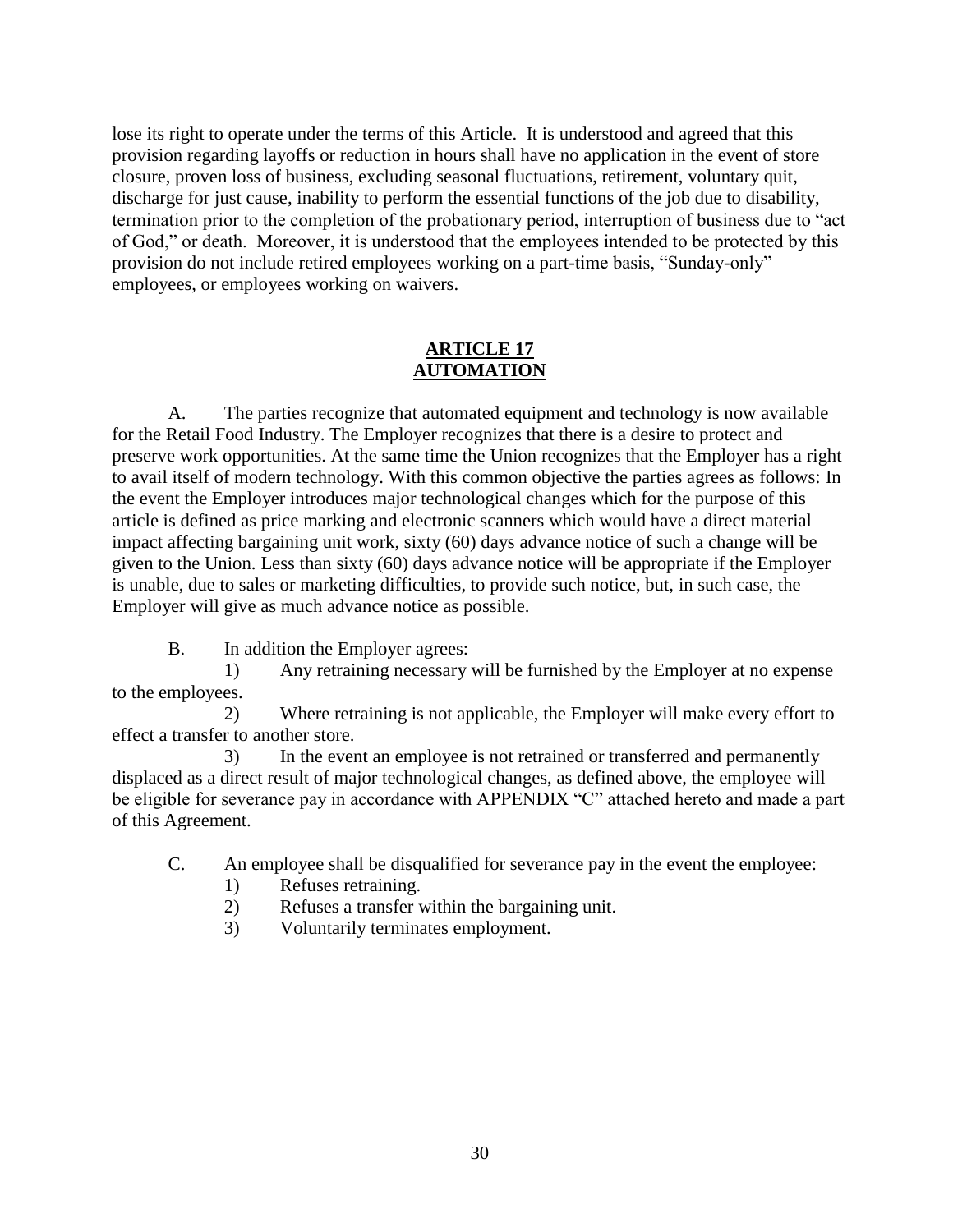## **ARTICLE 18 LEGAL ISSUES**

A. Discrimination: No employee shall be discriminated against because of race, creed, sex, age, color, national origin, disability, marital status, status with regard to public assistance, religion, sexual orientation, or for engaging in protected Union activities.

B. Conflicting Agreements: No employee shall be asked or permitted to make any written or verbal agreement that will conflict with this Agreement. No employee shall have their wage reduced who may be paid over the minimum wage called for in this Agreement, nor shall any employee be reclassified to defeat the purpose of this Agreement.

C. Separability:

1) Nothing contained in this Agreement is intended to violate any Federal law, rule or regulations made pursuant thereto. If any part of this Agreement is construed to be in such violation, then that part shall be made null and void and the parties agree that they will within thirty (30) days begin negotiations to replace said void part with a valid provision. It is agreed however, that either party to this Agreement shall have the right to appeal any decision that a provision of this contract violates a Federal law, rule or regulation.

2) It is also understood that if a provision is deemed in violation by the final appellate court, the parties will negotiate with the intention of replacing the void part with a valid provision, but, however, should negotiations fail, the matter will be subject to arbitration according to SECTION 15.3 of this contract.

D. It is agreed that the Employer shall comply with all state, city, county and federal laws.

E. No employee shall have their wages reduced to defeat the purpose of this Agreement.

## **ARTICLE 19 HEALTH CARE PLAN**

## **SECTION 19.1:**

A. The Employer agrees to make contributions to the United Food and Commercial Workers Union, Local 1189 and St. Paul Food Employers Health Care Plan on behalf of any fulltime employee who has worked thirty-two (32) or more hours per week or averaged thirty-two (32) or more hours per week for the reporting period ("Full-time Contributions"). These hours are exclusive of hours worked on Sunday for those employees whose work week does not include Sunday, and exclusive of Holidays for all employees.

B. The Employer further agrees to make contributions to the Fund on behalf of any regular part-time employee (excluding utility employees and prime time part-time employees) working less than thirty-two (32) hours per week ("Part-time Contributions"). It is further agreed that if the aforementioned part-time employee works thirty-two (32) or more hours in any one week and averages thirty-two (32) hours or more per week for the reporting period he/she will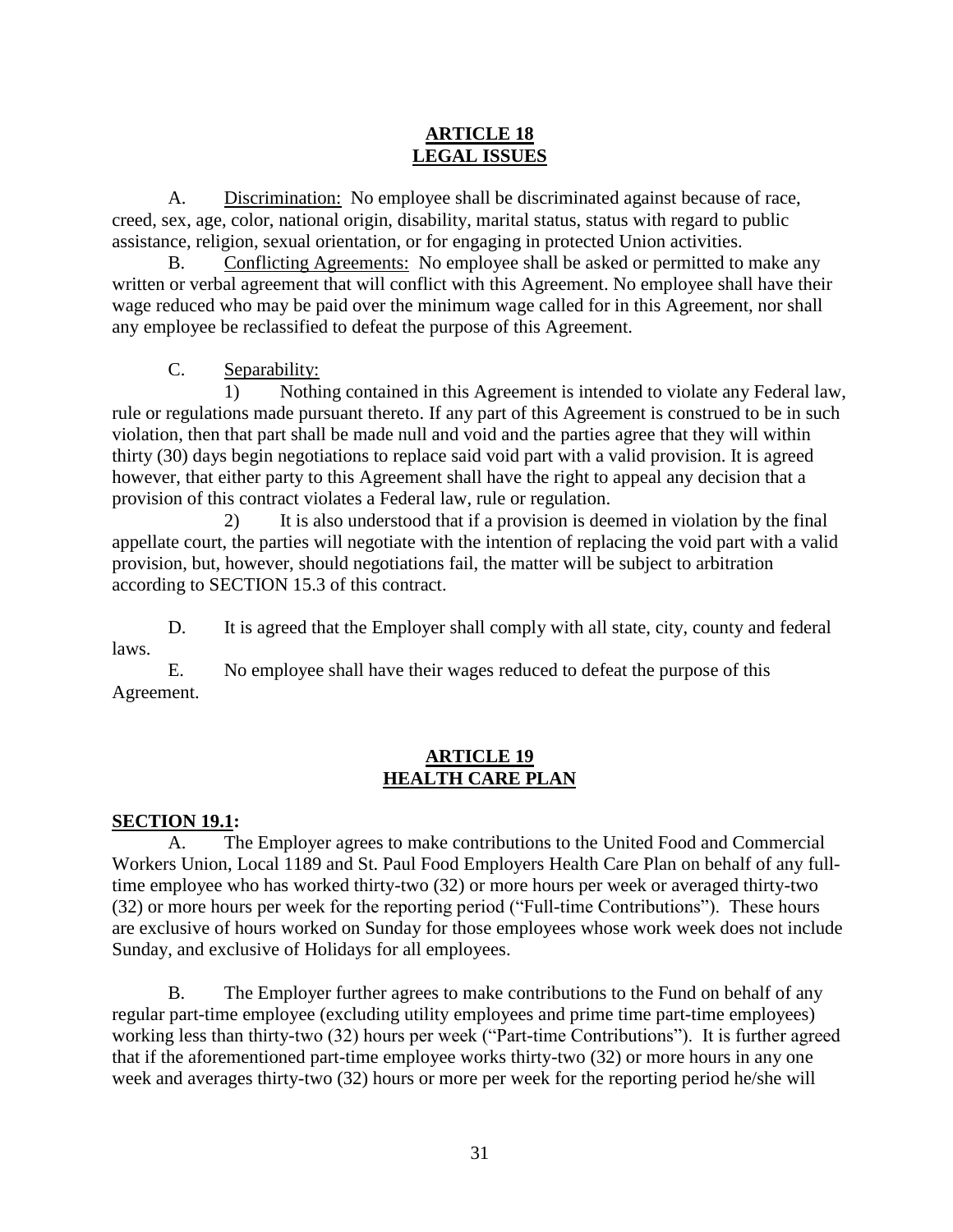have a full-time contribution made for any week he/she worked thirty-two (32) hours or more during that reporting period. The hours used to determine payments will be exclusive of hours worked on Sunday and Holidays.

C. No contribution should be made for utility employees unless such employee performs work which requires the part-time rate of pay as provided under SECTION 6.3 of ARTICLE 6 and who works on at least one day each week during the previous month which requires the part-time rate of pay, and in that case, the contribution to the Fund on behalf of such employee shall be required for each week the employee performed work which required the parttime rate of pay. No contribution shall be made for prime time part-time employees.

D. Such Trust Fund is jointly administered, is a part of this Agreement, and is in lieu of all Employer established programs including life insurance, sickness and accident insurance, hospitalization insurance, or any other said forms of insurance now in practice.

#### **SECTION 19.2:**

The schedule of contributions is as follows: Effective May 5, 2013 Full-time Contributions: \$145.88 per week. Part-time Contributions: \$50.23 per week.

#### **SECTION 19.3:**

The program of benefits of this full-time plan and of this part-time plan are as agreed to between the Employer and the Union Trustees and will be maintained for the life of this Agreement at no contribution cost to employees. Benefits may be modified by mutual agreement of the board of trustees.

### **SECTION 19.4:**

The Employer is bound by the existing Trust Agreement covering the aforesaid Trust Fund and any amendments thereto. It is agreed that the Trust Agreement shall be amended to provide: (1) subsidized retiree health insurance benefits consistent with the terms of the Letter of Understanding Regarding Retiree Health Insurance dated March 17, 2002; (2) conversion of participants' existing "grace weeks" to a "benefit bank" measured in dollars; (3) that part-time employees hired on or after March 5, 2005 shall become eligible for coverage only after one year of continuous service following the date of hire; (4) electronic transmission of Employer Contribution payments; and (5) a "best efforts" attempt by the Trustees to develop a mechanism for participating employees to self-fund accounts to be used for paying the costs of retiree coverage.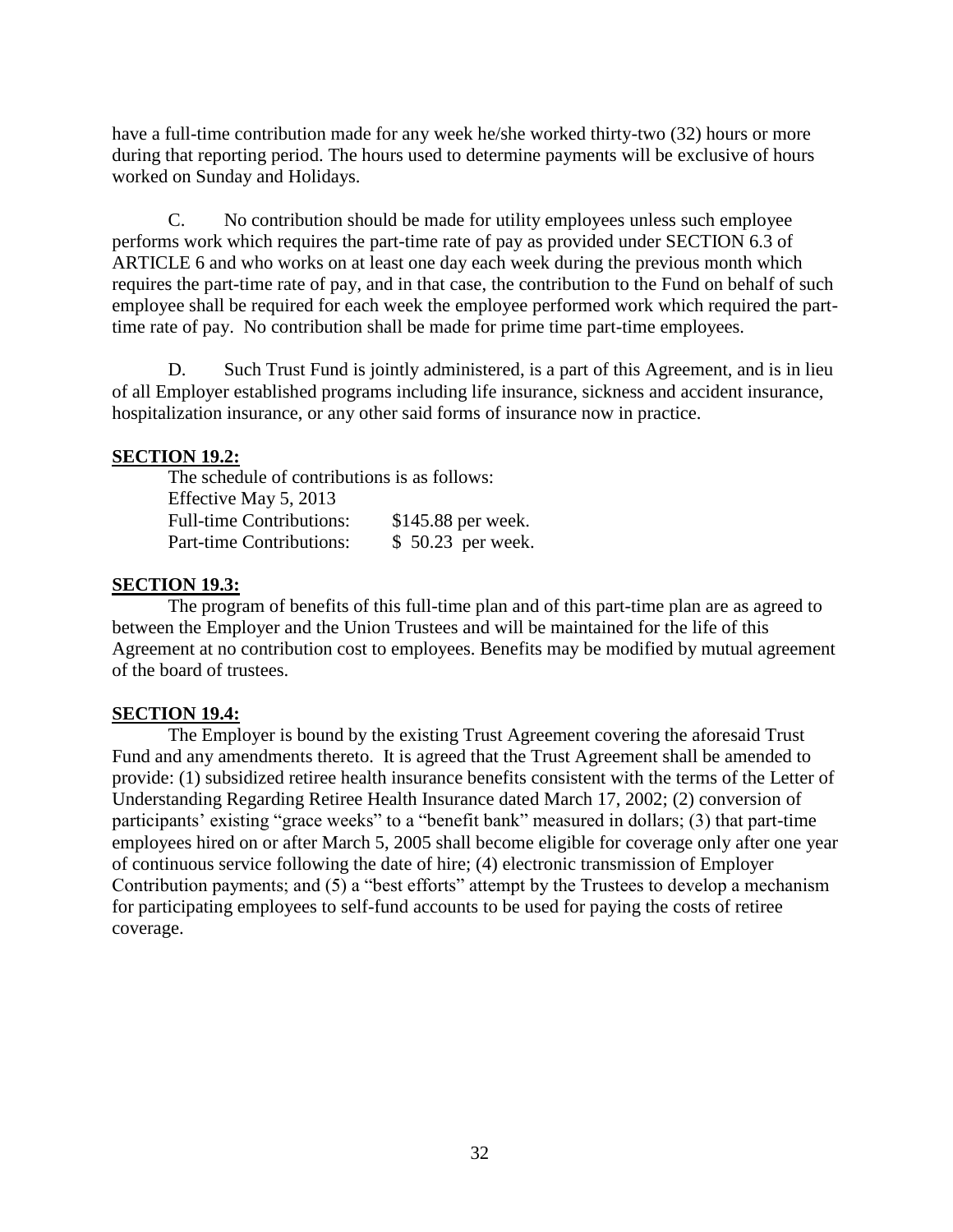## **ARTICLE 20 RETIREMENT PLAN**

#### **SECTION 20.1 DEFINED BENEFIT PLAN:**

Effective August 01, 2011, the Employer will no longer contribute to the Milwaukee Area Retail Food Clerks Pension Fund and will no longer be bound by any trust agreement or plan documents for the Milwaukee Area Retail Food Clerks Pension Fund.

### **SECTION 20.2 DEFINED BENEFIT PLAN:**

Effective August 01, 2011, the Employer will no longer contribute to the United Food and Commercial Workers International Union-Industry Pension Fund and will no longer be bound by any trust agreement or plan documents for the United Food and Commercial Workers International Union-Industry Pension Fund.

#### **SECTION 20.3 DEFINED CONTRIBUTION PLAN:**

- A. Contributions:
- 1) The Employer will make the following contributions to the United Food and Commercial Workers Local 1189 and St. Paul Food Employers Defined Contribution Plan during the term of this agreement for all bargaining unit employees (except Utility and Prime-time employees) for all hours worked; together with hours of holiday and vacation pay, up to forty (40) hours per week for fifty-two (52) weeks per year.

| <b>Full-Time Grocery Employees</b> | \$1.85  |
|------------------------------------|---------|
| <b>Regular Part-Time Employees</b> | \$1.35  |
| <b>Full-Time Meat Employees</b>    | \$ 2.02 |

The above-referenced Fund will be jointly administered by the Union and the participating Employers as provided in a Trust Agreement as it is developed by the parties and any amendments thereto.

2) No contribution shall be due to such Fund for any regular Part-time employee until the employee has been employed for fifty-two (52) full calendar weeks in a position for which a contribution to such Fund is required.

B. Effective February 28, 1999, all bargaining unit employees who are eligible under the Trust Agreement will be allowed to make pre-tax contributions into a 401K plan which shall be jointly administered by the Union and the Employers as provided for in the Trust Agreement which establishes such Plan. The employer is bound to the Trust Agreement as it is developed by the parties and any amendments hereto. It is understood that the Employer shall have no obligation to make any contribution to such 401K plan, to match any employee contributions to such Plan, or otherwise to fund that Plan.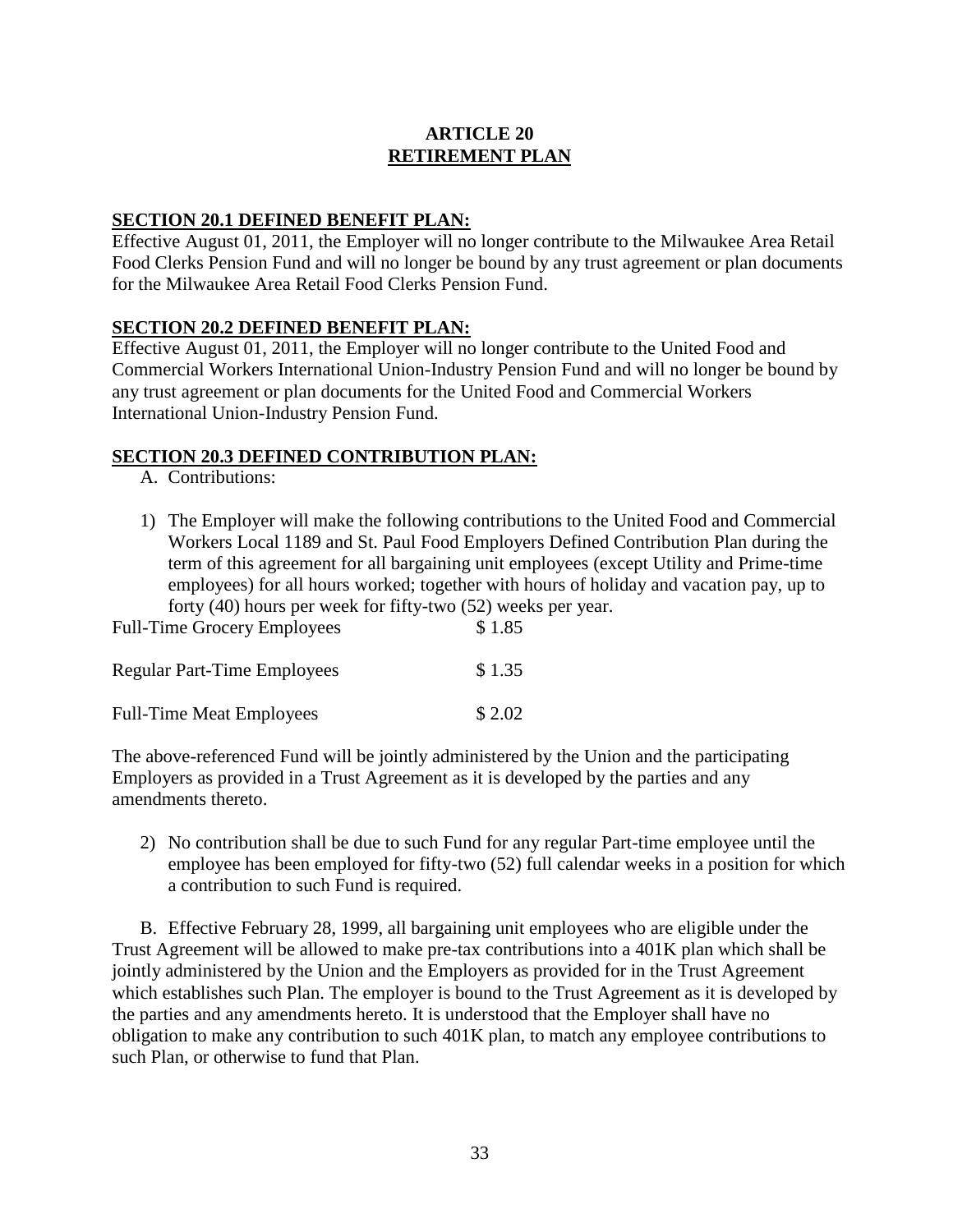C. Notwithstanding the terms of this Section 20.3, the Employer's obligation to make contributions to any retirement plans or funds in effect at the time of ratification of this Agreement shall be contingent upon and subject to a determination that such contributions may be made by the Employer without violation of any laws or regulations applicable to it or of any trust agreements or participation agreements to which it is a party or by which it is otherwise bound.

D. Employees who have completed their probationary period are eligible to make pre-tax contributions into a 401K plan.

#### **ARTICLE 21 VACATION RELIEF AND SUMMER WAIVER PERIOD, EMERGENCY WAIVER**

A. Part-time to Full-time Waivers: Employees hired or scheduled for vacation relief purposes and working thirty-two (32) hours or more per week from May 1 through January 1 shall not have payments made on their behalf as required for those employees averaging thirty-two (32) hours or more per week. Such relief employees are guaranteed a minimum of forty (40) hours of work per week for eight (8) weeks during the May  $1 -$ January 1 period. Such employees will be paid the appropriate full-time hourly wage rate but there will be no full-time health and welfare or pension contributions made on behalf of such employees.

The Employer will give consideration to current qualified employees for opportunities during these periods. If such an employee is retained on such a schedule after that period of time, a contribution to the appropriate retirement fund will be made in January based on hours worked in December. Contributions to the Health and Welfare fund will start January 1.

### B. Injury/Unplanned absence Waiver:

1) In the event that a full-time employee is absent or unavailable to work on an unplanned basis (e.g., as a result of injury, illness, surgery, FMLA leave, etc.) for a period of longer than one week, a replacement employee may be assigned for a period not to exceed twelve (12) weeks per occurrence. The replacement employee shall be paid at the applicable rate for the classification utilized and shall be scheduled for a minimum of forty (40) hours per week for the duration of the replacement period.

2) A special waiver explaining the terms of employment in this situation will be signed by the employee and submitted to the Union.

### C. Twelve (12) Week Waiver:

The Employer may waiver any current part-time employee to full-time in either grocery or meat for up to twelve (12) weeks per calendar year. The employee will be paid at the appropriate full-time rate applicable to the classification utilized and will be scheduled for a minimum of forty (40) hours per week for each of the weeks the employee is on waivers. If such an employee is scheduled full-time in excess of the (12) weeks allowed under this provision, Full-time Contributions to the Health and Welfare and Pension funds will begin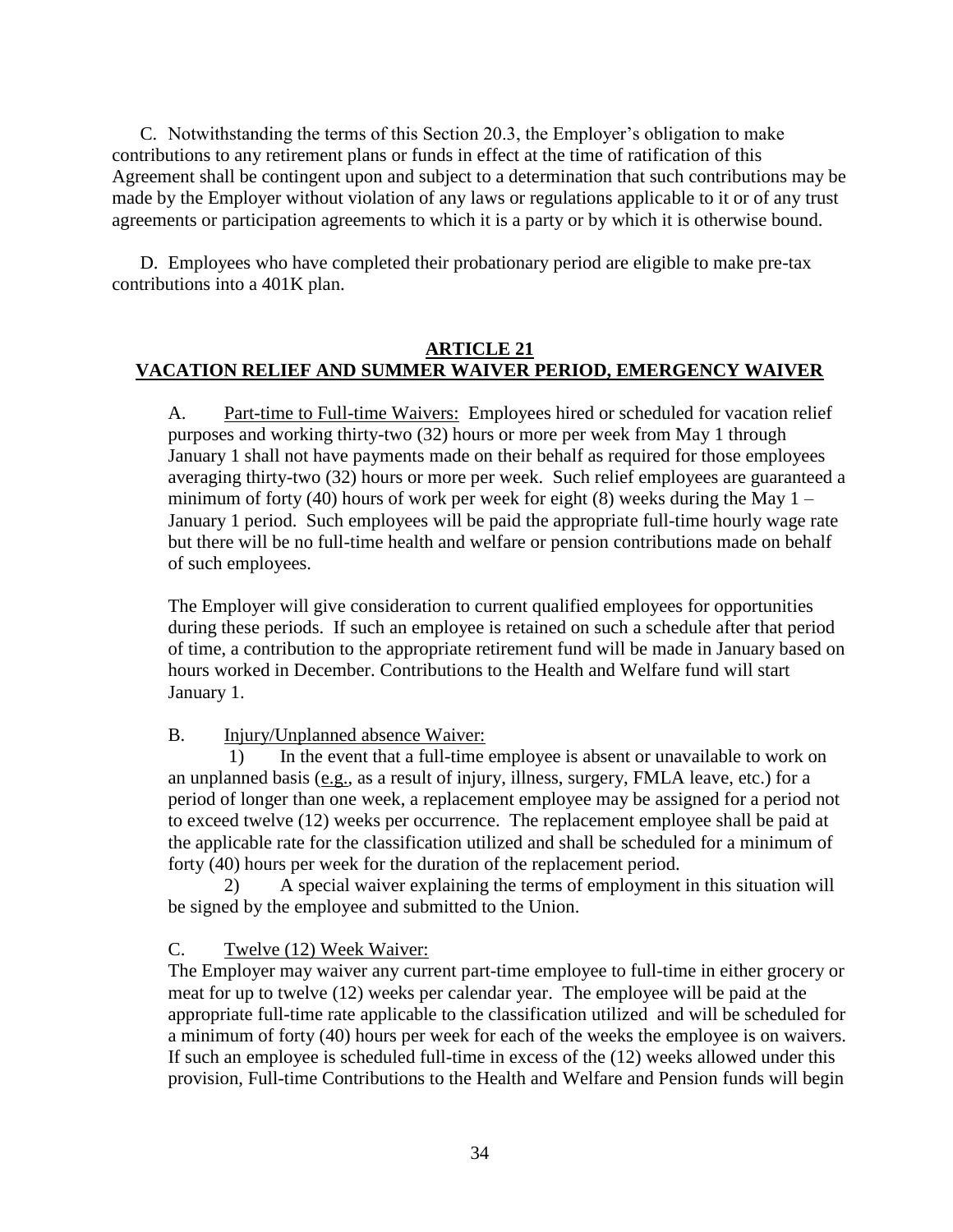the first of that same month. The Employer will notify the Union when an employee initially signs the waiver. The Employer will keep track of the weeks and classification(s) the employee worked as a waiver employee and submit them annually to the Union. The twelve week waiver can be used for any (one)  $1 -$  (twelve) 12 week period(s) throughout the calendar year and need not be used or scheduled consecutively. This waiver cannot be used in conjunction with any other waiver during the calendar year this waiver is in effect.

### D. Full-time to Meat Cutter Waivers:

Full-time employees may be waivered to Apprentice or Journeyman meat cutter during any of the waiver periods. The employer will maintain the employee's current benefits with the exception of holidays worked which will be paid at the higher waiver rate of pay.

### E. Carryout to Part-time Waivers:

The Employer may waiver utility employees to part-time for eight (8) or more weeks from May 1 – Labor Day, and for four (4) or more weeks during the November 1 – January 1 period.

Signed Waiver: In all instances where an employee is waivered from their current classification to another, a waiver agreement explaining the terms of this agreement will be signed by the employee and submitted to the Union.

Determining Appropriate Pay:

- Part-time employees waivered to Full-time will be paid the starting full-time rate or the nearest higher wage rate on the full-time scale. Employees waivered to Journeymen will be paid the Journeyman rate of pay.
- Utility employees waivered to Part-time will be paid the applicable part-time rate based on their current total hours worked with the employer up to 4160 hours.

Benefits: During the waiver/replacement period, the employee will not accrue any benefits other than the wage rate, except in the case of a bargaining unit employee who is reassigned from a position with the Employer in which that employee currently receives benefits as provided for in this agreement, in which case those benefits will continue to be paid.

Holiday Pay: Current employees who are on full-time waivers and work the holiday will receive eight (8) hours of holiday pay at their waiver rate of pay. Utility employees who are on part-time waivers and work the holiday will receive their holiday pay at their waiver rate of pay.

During the waiver/replacement period, the employee will not accrue any benefits other than the wage rate, except in the case of a bargaining unit employee who is reassigned from a position with the Employer in which that employee currently receives benefits as provided for under this collective bargaining agreement, in which case those benefits will continue to be paid.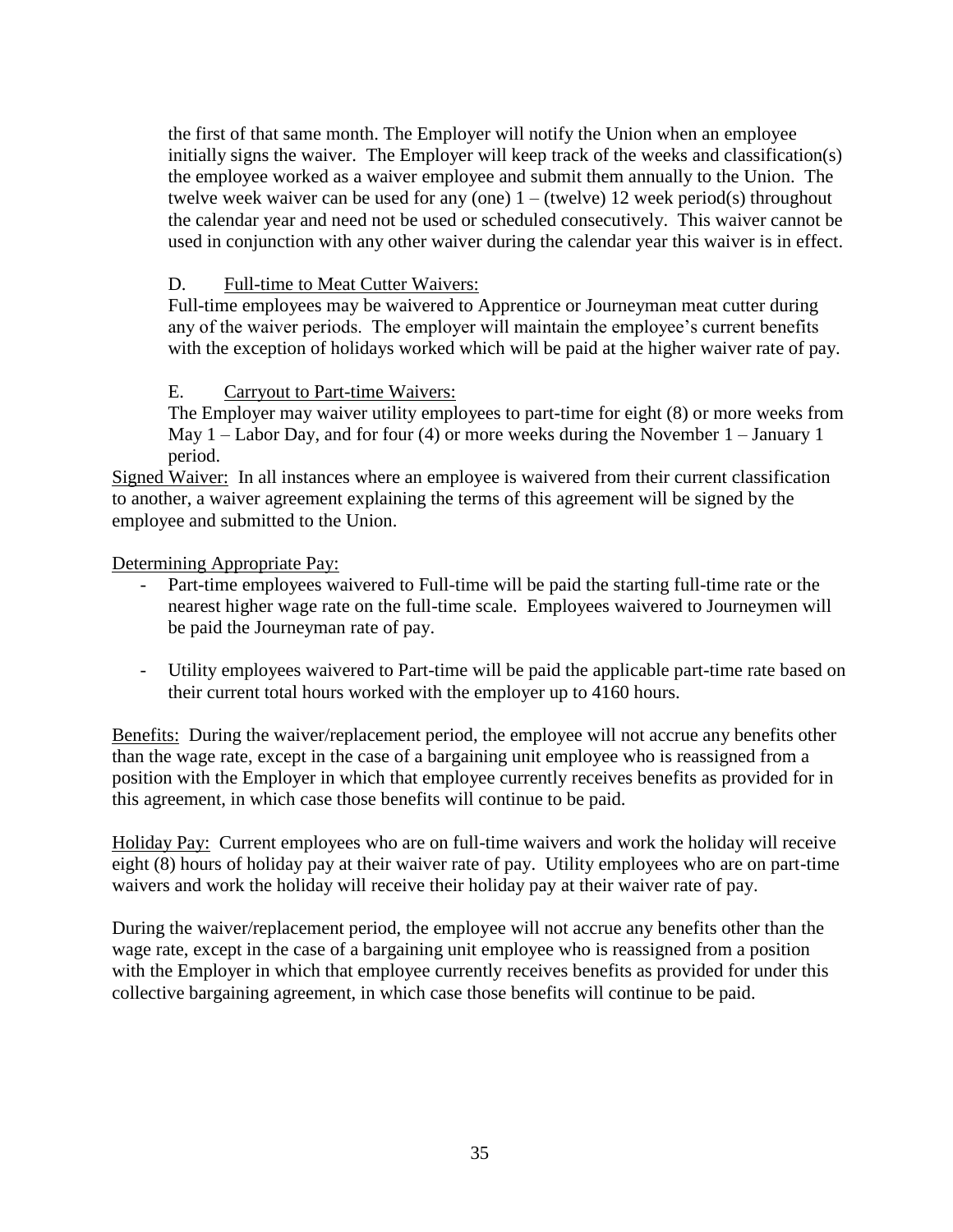#### **ARTICLE 22 MANAGEMENT RIGHTS**

The Company's right to manage is retained and preserved except as abridged or modified by the restrictive language of this Agreement.

#### **ARTICLE 23 SUCCESSOR**

In the event of sale of any store or stores covered by this Agreement, the new owner shall recognize the Union and the Agreement with all its provisions, and grant to all employees all rights and benefits provided for thereunder, including all seniority and service time accumulated, except that the new owner shall have a thirty (30) day probation period applied to all employees and may request, in addition thereto, another thirty (30) days in respect to any individual employee whom the Employer has reason to doubt his/her performance.

#### **ARTICLE 24 DELICATESSEN EMPLOYEES**

The parties agreed in negotiations to cover all full-time and part-time Delicatessen Employees under the area grocery contract including all wages, hours and working conditions. The parties further agree to dovetail seniority with the seniority of the Delicatessen Employees covered under the area grocery contract.

#### **ARTICLE 25 DRUG AND ALCOHOL TESTING**

A test for illegal drugs and/or alcohol may be conducted on employees who caused or contributed to accidents occurring during work time or on the Employer's property. Covered accidents include accidents that the employee caused or contributed to that involve:

- 1. Personal injury to employees or others which necessitates first aid and/or medical attention; and/or
- 2. Substantial damage to the Employer's property which may necessitate first aid and/or medical attention to employees or others.

Employees are expected to make themselves available for Employer-paid, post-accident testing. The Employer shall adopt drug and alcohol testing procedures which conform to Minnesota Statute § 181.950 and following which shall govern all drug and alcohol testing. Time spent in drug testing shall be paid at the employee's regular straight time rate of pay. Any employee who fails to report any work-related accident may be subject to disciplinary action, up to and including termination. Employees terminated for illegal drug and/or alcohol offenses who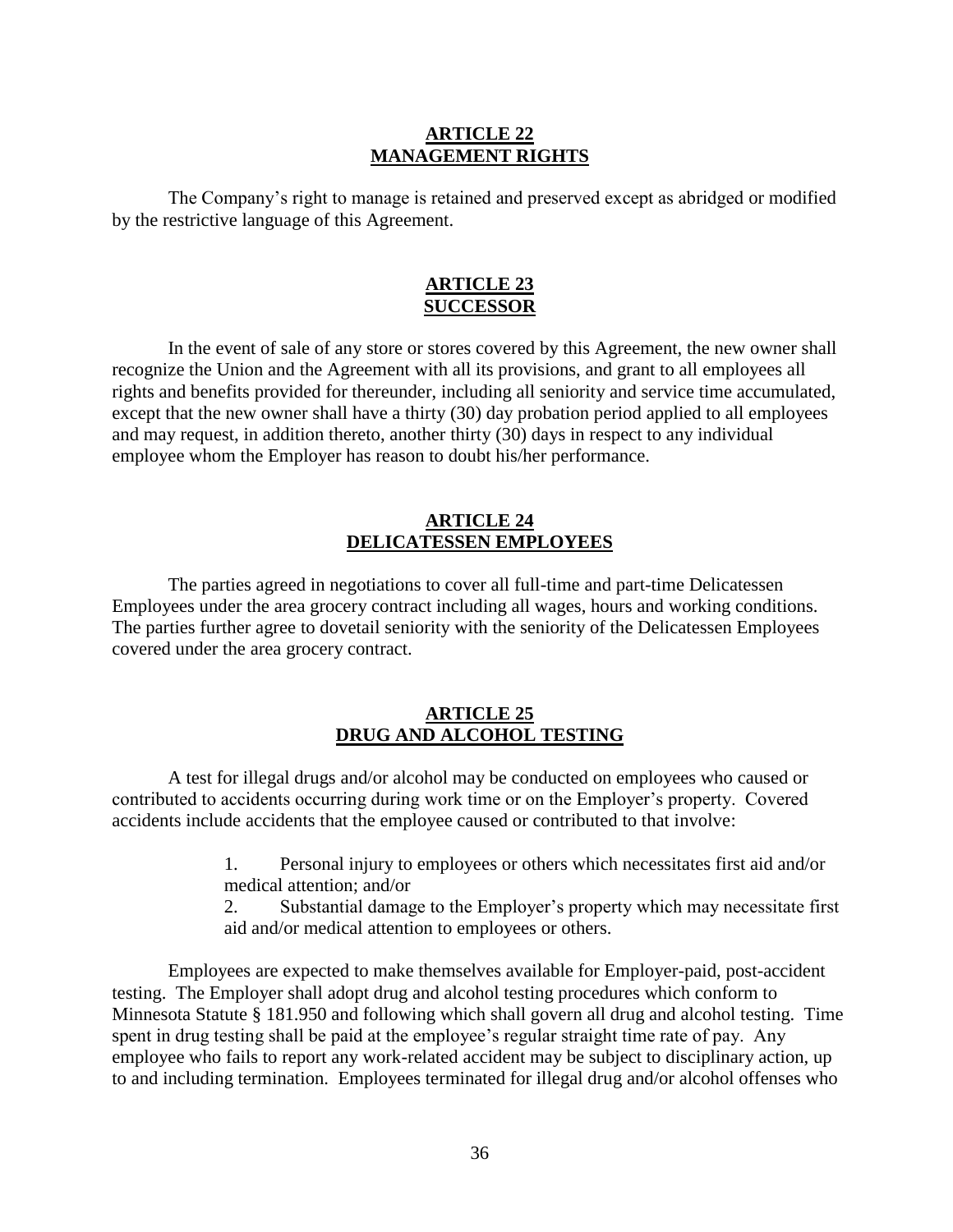file a timely grievance and provide the Employer with a certificate of rehabilitation will be reinstated.

#### **ARTICLE 26 TERM OF AGREEMENT**

This Agreement and any Addendums shall take effect May 05, 2013 (unless dated otherwise) and shall continue in full force and effect until April 05, 2014 and shall continue from year to year thereafter unless either party serves notice in writing upon the other party sixty (60) days prior to the expiration date of its desire to terminate, modify or amend provisions of this Agreement, at which time either party desiring a change shall notify the other party in writing of the specific paragraphs or articles they are desirous of changing so that negotiations may be started as early as possible during the sixty (60) day notice period. All attached Appendices are made a part hereof.

DATED THIS 5th DAY OF MAY, 2013.

FOR THE EMPLOYER: FOR THE UNION:

UNITED FOOD AND COMMERCIAL WORKERS UNION LOCAL NO. 1189

| Name | $\cdots$<br>чашк |  |
|------|------------------|--|
|      |                  |  |

Title Title Title Title Title Title Title Title Title Title Title Title Title Title Title Title Title Title Title Title Title Title Title Title Title Title Title Title Title Title Title Title Title Title Title Title Title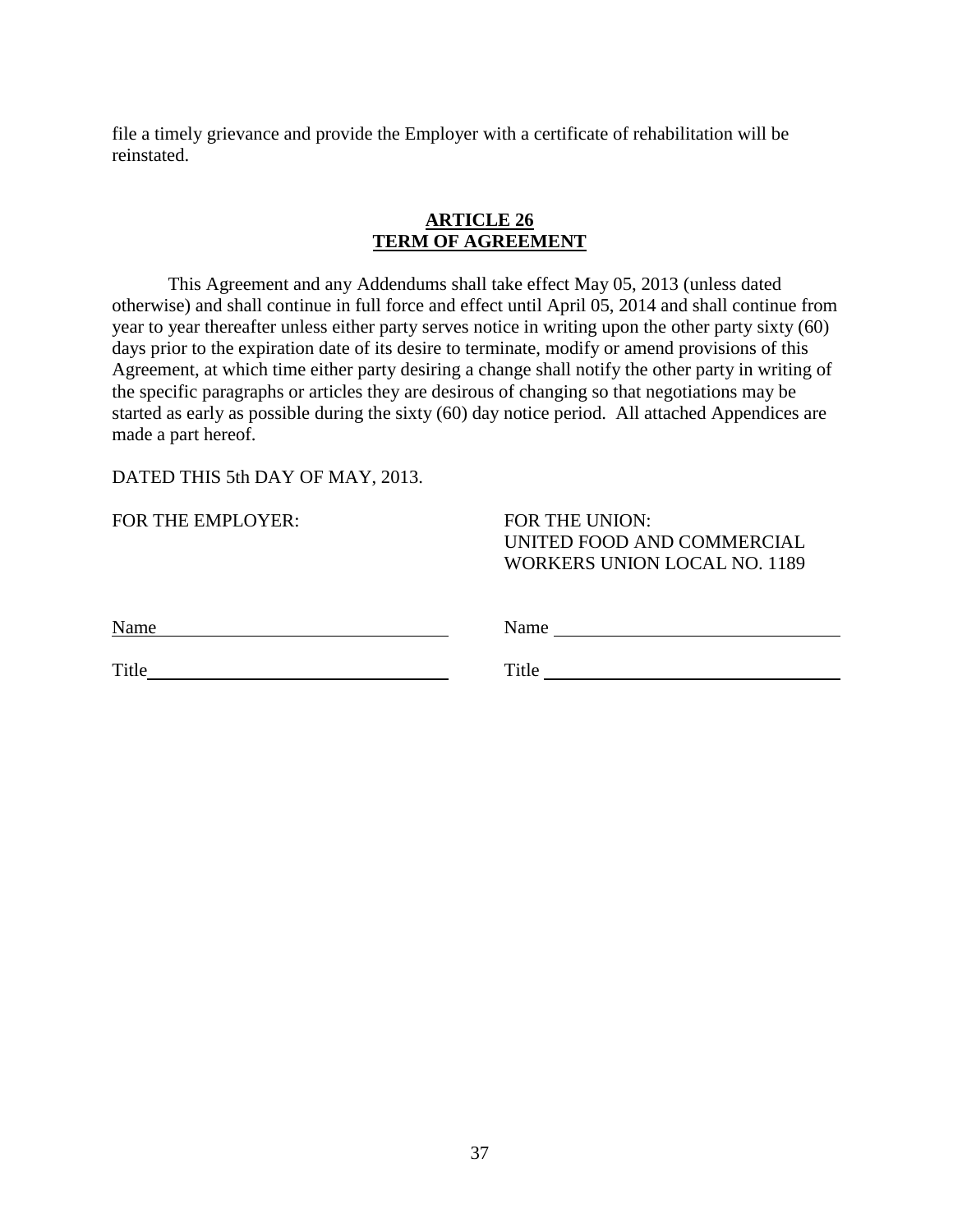## **APPENDIX "A" WAGE RATES**

Effective May 05, 2013 all full-time and part-time that are at top rates or over scale rates will receive the over scale increase indicated below in each classification.

CLASSIFICATION GROCERY DEPARTMENT HEADS ASST. MGR. / HEAD STOCK \$23.87 ALL OTHER MANAGERS \$23.47 HEAD PRODUCE \$23.47 TOP RATE & OVERSCALE INCREASES  $$+.25$ 

#### SENIOR RETAIL SPECIALIST EMPLOYEES – (INC. DELI HIRED AFTER 3/1/98)

| $0 - 6$ MONTHS                 | \$15.10            |
|--------------------------------|--------------------|
| $6 - 12$ MONTHS                | \$15.60            |
| $1 - 2$ YEARS                  | \$16.10            |
| $2 - 3$ YEARS                  | \$17.10            |
| $3 - 4$ YEARS                  | \$17.60            |
| $4 - 5$ YEARS                  | \$18.10            |
| $5$ YEARS +                    | \$22.33            |
| TOP RATE & OVERSCALE INCREASES | $$+.25$            |
| UNIVERSAL EMPLOYEES            |                    |
| START-1 YEAR                   | \$17.23            |
| $1 - 2$ YEARS                  | \$18.23            |
| 2+ YEARS                       | \$19.93            |
| TOP RATE & OVERSCALE INCREASES | $$+.25$            |
|                                |                    |
| RETAIL SPECIALIST              |                    |
| 0 - 1040 HOURS                 | \$12.75            |
| 1041 - 2080 HOURS              | \$13.25            |
| 2081 - 3120 HOURS              | \$13.80            |
| 3121 - 4160 HOURS              | \$14.05            |
| 4160+ HOURS                    | \$16.15            |
| TOP RATE & OVERSCALE INCREASES | $$+.25$            |
| <b>FULL-TIME MAINTENANCE</b>   |                    |
| $0 - 6$ MONTHS                 | \$9.99             |
| $6 - 12$ MONTHS                | \$10.49            |
| $1 - 2$ YEARS                  | \$11.04            |
| $2 - 3$ YEARS<br>$3 - 4$ YEARS | \$12.38<br>\$13.23 |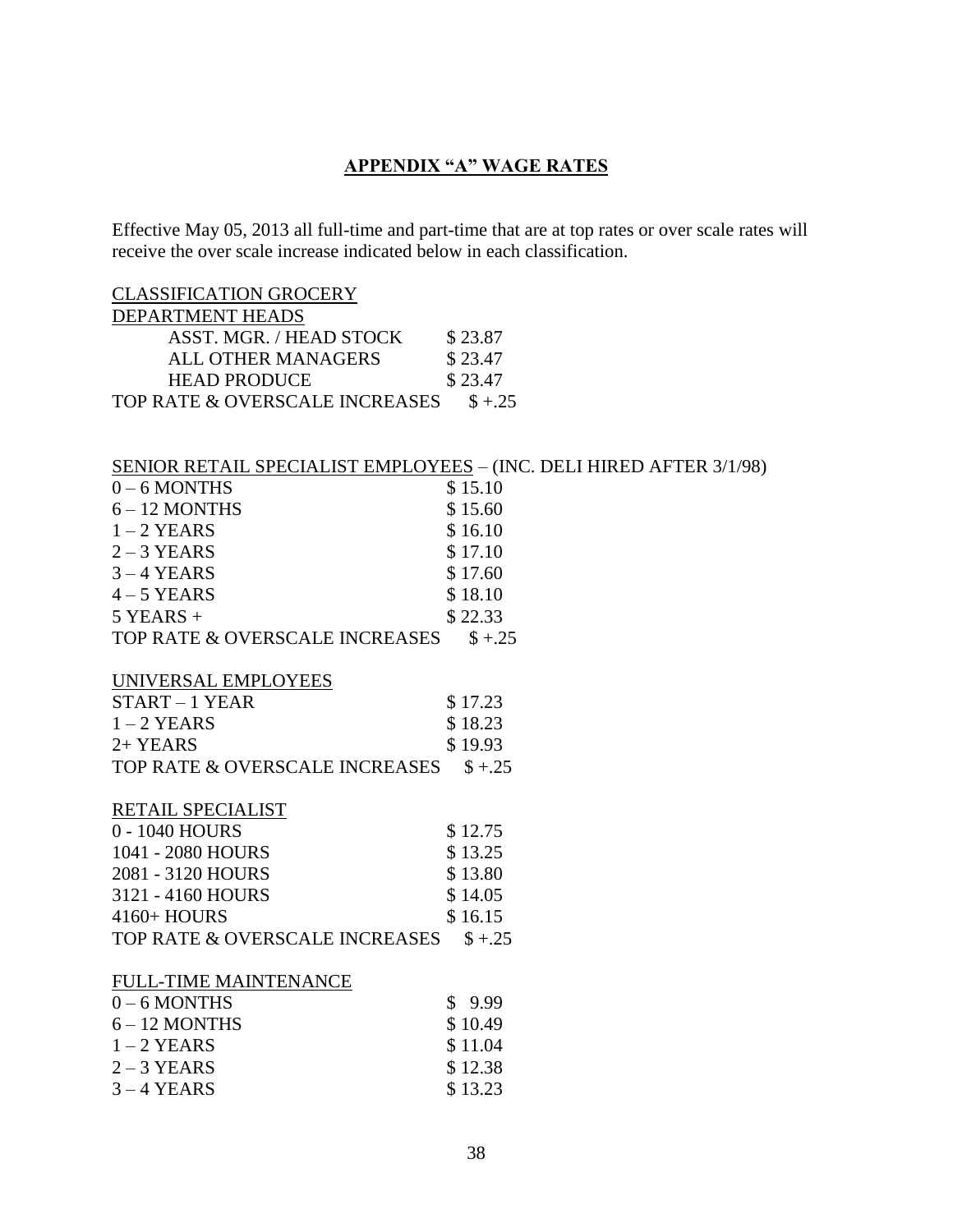| $4 - 5$ YEARS                          | \$14.08 |
|----------------------------------------|---------|
| $5 + YEARS$                            | \$17.78 |
| TOP RATE & OVERSCALE INCREASES \$ +.25 |         |

The Employer agrees that promotion opportunities for regular full-time positions shall not hereafter be limited to vacancies in full-time maintenance jobs. Full-time maintenance positions shall count as regular full-time positions for purposes of ratio compliance.

#### CLASSIFICATION GROCERY

| <b>UTILITY</b>                                    |               |                                      |
|---------------------------------------------------|---------------|--------------------------------------|
| <b>HIRE</b>                                       | \$            | 7.30                                 |
| <b>6 MONTHS</b>                                   | \$            | 7.35                                 |
| <b>12 MONTHS</b>                                  | \$            | 7.40                                 |
| TOP RATE & OVERSCALE INCREASES                    |               | $$+.25$                              |
|                                                   |               |                                      |
| REGULAR PART-TIME                                 |               |                                      |
| $0 - 200$ HOURS                                   | \$            | 7.55                                 |
| 201-520 HOURS                                     | $\mathcal{S}$ | 7.65                                 |
| $521 - 1040$ HOURS                                | \$            | 7.75 (SRTG RATE FOR PTPT HIRED AFTER |
| <b>AUGUST 01, 2011)</b>                           |               |                                      |
| $1041 - 1560$ HOURS                               | \$            | 7.90                                 |
| $1561 - 2080$ HOURS                               | \$            | 8.10                                 |
| 2081-2600 HOURS                                   | \$            | 8.40                                 |
| 2601-3120 HOURS                                   | \$            | 8.80                                 |
| $3121 - 3640$ HOURS                               | \$            | 9.35                                 |
| 3641-4160 HOURS                                   |               | \$9.95                               |
| $4161 - 4680$ HOURS                               |               | \$11.10                              |
| $4681 - 5200$ HOURS                               |               | \$11.50                              |
| $5201 +$                                          |               | \$13.75                              |
| TOP RATE & OVERSCALE INCREASES                    |               | $$+.25$                              |
|                                                   |               |                                      |
| PRIME TIME PART-TIME HIRED BEFORE AUGUST 01, 2011 |               |                                      |
| $0 - 520$ HOURS                                   |               | \$10.00                              |
| $521 - 1040$ HOURS                                |               | \$10.50                              |
| 1041-1560 HOURS                                   |               | \$11.00                              |
| $1561 - 2080$ HOURS                               |               | \$11.50                              |
| $2081 - 2600$ HOURS                               |               | \$12.00                              |
| $2601 - 3120$ HOURS                               |               | \$12.50                              |
| $3121 - 3640$ HOURS                               |               | \$13.00                              |
| $3641 - 4160$ HOURS                               |               | \$13.50                              |
| $4161 +$                                          |               | \$14.65                              |
| TOP RATE & OVERSCALE INCREASES                    |               | $$+.25$                              |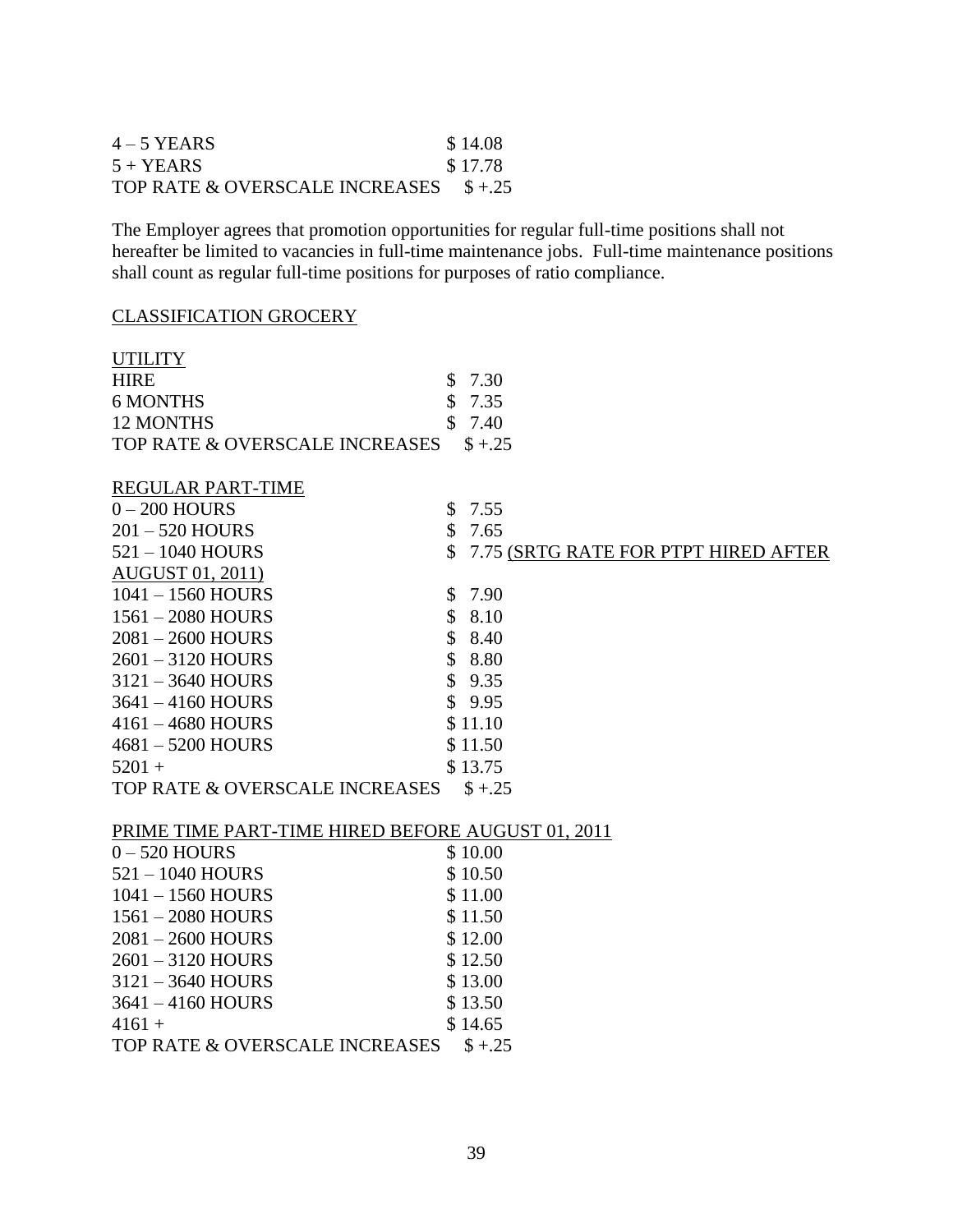# CLASSIFICATION MEAT

| <b>HEAD MEAT CUTTER</b>        | \$24.62 |
|--------------------------------|---------|
| <b>JOURNEYMAN</b>              | \$23.95 |
| TOP RATE & OVERSCALE INCREASES | $$+.25$ |
|                                |         |
| <b>APPRENTICES</b>             |         |
| FIRST 1040 HOURS               | \$15.60 |
| 1041 - 2080 HOURS              | \$16.45 |
| 2081 - 3120 HOURS              | \$18.00 |
| 3121 - 4160 HOURS              | \$20.00 |
| $4161 + HOURS$                 | \$23.85 |
| TOP RATE & OVERSCALE INCREASES | $$+25$  |
|                                |         |

## WRAPPERS - HIRED BEFORE MAY 2, 1986

| FIRST 1040 HOURS                       | \$15.07 |
|----------------------------------------|---------|
| 1041 - 2080 HOURS                      | \$15.59 |
| 2081 - 3120 HOURS                      | \$16.61 |
| $3121 + HOURS$                         | \$22.04 |
| TOP RATE & OVERSCALE INCREASES \$ +.25 |         |

#### P.T. OTHER THAN JOURNEYMAN F.T. WRAPPERS HIRED AFTER MAY 1, 1986

FIRST 1040 HOURS \$13.68 1041 - 2080 HOURS \$14.66  $2081 - 3119$  \$15.66  $3120 - 4158$  \$17.00  $4159 - 5197$  \$18.00 5198+ HOURS \$19.39 TOP RATE & OVERSCALE INCREASES  $$+.25$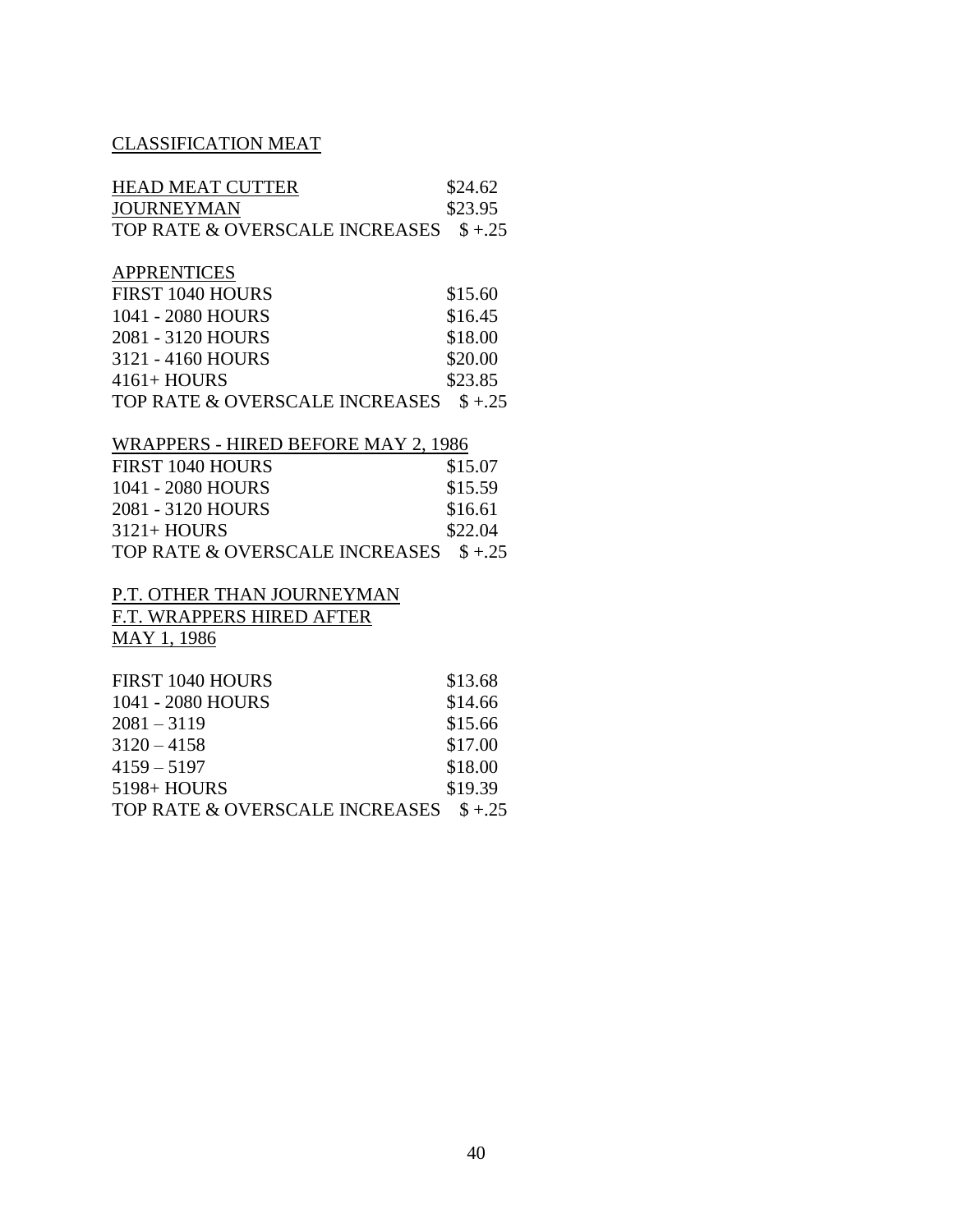## **APPENDIX "B" ADDENDUM**

A. It is agreed that there will be a head produce clerk and either an assistant manager or head stock clerk in each store.

B. An employee assigned to be in charge of the dairy and frozen food department shall be designated as head dairy and frozen food clerk. Where an Employer has an employee in charge of the dairy case and another in charge of frozen food, one or the other must be designated as filling the head classification and paid the head rate of pay.

C. An Employee regularly assigned to record keeping and bookkeeping functions in addition to the normal duties of a cashier will be designated as the head cashier. There shall be no more than one (1) head cashier per store and only in instances where the described additional duties have been assigned to an employee.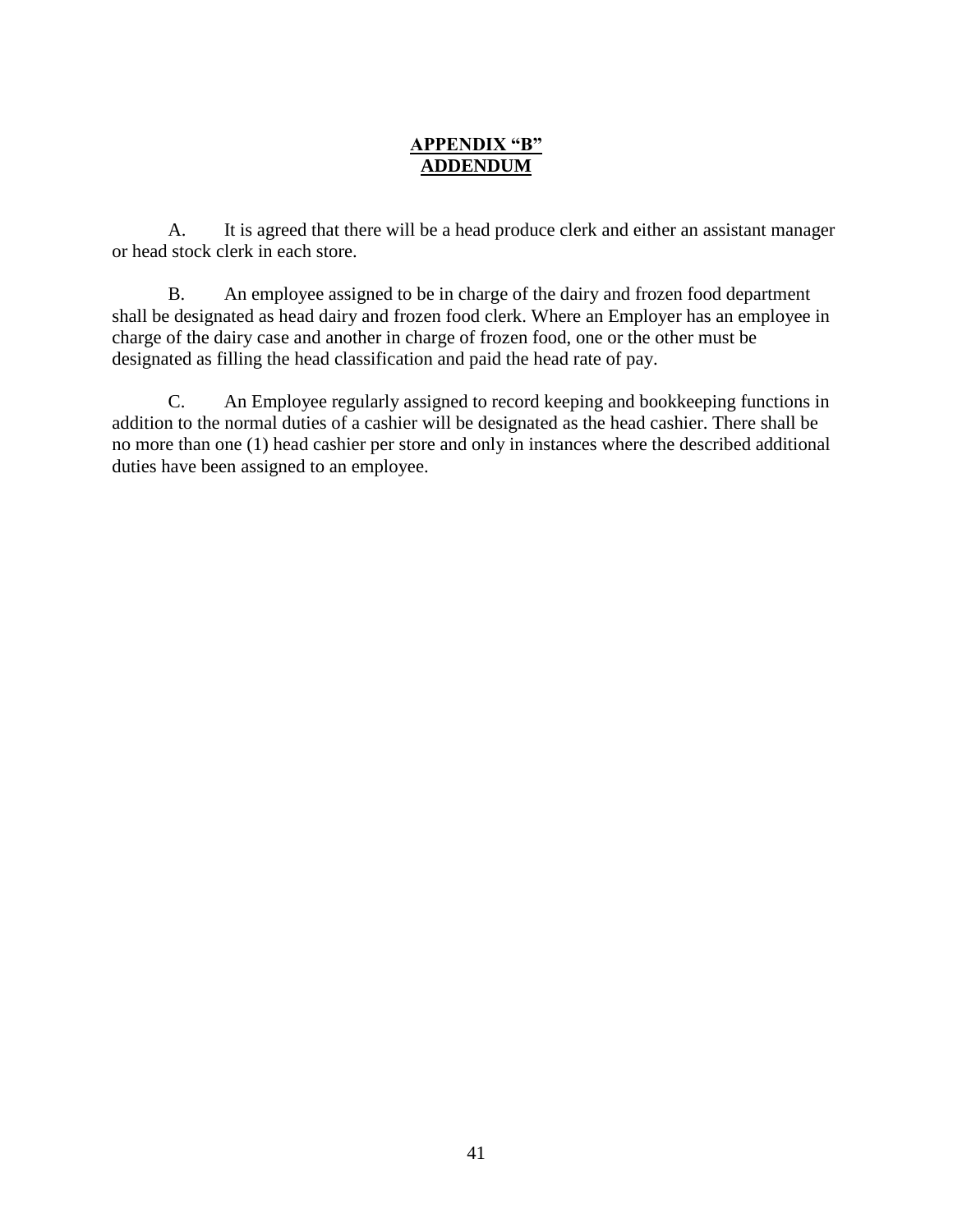## APPENDIX "C" STORE CLOSING

The Employer and the Union agree as follows:

1) In the event the Employer permanently discontinues operations at a store whose employees are covered by a collective bargaining agreement with the Union, severance pay shall be paid to eligible employees in the manner and to the extent set forth in this Agreement. Discontinuance of operations due to fire, flood, or other acts of God shall not be deemed discontinuance of operations by the Employer for any purpose of this Agreement.

2) A regular employee other than a prime time part-time employee having four (4) or more years of continuous employment whose employment is terminated on or before the date of the Employer's permanent discontinuance of operations at a store and by reason of such discontinuance of operations shall be eligible for severance pay except in the following situations:

a. The employee voluntarily terminates his/her employment or is discharged for just cause prior to the date operations are discontinued; or

b. The employee is offered employment at the same location by a successor Employer or is offered employment at another location by the Employer or any other Company having a collective bargaining Agreement with these Unions or with another Union having a labor contract covering similar work in the Twin City Metro area; or

c. The employee is eligible for and actually receives benefits under any retirement plan to which the Employer makes contributions on the employee's behalf, or

d. The employee engages in any conduct which has the effect or is intended to disrupt or otherwise interfere in any way with the Employer's discontinuance of operations.

3) The amount of severance pay for any employee eligible therefore shall be one (1) week's average pay with a maximum of forty (40) hours' pay for each completed year of continuous employment in excess of four (4) but not to exceed a maximum of six (6) weeks' pay. Payment of severance pay shall be subject to any Federal or State withholding requirements.

4) For all purposes of this APPENDIX, a full-time meat employee is any employee who averaged more than (24) hours during his/her basic work week for the fifty-two (52) week period immediately preceding his/her termination of employment and continuous full-time employment shall mean employment as a regular full-time employee. One (1) week's average pay shall mean one (1) week's pay at the employee's straight time hourly rate based on his/her average weekly hours worked during such fifty-two (52) week period.

5) Severance pay shall be paid at the rate of one (1) week's pay per week commencing with the second week following the number of weeks or parts thereof for which vacation pay is paid: Provided, that any severance pay shall cease in the event the employee is recalled or offered employment by any Employer who is covered by a collective bargaining Agreement with these Unions, (or with another Employer having a labor contract covering similar work in the Twin City Metro area), or who accepts the collective bargaining Agreement in effect with these Unions.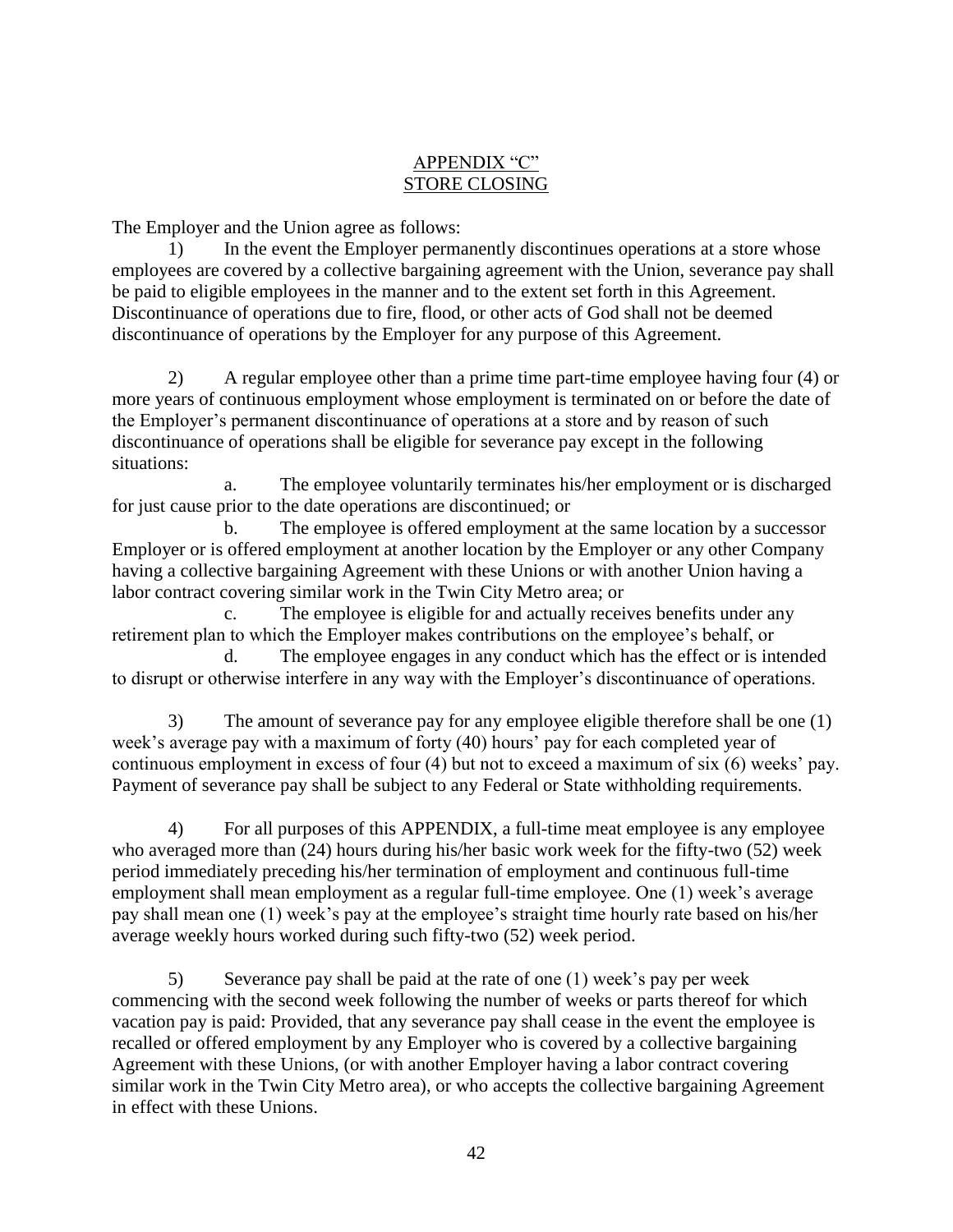6) Upon acceptance of his/her last payment of severance pay, an employee shall lose any and all seniority or recall rights or credit for previous experience under the collective bargaining Agreement with the Union.

7) The Employer shall continue contributions to the Health and Welfare Plan for four (4) weeks following the employee's termination of employment pursuant to ARTICLE 19 of the contract.

8) Except for unemployment compensation and vacation payments due under the collective bargaining Agreement, any payment received other than payments provided pursuant to this Agreement because of an employee's termination of employment shall be deducted from any severance pay made hereunder.

9) The Employer shall give two (2) weeks' notice in advance of discontinuance of operations at a store to the Union and the employees employed at such store except when such notice is impossible due to circumstances beyond the Employer's control.

10) In consideration of the benefits provided by this Agreement, the Union agrees to cooperate fully in the Employer's discontinuance of operations and agrees not to engage in any strike, slowdown, or other concerted activity or to commence any legal action or to in any other way disrupt or otherwise interfere with the Employer's discontinuance of operations.

11) The Employer shall have no further obligations or liabilities arising from discontinuance of operations at any store other than as provided under this Agreement or under any other collective bargaining agreement with the Union. In the event the provisions of any other collective bargaining agreement are inconsistent with the provisions of this Agreement, the provisions of this Agreement shall prevail.

12) This Agreement shall expire one (1) year following the expiration date of the current collective bargaining agreement.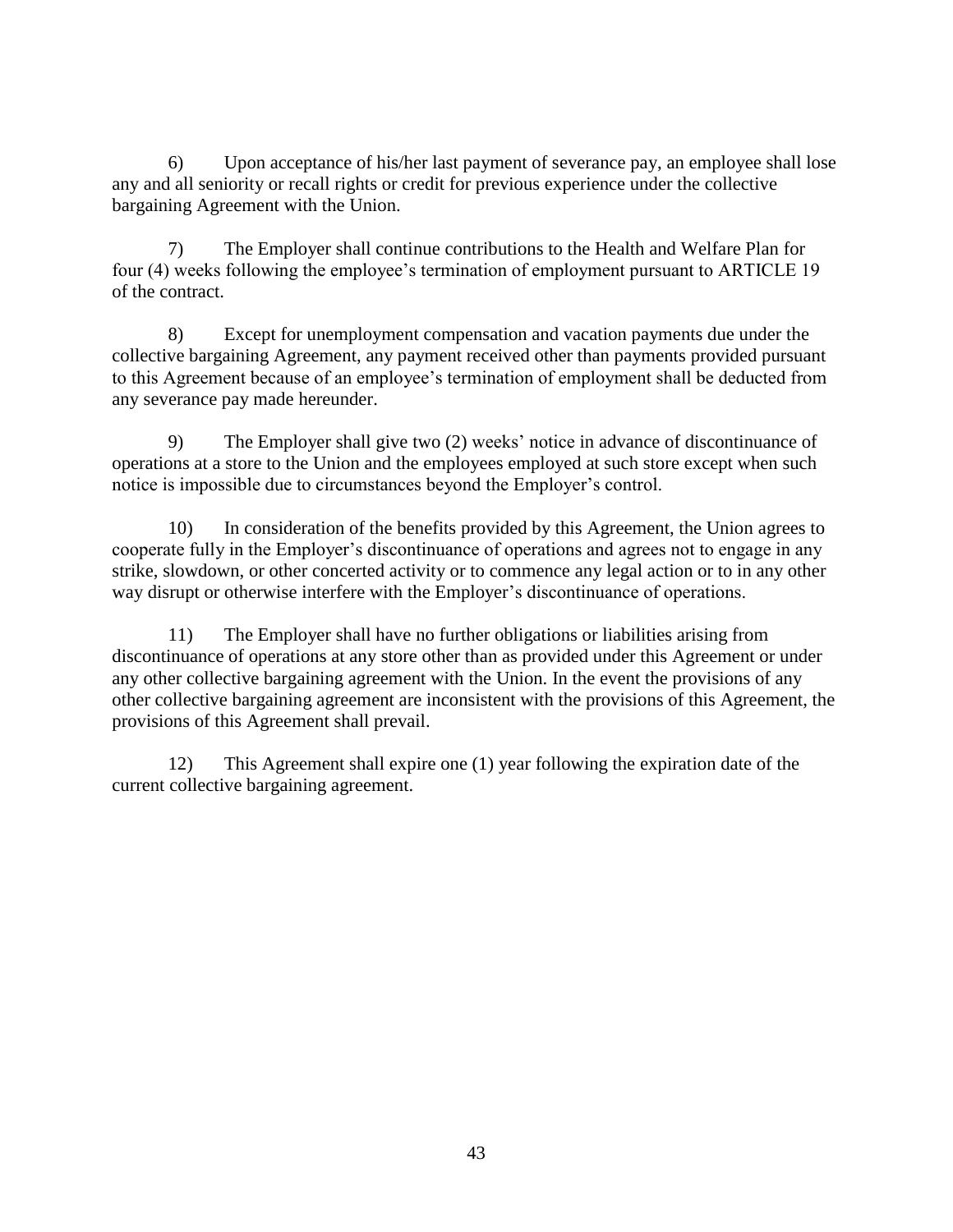#### **APPENDIX "D"**

#### **LETTER OF UNDERSTANDING BY AND BETWEEN THE PARTIES TO THIS AGREEMENT**

During the negotiations for the 1992-95 Collective Bargaining Agreement, the parties eliminated any restrictions on the Employer scheduling meat department employees to work between the hours of 5:00 a.m. and 7:00 a.m. It was agreed, however, that it was the intent of the Employer to accommodate to the extent possible employees placed in a hardship position because of being unable to obtain child care between 5:00 a.m. and 7:00 a.m. by endeavoring not to schedule such an employee to work between these hours. Any employee scheduled between these hours who is placed in a hardship situation because of an inability to obtain suitable child care commitments shall substantiate that need for the Employer, and the Employer will endeavor to reschedule the employee such as by substituting another employee on the schedule for those particular hours. It is understood that the Employer retains the right to schedule employees to perform necessary work.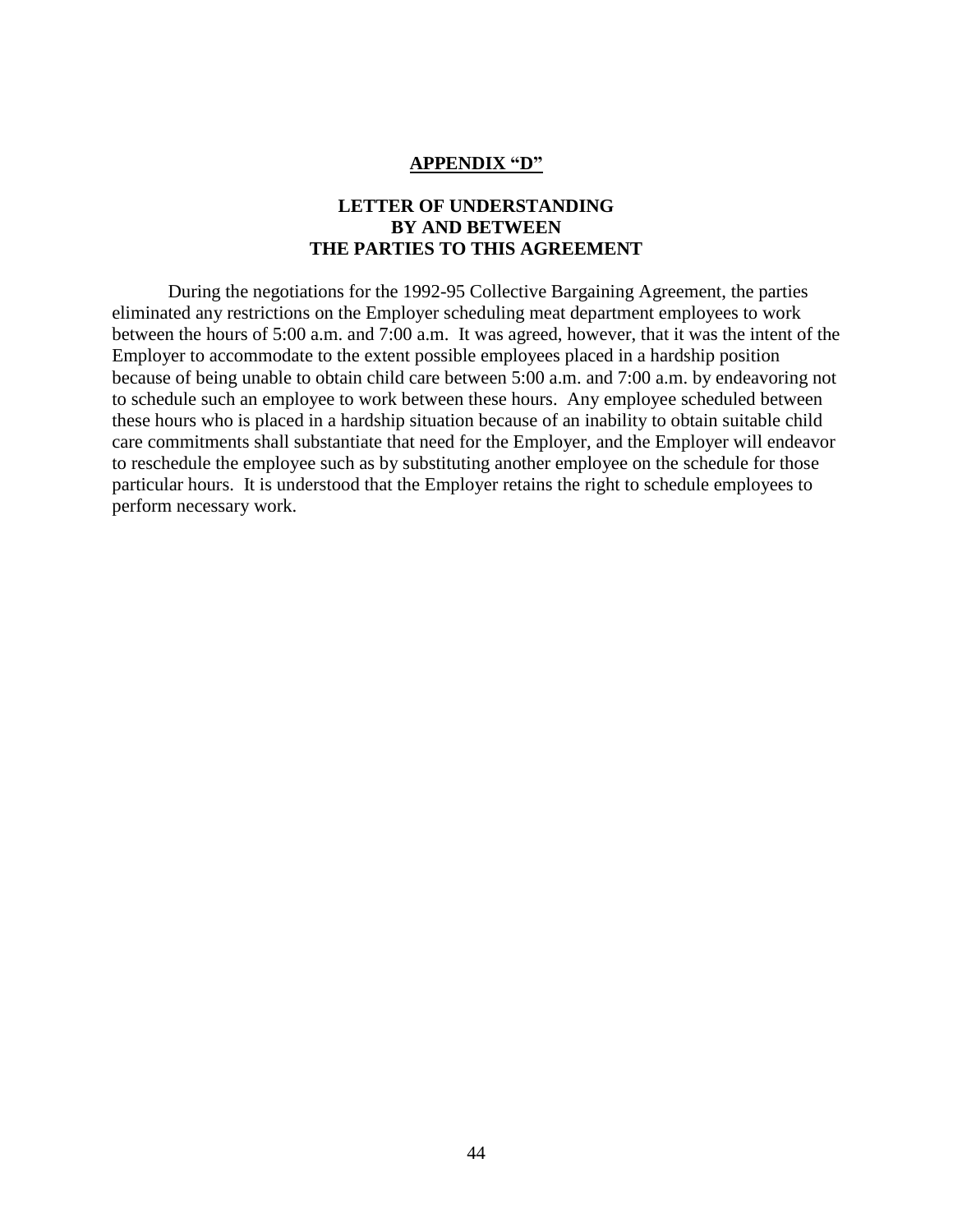#### **APPENDIX "E"**

#### **LETTER OF UNDERSTANDING BY AND BETWEEN THE PARTIES TO THIS AGREEMENT**

During the negotiations for the 1992-95 Collective Bargaining Agreement, the parties converted to a weekly system of health and welfare contributions using the same language in ARTICLE 18 of that contract that is contained in the health and welfare language set forth in the Minneapolis Retail Grocery and Meat Contract. As a consequence, full-time contributions are only made on behalf of employees who work thirty-two (32) or more hours per week under the 1992-95 Agreement. In previous contracts, such contributions had been made on behalf of employees who averaged more than twenty-four (24) per week. The parties have agreed that should any full-time employee hired prior to March 1, 1992, covered by the Retail Meat Contract be scheduled to work more than twenty-four (24) but less than thirty-two (32) hours in a work week, the employee will still receive the full-time contribution specified in SECTION 19.2 of the 2005-08 Contract. Effective March 5, 1995, the average of thirty-two (32) hours per week during the reporting period as listed in SECTION 19.1 of the 2005-08 Contract shall be applied to employees covered by this Letter of Understanding by using the twenty-four (24) hour criteria.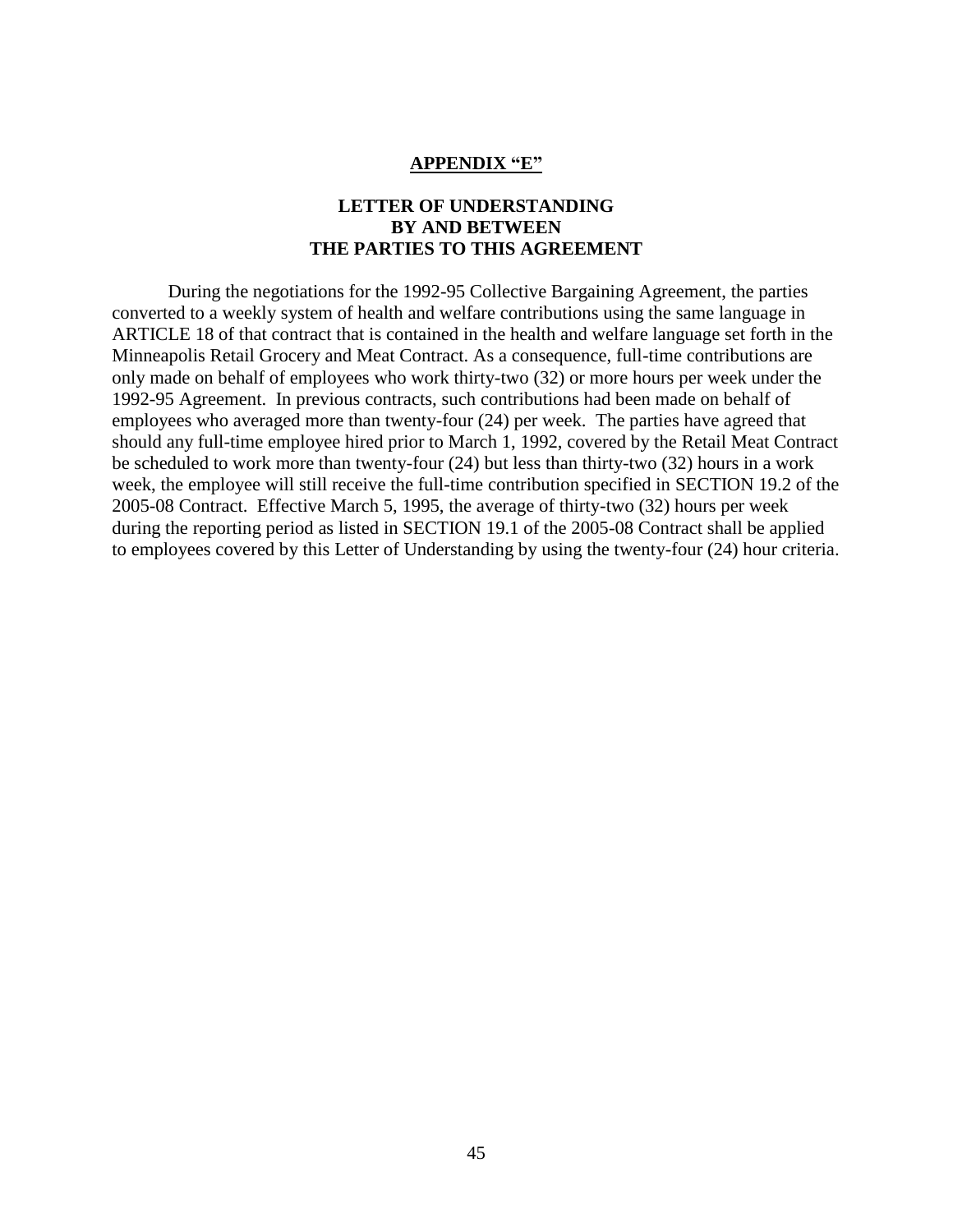#### **LETTER OF AGREEMENT #1 JURISDICTIONAL COMMITTEE**

It is hereby agreed by and between United Food and Commercial Workers, Local 789 Jurisdictional Committee and the St Paul Meat Industry Jurisdictional Committee, that the following meat products shall be allowed.

| VEAL                | <b>PORK</b> |
|---------------------|-------------|
| Ground Veal         | Case Ready  |
| <b>Veal Slices</b>  | Offal       |
| <b>Veal Stew</b>    |             |
| <b>Veal Shanks</b>  |             |
| <b>Veal Cutlets</b> |             |
| <b>Chuck Rolls</b>  |             |
| (bone in-bone out)  |             |
|                     |             |
|                     |             |
|                     |             |

No Meat Department employee on the seniority list of the Company on March 5, 1995, may be laid off or reduced in hours while utilizing the above mentioned products.

SIGNED AND DATED THIS DAY OF 1995.

 $\overline{a}$ St Paul Meat Industry Jurisdictional Committee

UFCW Local 789 Jurisdictional Committee

 $\overline{a}$ 

(For historical reference purposes only.)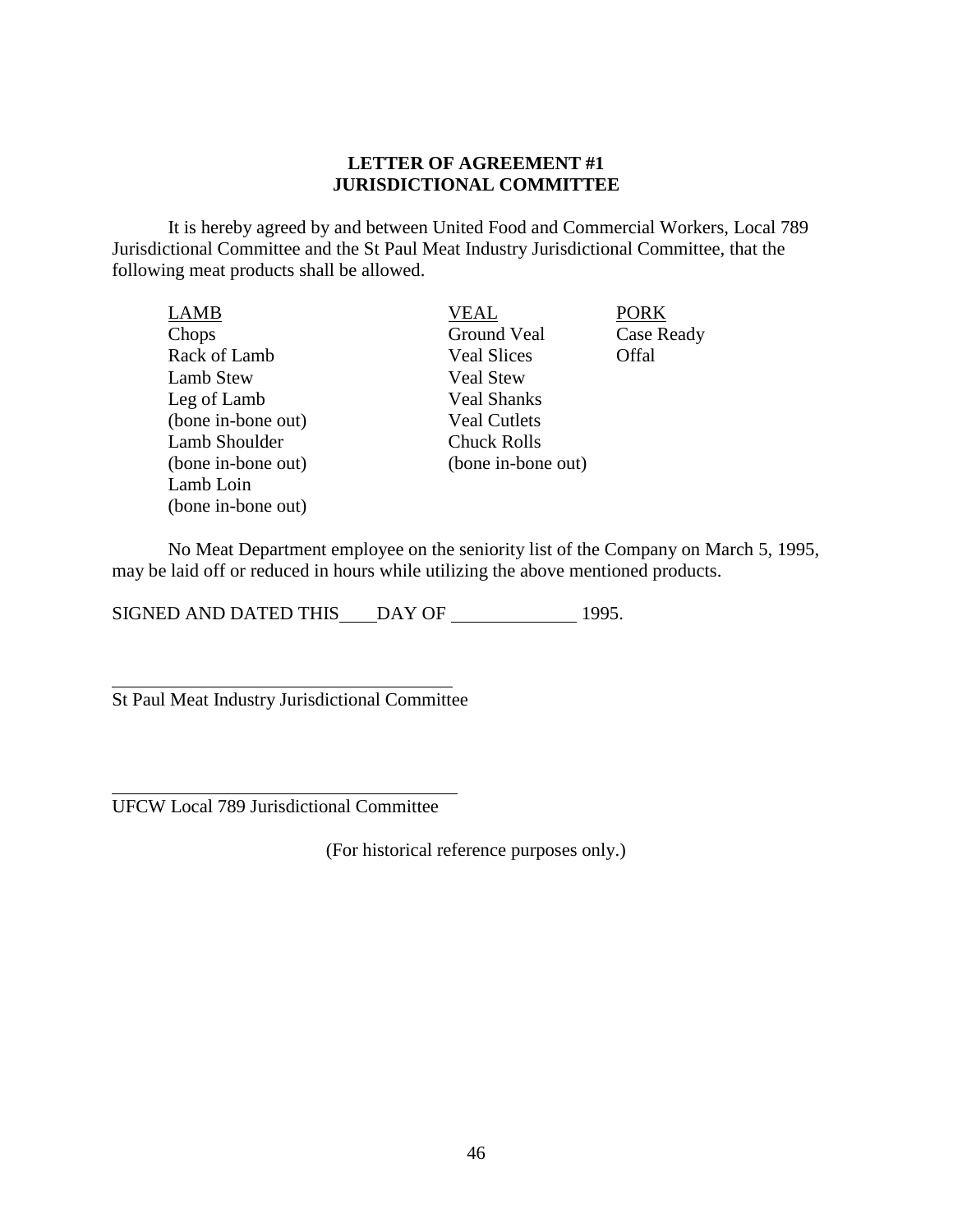### **LETTER OF AGREEMENT #2 JURISDICTIONAL COMMITTEE**

It is hereby agreed by and between United Food and Commercial Workers, Local 789 Jurisdictional Committee and the St. Paul Meat Industry Jurisdictional Committee, that the following meat products shall be allowed.

Case Ready

Ground Beef

No Meat Department employee on the seniority list of Company on March 1, 1998, may be laid off or reduced in hours while utilizing the above mentioned products.

Signed and dated this \_\_\_ day of \_\_\_\_\_\_\_\_\_\_\_, 1998.

 $\overline{a}$ St. Paul Meat Industry Jurisdictional Committee

l UFCW Local 789 Jurisdictional Committee

(For historical reference purposes only.)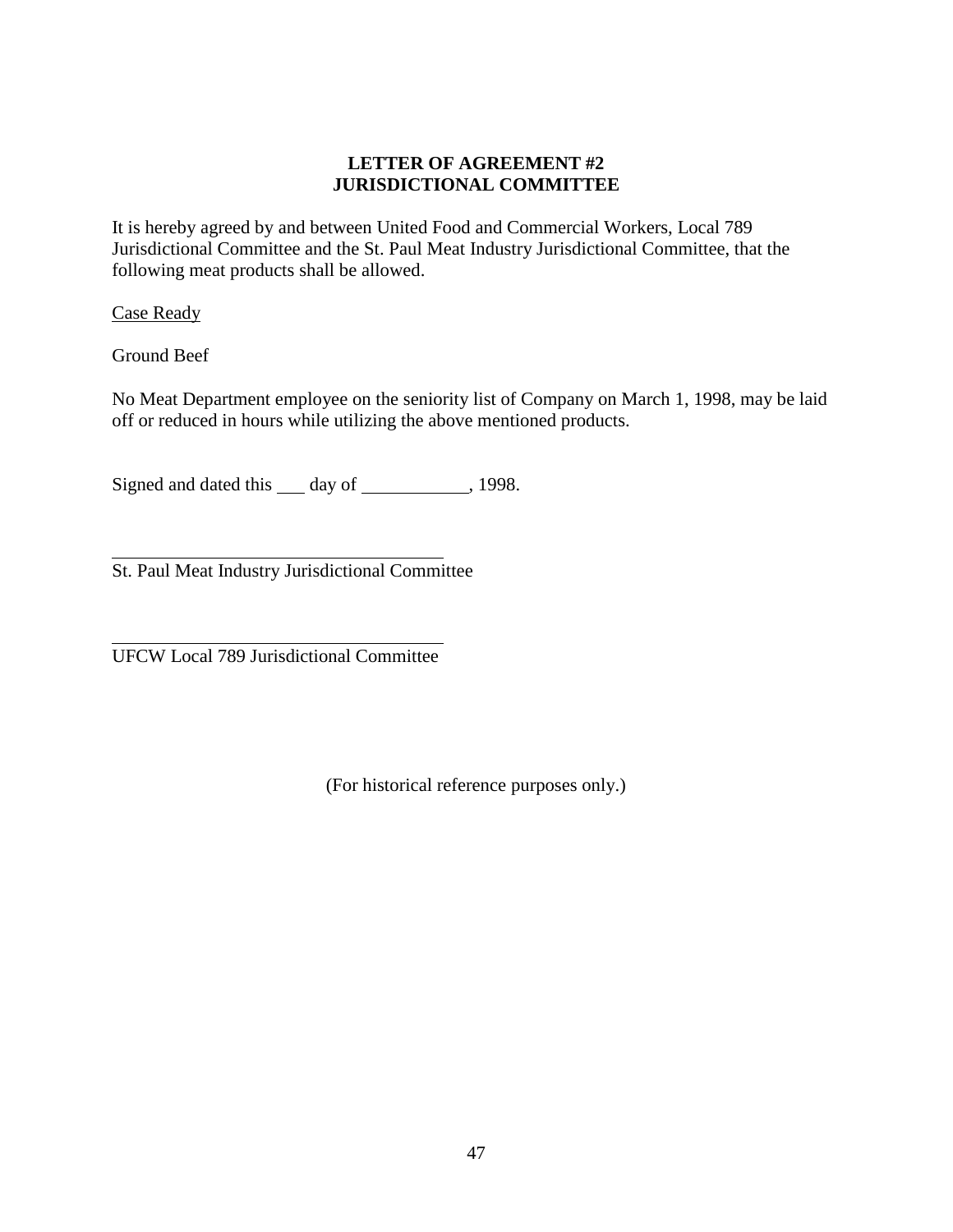#### **LETTER OF AGREEMENT #3 MEAT JOB SECURITY**

During negotiations for the March 9, 2008 through March 5, 2011 Collective Bargaining Agreement, the Union and Employer agreed as follows:

A. As a condition of the Employer's expanded right to sell any and all case-ready and pre-processed products, Employer agrees that no regular full-time or regular part-time Meat Department employee who has accrued seniority on Employer's seniority list as of March 9, 2008 (effective date of the new Articles of Agreement) may be laid off or involuntarily reduced in hours while the Employer retains the ability to utilize the case-ready and pre-processed products as provided above.

B. This provision shall have no application to: part-time employees having no seniority, retirees, "Sunday Only" employees, or employees working on "waivers" in the Meat Department.

C. This provision shall have no application to layoffs or reduction in hours in the event of store closure or resulting from proven loss of business (excluding seasonal fluctuations), nor to cases of retirement, death, voluntary quit, discharge for just cause, inability to perform the essential functions of the job due to disability, termination prior to the completion of the probation period, or interruption of business due to "act of God."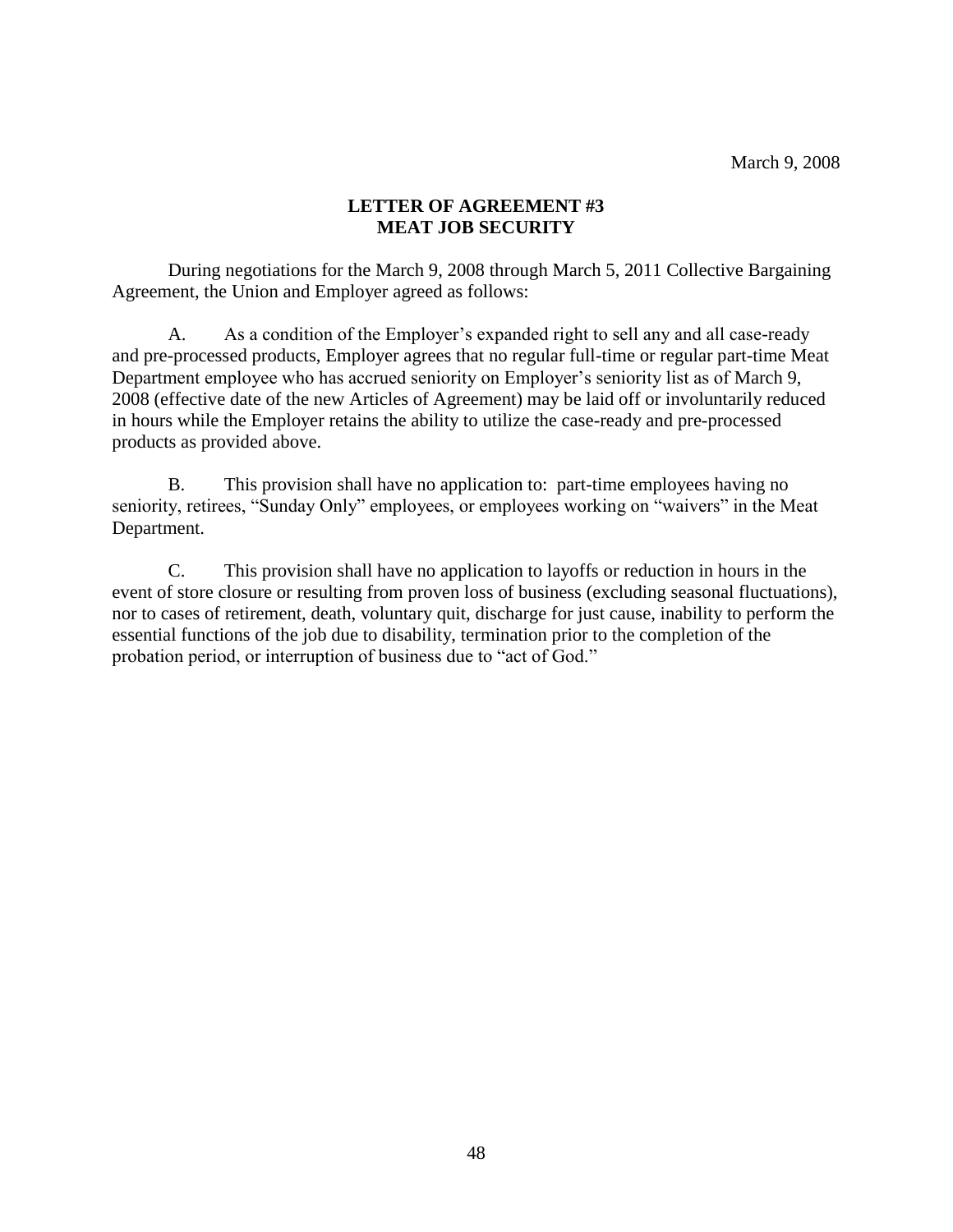### **LETTER OF AGREEMENT #4 Retiree Health Insurance**

This Letter of Understanding is intended to reflect the agreement of the parties reached during collective bargaining for the terms of the Grocery and Meat Articles of Agreement for the term March 3, 2002 through March 5, 2005, regarding subsidization of retiree health insurance costs within the Health and Welfare Plan (the "Plan") provided for in the Articles of Agreement. It is agreed that the terms of the Health and Welfare Trust Agreement shall be amended to provide as follows:

1. Eligibility for participation in the retiree health insurance program (the "retiree program") shall be limited to individuals who retire from positions covered by the collective bargaining agreement and who make an election to participate in the retiree program during a fixed period to be defined by the Trustees immediately prior to their retirement, without any break in the employee's participation in medical coverage under the Plan. Eligibility will likewise be extended to current retirees who are presently participating in the existing retiree medical coverage provided under the Plan or who have elected COBRA continuation and are presently continuing to receive benefits during the COBRA continuation period.

2. Further, all participants must be receiving a pension pursuant to the retirement plans provided for in the Articles of Agreement. In addition, eligibility will be limited to those who have a minimum of 25 years as a participant in the Plan and who have attained a minimum age of 55 years. Eligibility will likewise be limited to those individuals who have, for a continuous period of five (5) years immediately prior to retirement, been (a) employed in a bargaining unit position covered by the Articles of Agreement referenced above, and (b) a participant in the Plan. The eligibility criteria established by this Letter of Understanding are intended to be applied cumulatively, not in the alternative.

3. It is understood that a Plan participant who wishes to participate in the retiree program as provided herein shall first elect COBRA continuation of Plan benefits and retain participation throughout the COBRA continuation period at basic plan rates and at the participant's sole cost.

4. The benefits to be provided under the retiree program shall consist of the medical benefits provided under the Plan to retirees.

5. The claims/utilization experience of all retiree program participants shall be separately documented and calculated in order to maintain an ongoing ability to identify and measure the impact upon Plan funding of the retiree program.

6. The cost of coverage for eligible retiree program participants shall be subsidized from the assets of the Plan as follows: For participants with 30 years or more of Plan participation, the Plan shall subsidize the participant's cost of coverage at a rate of 100% of the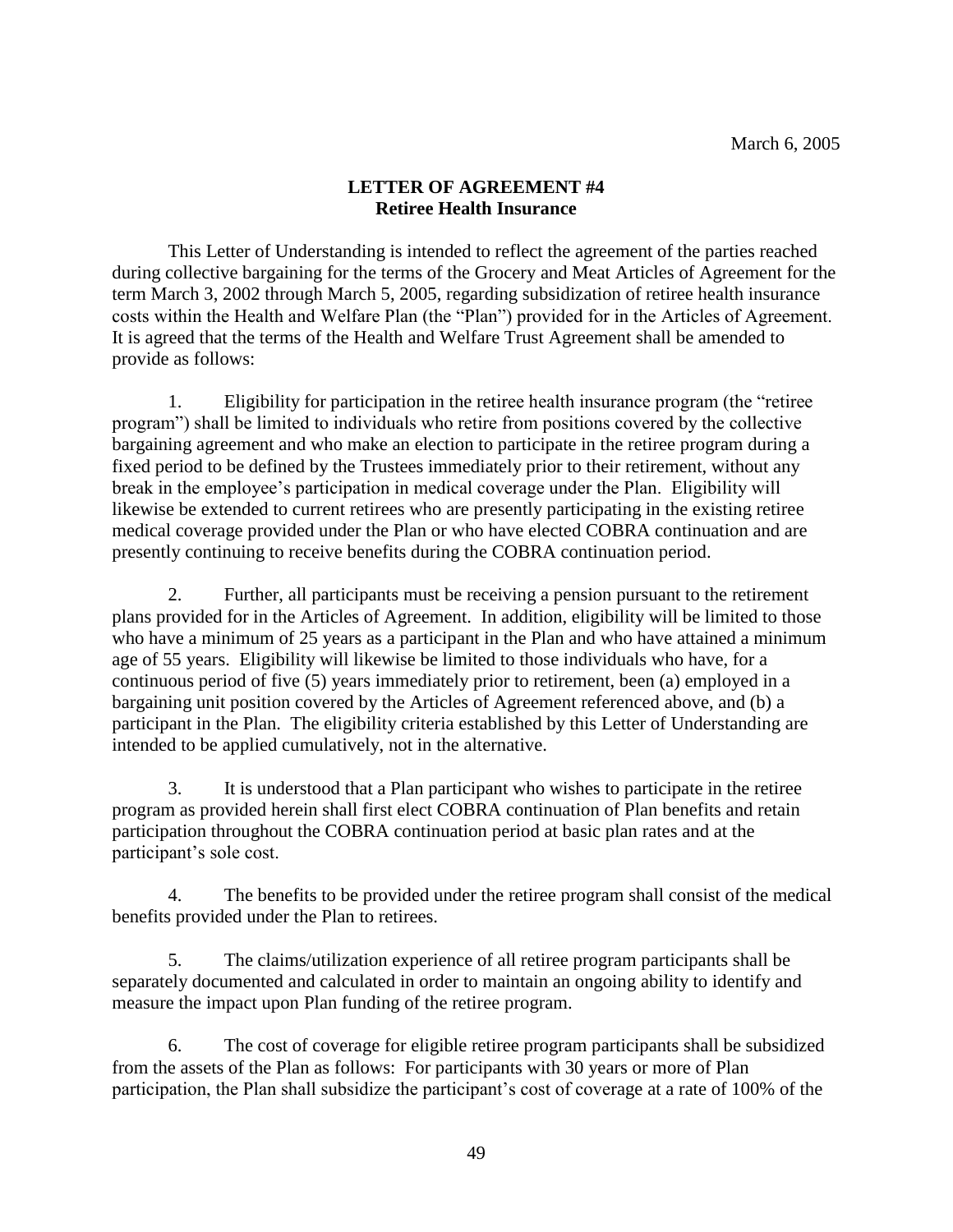difference between the Plan COBRA continuation rate and the retiree self-pay rate; for participants with 25 or more, but fewer than 30, years of Plan participation, the Plan shall subsidize the participant's cost of coverage at a rate of 80% of the difference between the Plan COBRA continuation rate and the retiree self-pay rate. The foregoing subsidies shall cease when the participating employee becomes eligible for Medicare benefits. In all cases, the retiree program participant shall continue to pay the Plan COBRA continuation rate as determined from time to time as a minimum cost of participation.

The parties mutually agree that there is no intention to create vested rights for any employee or any Plan participant by adopting this Letter of Understanding or by amending the terms of the Plan as provided in this Letter. Rather, the terms of the Plan remain subject to change by the Trustees as provided in the Health and Welfare Trust Agreement, and the terms of this Letter of Understanding remain subject to change through the collective bargaining process.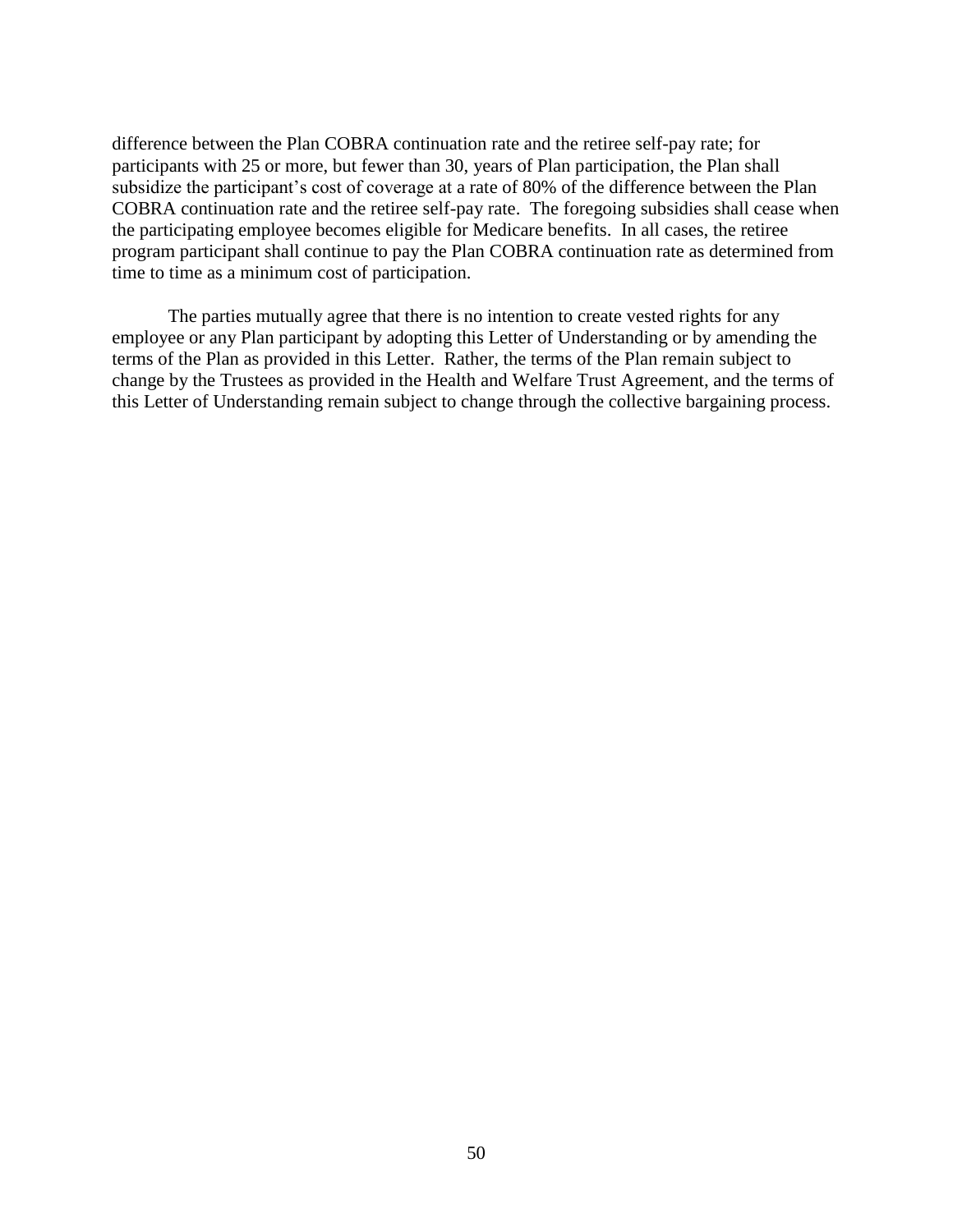March 9, 2008

## **LETTER OF AGREEMENT #5**

With the implementation of the new jurisdictional language in the contract, as of March 9, 2008, the Employer, will make every endeavor to post schedules that are clear, concise and whenever possible show the employee's hours to be worked on a base schedule.

Employees, due to new jurisdictional language in the contract, as of March 9, 2008, shall not be adversely affected in regards to requests for personal time off. Employees who were previously guaranteed 24 hours minimum per week because of a) Article 16, or b) Section 2.9 "top" 24%, prior to March 9, 2008, will continue to be guaranteed a minimum of 24 hours, regardless of their position in the newly merged seniority list.

The employer will assume responsibility to train employees to perform the various tasks which may be assigned to them in the store.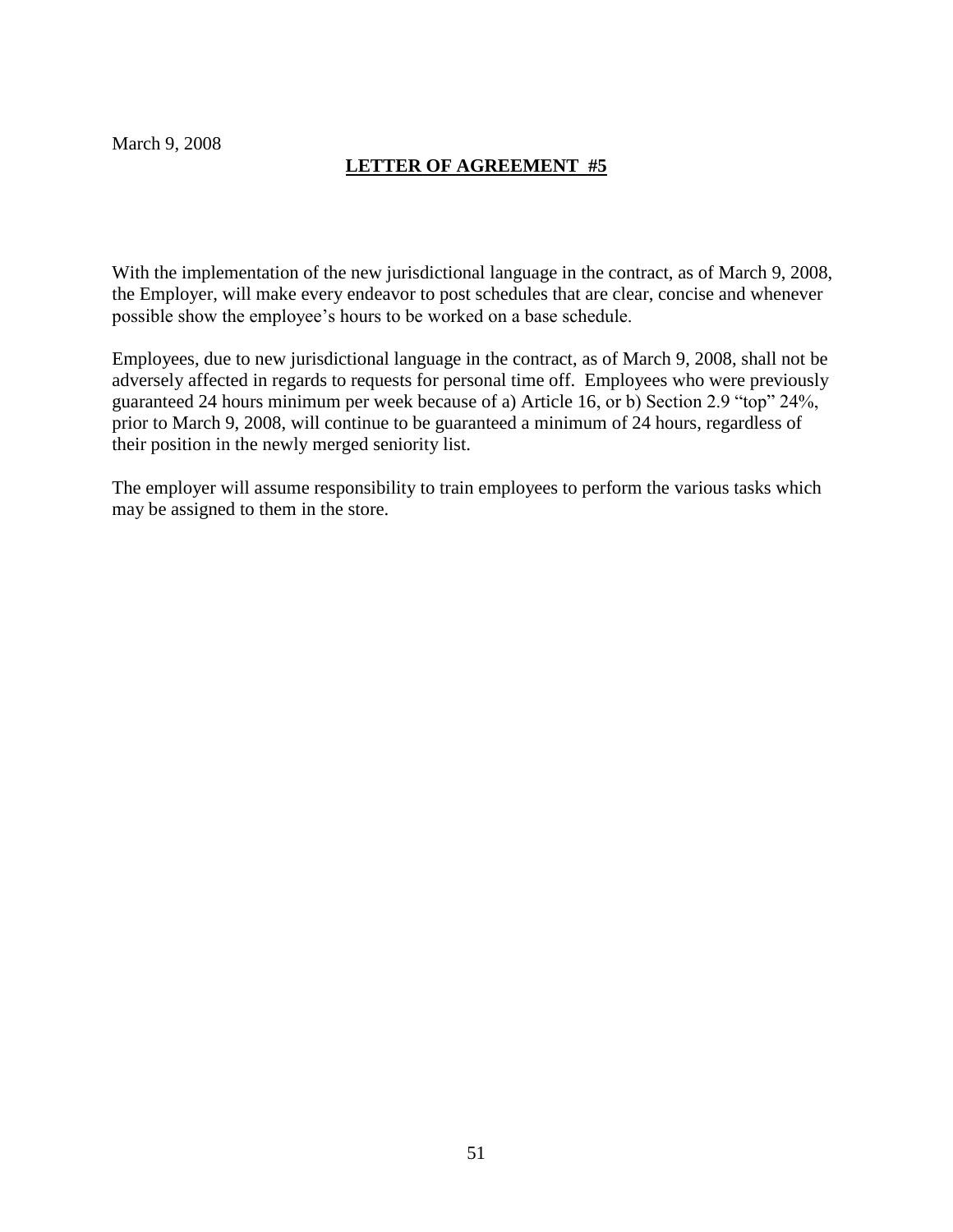#### **LETTER OF AGREEMENT #6** Small Stores

In negotiations with Kowalski's Companies, the Employer and the Union reached agreement on the following terms governing the operation of an Employer's store employing 80 or fewer Local 1189 bargaining unit employees.

- 1. **Ratio** Such a store is exempt from the ratio in Article 3 and does not count in total Employer ratio. The employees employed in any such store are not counted in the "total bargaining unit work force" for the ratio calculations in Article 3B. Any reductions or changes in ratio shall be obtained through attrition.
	- a. Part time employees will not count in the Employer's ratio number.
- 2. **Required Employees** In any such store, the Employer will employ no fewer than five (5) full time employees, but will not be required to employ any minimum number of Department Head positions.
- 3. **Sunday**  Such a store is excluded from mandatory full-time staffing requirements in the Contract for Sunday hours.
- 4. **Prime-time Employees**-If any store does not have any utility employees, it may employ Prime time employees, so long as those Prime time employees do not exceed a maximum of **twenty percent (20)%** of such store's UFCW Local 1189 bargaining unit workforce.
- 5. **Complete Agreement**  Except as set forth in this Letter of Agreement, the Contract governs the terms and conditions of employment in such stores, including those provisions governing scheduling, layoffs, and transfers.
- 6. **Notice to Union** The Employer will notify the Union when it decides to utilize this Letter of Agreement.